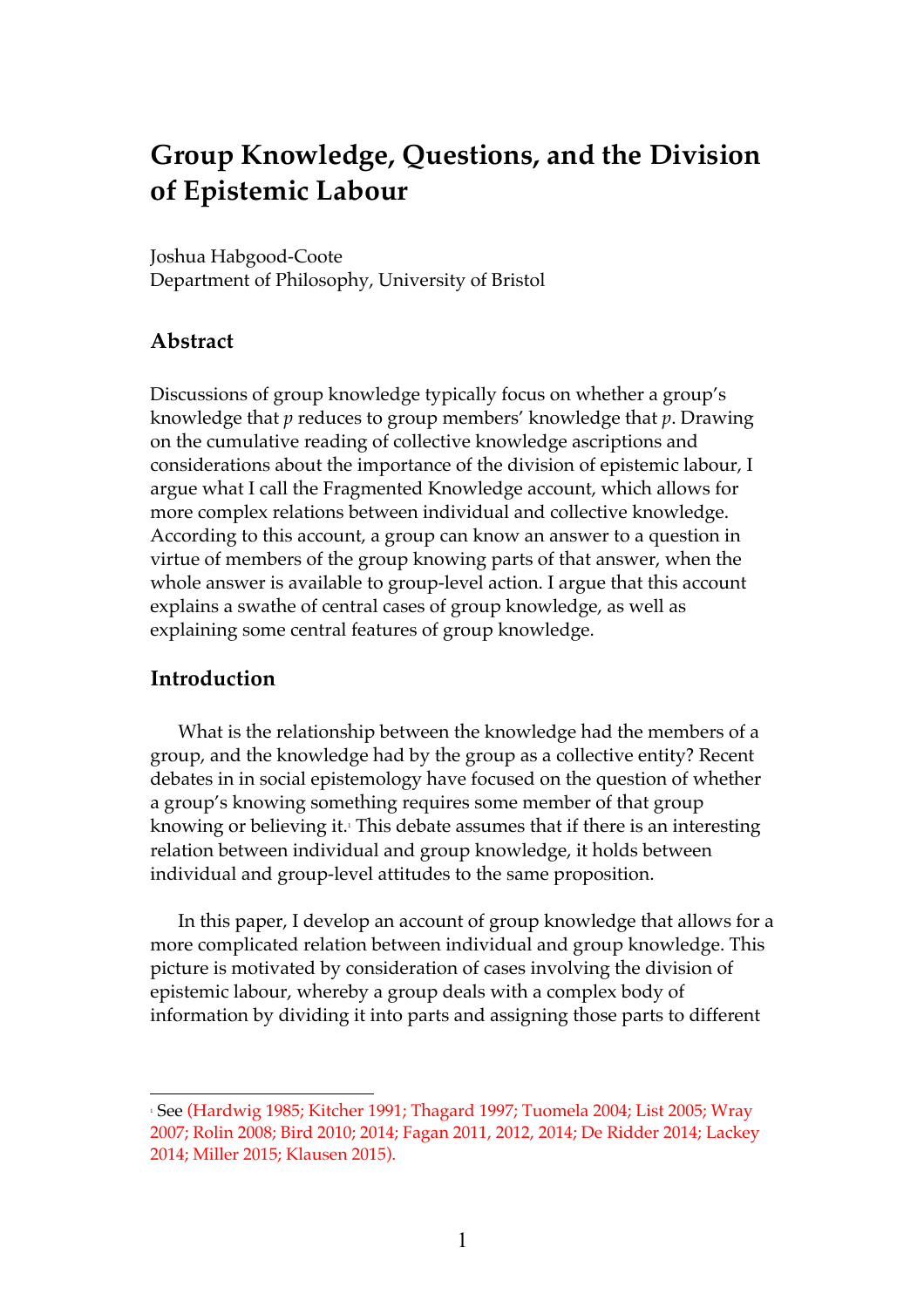members.2 I will argue that we can understand these cases by appealing to the part-whole structure of a question. Roughly speaking, the core idea is that a group can know an answer to a question in virtue of the members of that group knowing the various parts of that answer. The full account combines distributed knowledge of the parts of an answer to a question with a requirement that this knowledge is accessible to group-level action, giving us the following account of group knowledge:

FRAGMENTED KNOWLEDGE: A group can know an answer to a question, when the individual members of that group know a set of partial answers which combine to yield a complete answer, and the complete answer is available to group-level action.<sup>3</sup>

I intend this account as a sufficient condition for group knowledge, but I don't want commit to the corresponding necessity claim. Group mentality and our talk and thought about collective entities are complex topics, and there may well be several different ways in which we might explicate the concept of group knowledge (de Ridder 2019) which might be useful for different purposes, or for different kinds of groups. In part, my project ameliorative: I hope to make the case that the Fragmented Knowledge account provides a productive and useful way to think about the epistemic lives of various different kinds of groups.4 In particular, I argue that this account is well-suited for making sense of the knowledge had by groups with developed internal structures and procedures,<sup>5</sup> that it makes sense of the way we use collective knowledge ascriptions to explain and predict collective actions, and that it makes plausible predictions about the epistemic permissibility of collective actions and intentions.

The plan of action is as follows. In section 1 I lay out the core cases of the division of epistemic labour, and in section 2 I argue that none of the

<sup>&</sup>lt;sup>2</sup> For classic discussions of the division of practical labour, see (Smith 1776) and (Durkheim 1893). Modern literature typically uses the phrase 'the division of labour' to refer to a Smithian phenomenon of scientific competition (Kitcher 1990; Strevens 2003; Weisberg and Muldoon 2009; Weisberg 2010; Zollman 2010), or to refer to a kind of epistemic dependence (Goldberg 2010). I will use the phrase to refer to the phenomenon in Smith's original example: co-operation within a team with diverse skills (see Muldoon 2018).

<sup>&</sup>lt;sup>3</sup> See (Boddy 2014; Baltag, Boddy and Smets 2018) for discussions of group knowledge that employ similar formal tools.

<sup>4</sup> Throughout, 'group' and 'collective' will be used equivalently as umbrella terms for any agent partly or completely composed of individual agents.

<sup>&</sup>lt;sup>5</sup> In section 5 I will consider unstructured groups, suggesting that although they cannot have fully-fledged collective knowledge, they can have collective propositional justification.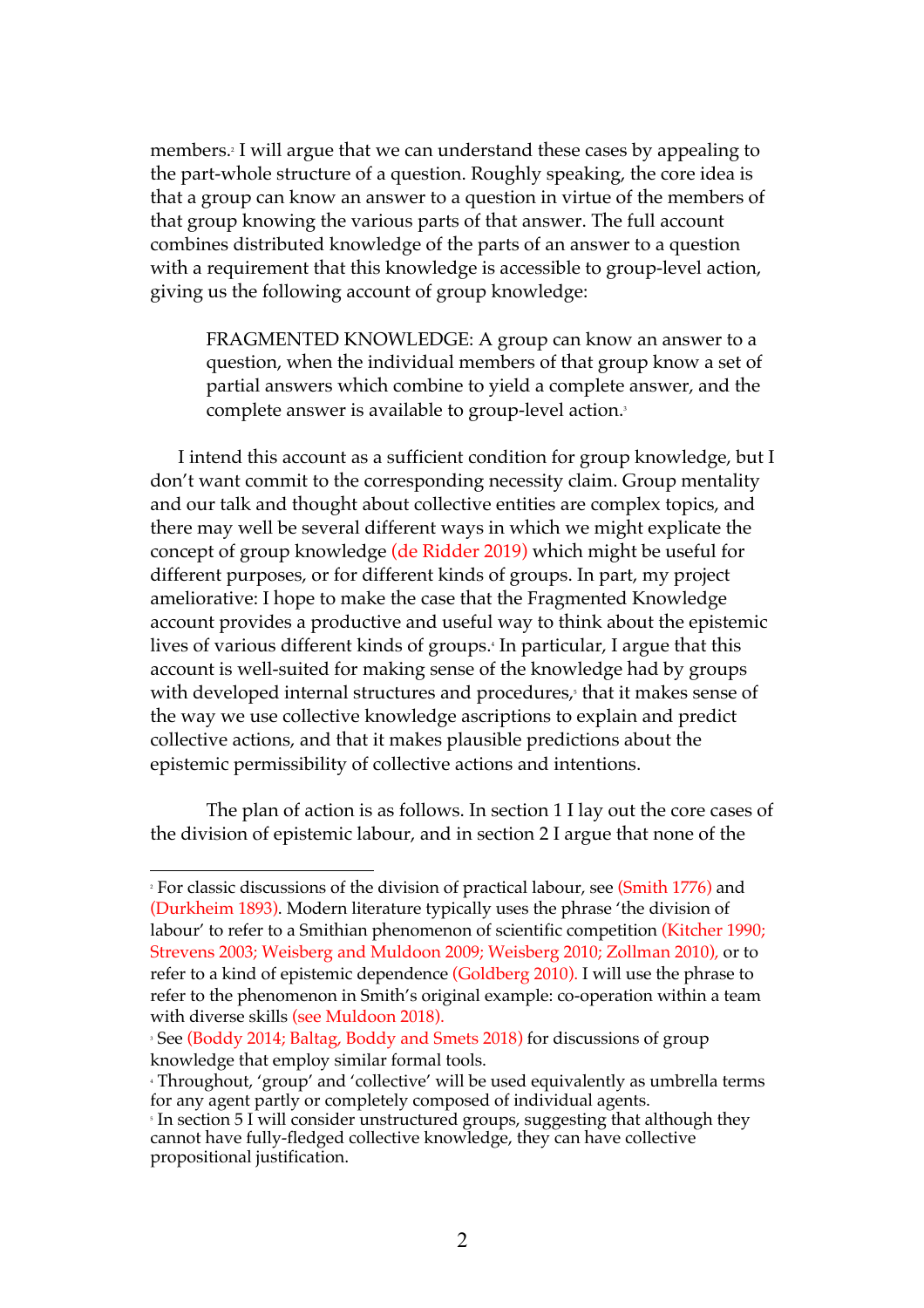established accounts of group knowledge can make sense of these cases. In section 3 I lay out a framework for thinking about questions, focusing on their the part-whole structure, and in section 4 I show how tools from this framework help us to think about the division of epistemic labour. In section 5, I use these tools to formulate the Fragmented Knowledge account, starting with a simple account, before motivating the requirement that partial knowledge be available to collective action. In closing we consider some upshots of the account, and respond to some potential worries.

A couple of clarificatory points.

For presentational purposes I will be assuming that both knowledgewh, and knowledge-how involve knowing propositions. There is a lively debate about the propositionality of knowledge-wh and knowledge-how (Parent 2014; Fantl 2009; Bengson and Moffett 2011a; Cath 2019). Although a propositional picture of knowledge-wh has fairly wide support, a propositional picture of knowledge-how is extremely controversial. Taking on the assumption of propositionality massively simplifies our presentation, allowing us to use the same machinery to make sense of the division of labour involved in knowledge-that, knowledge-wh, and knowledge-how. However, this assumption is not required for the success of the Fragmented Knowledge account. The central claim of this account concerns the relation between individual and group-level knowledge, meaning that it is neutral on how to understand individual knowledge. The core idea of this account is that a group can know something in virtue of its members knowing the parts of that thing. This idea can be filled out in different ways depending on how we understand knowledge, the kinds of things that we can know, and the different kinds of part-whole structures had by the objects of knowledge. 6

The inspiration for the Fragmented Knowledge account comes from discussions of what linguists call the cumulative – or sometimes the semidistributive – reading of collective knowledge-wh ascriptions. In fact, our first pass at an account of collective knowledge (FRAGMENTED KNOWLEDGE 1) is extremely close to Uptal Lahiri's sematics for this reading (Lahiri 2002: C4). The fact that the account takes inspiration from formal semantics raises the difficult question of the proper relation between ontology and formal semantics. This question has been discussed both in relation to knowledge-how (Stanley and Williamson 2001, Noë 2005, Devitt 2011, Glick 2011, Stanley 2011), and social ontology (Ritchie 2016, 2018).

<sup>6</sup> See section 5.6 for a discussion of how this account might be tweaked for a nonpropositional account of knowledge-how.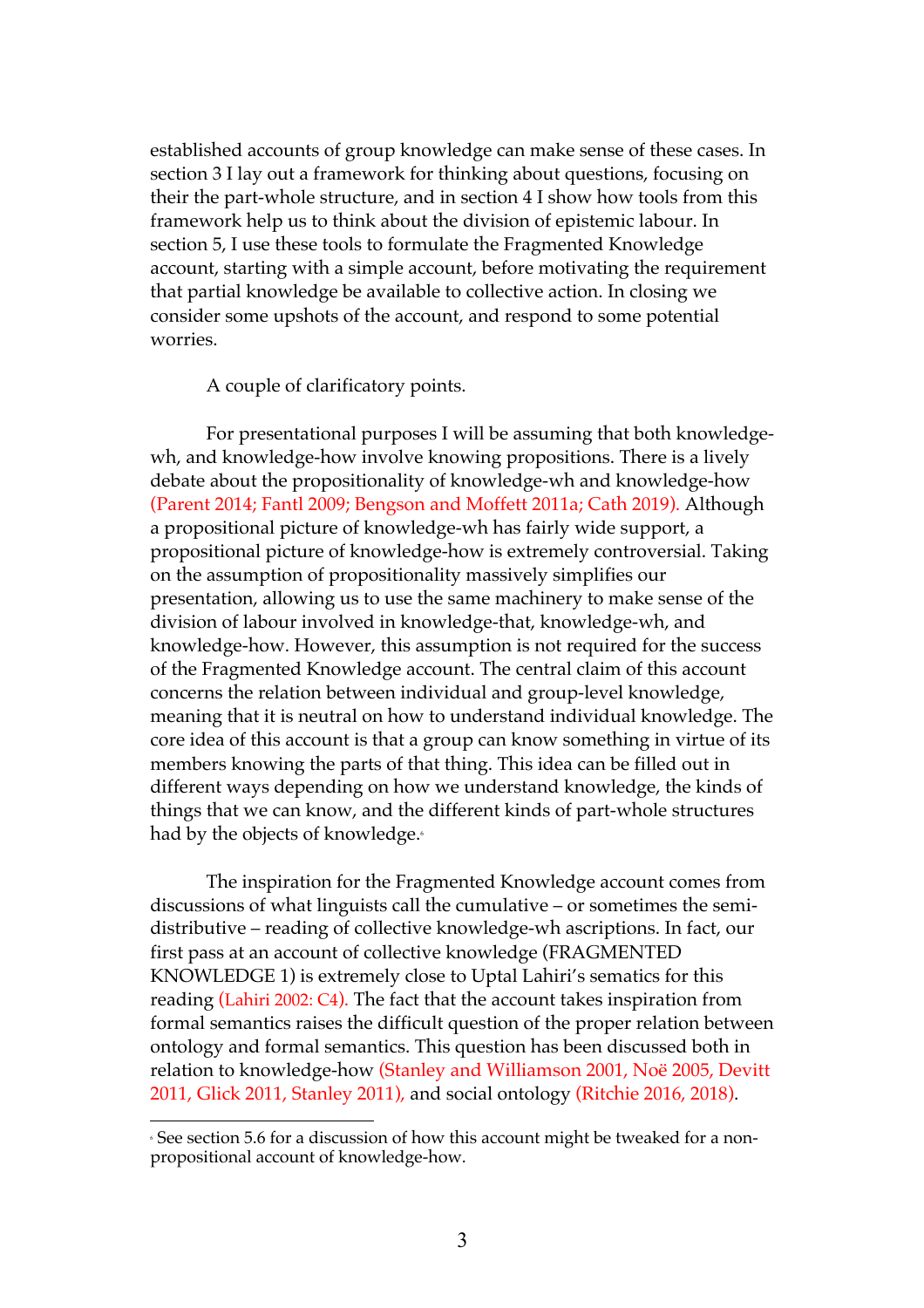Some authors seem to treat linguistic evidence as providing conclusive answers to philosophical questions, taking what (Devitt 2011) calls a linguistics-first approach. We don't need to rely on this methodology to make use of linguistic evidence in philosophy. The Fragmented Knowledge certainly takes inspiration from semantics, but I think that it should be assessed on the basis of both linguistic and philosophical considerations.7

### **§1 The Division of Epistemic Labour**

In this section, I set out three cases of in which a group possesses knowledge in virtue of knowledge distributed its members. <sup>8</sup> These are divergence cases, in the sense that the groups in these examples each know propositions which none of their members do. The three cases I consider cover different kinds of knowledge (how, wh, and that), and as we shall see in section 4 provide examples of different ways in which answers to subquestions can combine.

Our first case comes from (Bird 2010: 33-4):

NASA: NASA has formed a plan to build a space shuttle. This is a complicated process, involving a number of tasks which draw on specialised knowledge. In order to build the shuttle efficiently, the planning committee splits the task into various sub-tasks, and assigns specialists to each of these tasks. A programmer is assigned to design the software; a chemist to make up the fuel; an aeronautical engineer to build the fuselage, and so on. Each of the specialists has a good deal of knowledge about how to perform their task, but none of them has any knowledge about any of the other sub-tasks. Nonetheless, the team of specialists does an excellent job, and the space shuttle is successfully made.

In this case, sentences 1) and 2) both seem true:

1) NASA knows how to make a space shuttle.

 $\overline{a}$ <sup>7</sup> For an argument for this attitude toward linguistic evidence in the knowledgehow debate, see (Habgood-Coote 2018b).

<sup>&</sup>lt;sup>8</sup> For cases with similar structures, see Tollefsen's UN population case (Tollefsen 2007; Lackey 2012, 2014), Bird's interdisciplinary modus ponens case (Bird 2010: 34-35), Hutchins's discussion of the USS Palau (Hutchins 1995), Knorr Cetina's discussion of the high-energy physics community (Knorr Cetina 1999) and the cases of radical collaboration in (Kukla 2012; Winsberg, Huebner, and Kukla 2014; Huebner, Kukla, and Winsberg 2018)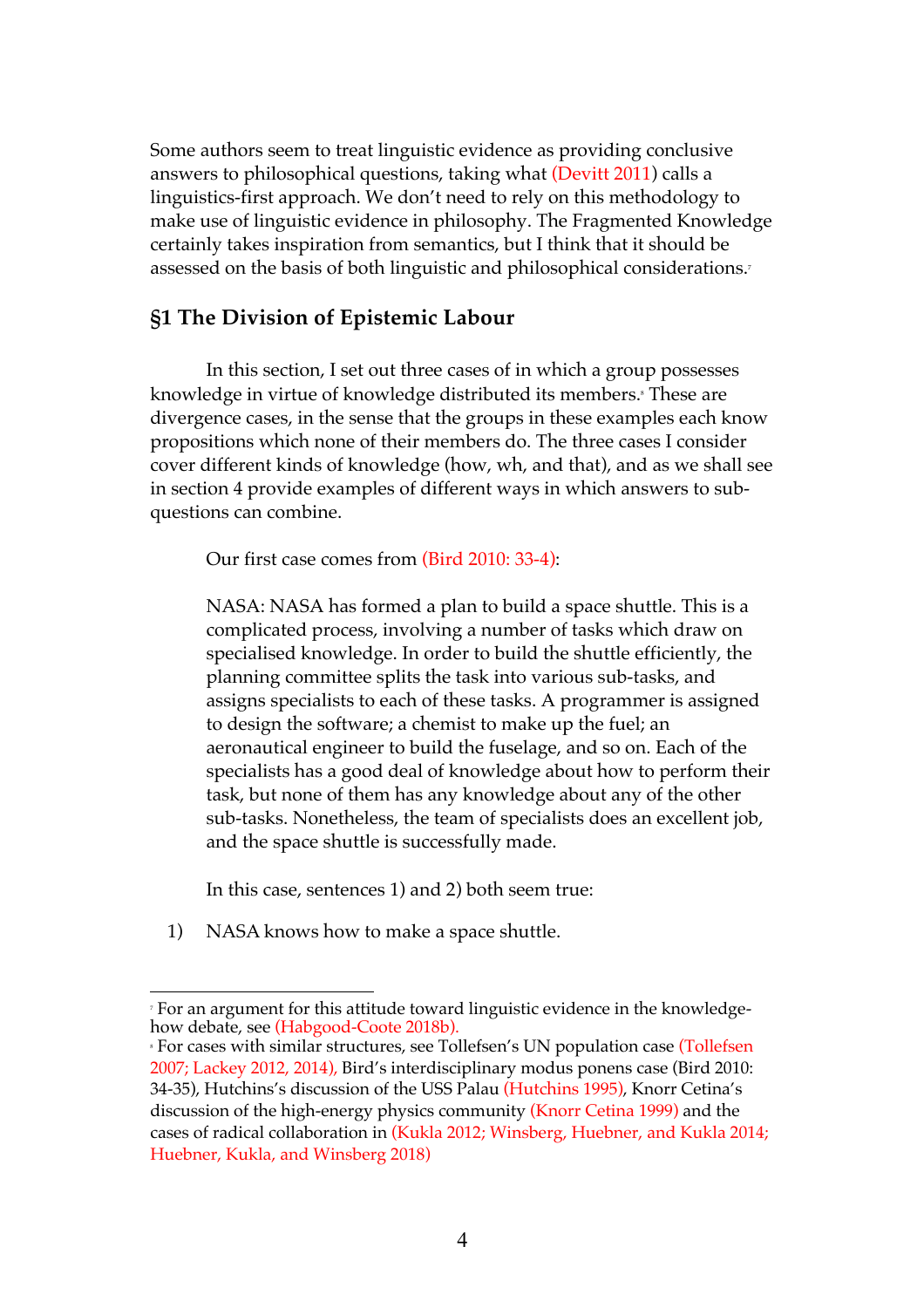2) No-one in NASA knows how to make a space shuttle.

This pair of judgements is intuitively plausible, and is backed up by surveys of non-philosophers' intuitions (Jenkins et al 2014). 9

Our second cases involves knowledge-who:

PARTY: The members of the Rowing Club are hosting a party in their club-house, and have decided each member of the club will stay in a one of the rooms in the club-house for the whole night to ensure that none gets trashed. Each person who visited the party visits at least one of the rooms, and introduces themselves to the club-member in that room, but none of the rooms was visited by all the party-goers. Each of the club members has an excellent memory, and remembers the names of everyone who they met.

This case supports a similar pair of divergent judgements, expressed by 3) and 4):

3) The Rowing Club knows who came to the party.

 $\overline{a}$ 

4) None of the members of the Rowing Club knows who came to the party.

Our third case is adapted from an example that comes from Roger Schwartzschild via Uptal Lahiri (Lahiri 2002: 189-90), and involves both knowledge-whether and knowledge-that:

LITTER: The members of a scout group are carrying out a project about littering, and have decided to investigate whether there is any litter on a local bike path. The path is a couple of miles long, so the group splits up, with each member searching one section of the path,

<sup>9</sup> (Jenkins et al 2014) presented 116 participants with a case like NASA, and considered whether participants ascribed knowledge to the group, and to its members. Although they don't report results specifically for this case, we can isolate responses to this case, and run the same tests as they do. A one-way ANOVA revealed a significant effect of question condition on responses for this single case,  $F(2, 115) = 97.81$ ,  $p < .001$ ,  $\eta = .63$ . Tukey's posthoc tests showed that on a 1 to 7 scale (1 low, 7 high) participants agreed more with ascriptions in the group-level condition (condition two, which is equivalent to sentence 1) ( $M = 6.48$ ,  $SD = 1.24$ ) than in either the 'each member' question condition (condition three)  $(M = 1.68, SD = 1.19)$ ,  $p < .001$ , or the 'any member' question condition (condition one, which is equivalent to the negation of sentence 2) ( $M = 3.10$ ,  $SD = 2.07$ ),  $p <$ .001. This suggests that in cases like NASA the folk are willing to ascribe knowledge to the group, while not ascribing knowledge to its members.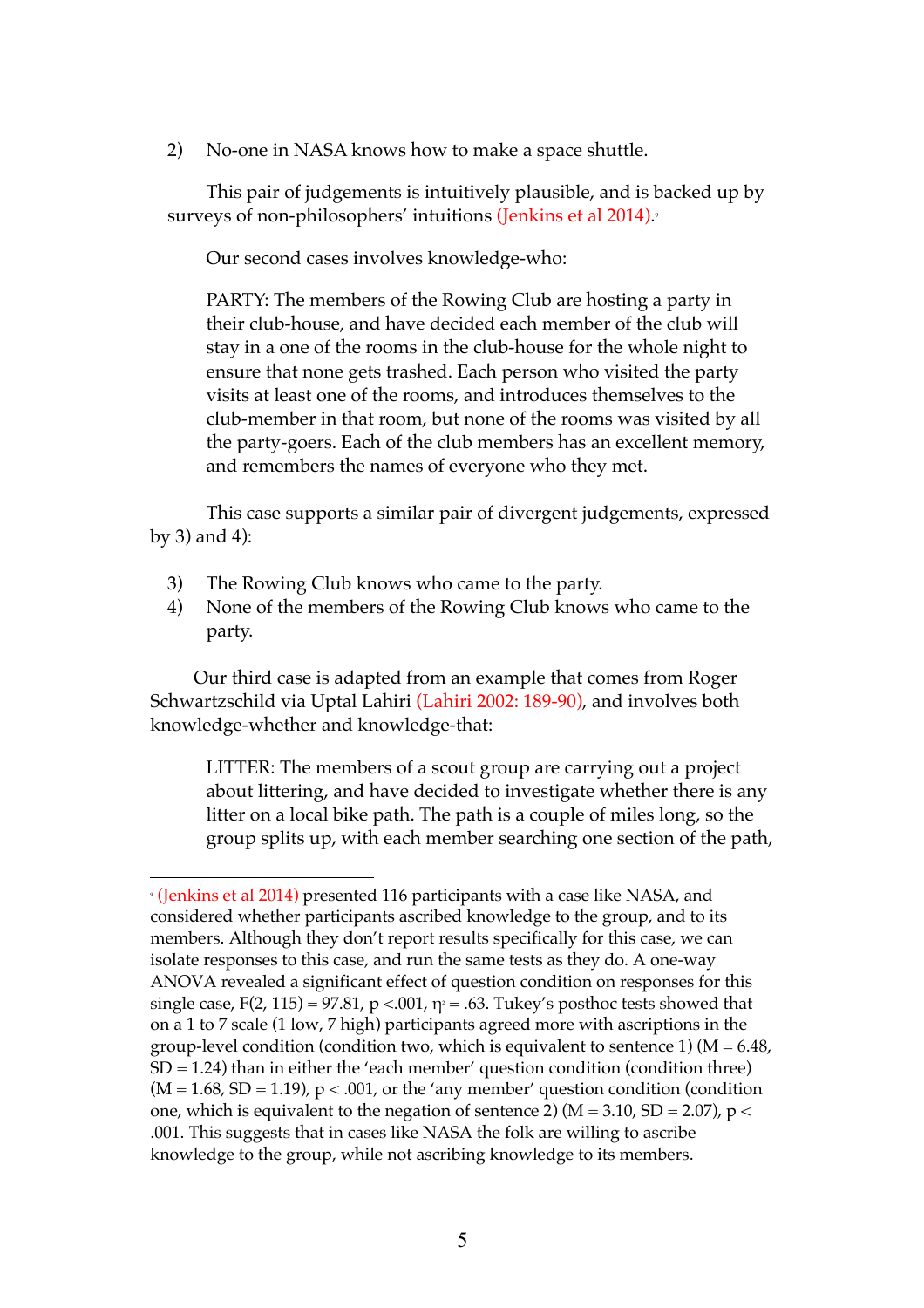noting down if they see any rubbish. In fact the path is litter-free, and each of the scouts searches their part of the path in vain.

In this case, we can formulate divergence judgements using both knowledge-whether and knowledge-that. Consider the following pairs of sentences uttered at a time between the information having been gathered and everyone reporting their results:

- 5) The scouts know whether the whole path is litter-free.
- 6) None of the scouts knows whether the whole path is litter free.
- 7) The scouts know that the path is litter-free.
- 8) None of the scouts know that the whole path is litter-free.

As a group, the scouts seem to have knowledge-whether and knowledge-that which goes beyond that possessed by any individual scout.

I suggest that we should take the divergence judgements in NASA, PARTY, and LITTER seriously. Although we do sometimes mistakenly ascribe knowledge to groups when the groups are really in a position to know the propositions in question (Lackey 2014: 294-5), considerations of the explanatory and normative role of knowledge supports the claim that these are genuine cases of collective knowledge.

Sentences 1), 3), 5), and 7) predict and explain the actions of the groups in the ways distinctive of knowledge in the individual case. We might appeal to NASA's know-how to predict that it will successfully make a shuttle, or appeal to the scout group's knowledge about whether the path is litter free to predict whether it will keep scouring the path. These sentences can also be used to flag the respective groups as informants, which is a central function of knowledge ascriptions (Craig 1990). If the police were rounding up partygoers, it would be natural for a police officer to say:

<sup>&</sup>lt;sup>10</sup> One might take issue with the claim that the scouts know whether the path was litter free before they share their results. Until the results are announced, we might think that the group is merely in a position to know whether the path was litterfree (Lackey 2014). One might motivate this move by arguing group knowledge requires some kind of joint commitment to the proposition in question. Although there might be a perfectly good sense of collective knowledge has this requirement, the considerations below about the explanatory and predictive roles of knowledge ascriptions below suggest that there is also a good sense in which the group does know the answer to this question before its members pool their results.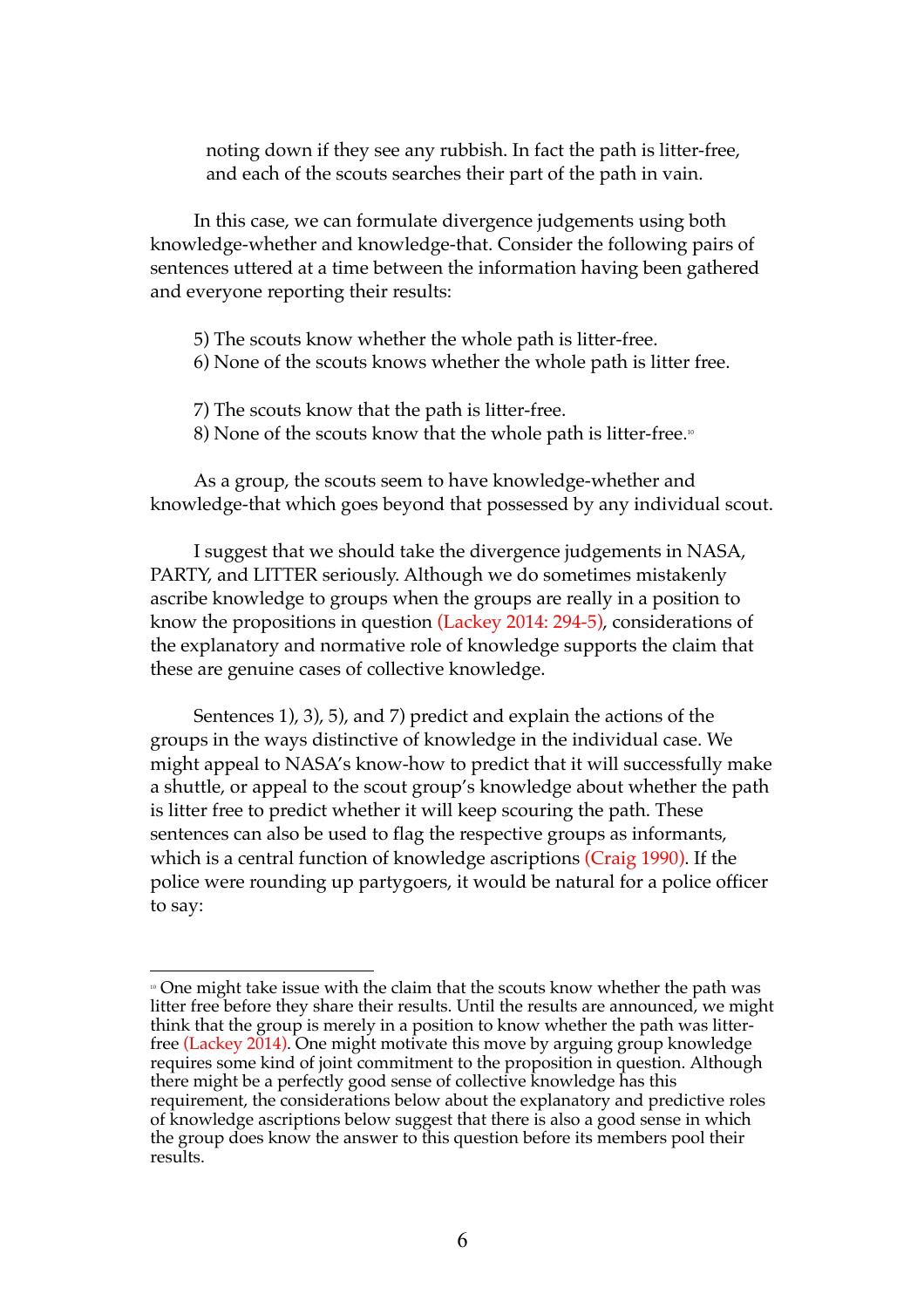#### 10) Let's get the Rowing Club in; they know who came to the party,

The ascriptions of knowledge to the groups also predict the appropriateness of collective action, assertion, and intention (Hawthorne and Stanley 2005; Williamson 2000; Habgood-Coote 2018a). NASA could rationally form an intention to make a space shuttle, the Rowing Club would be acting with epistemic propriety if it gave a statement about who was at the party that drew on its members' knowledge, and the scout group would be acting with epistemic propriety if it claimed the council reward for having a litter-free cycle path on the basis of its members' knowledge.<sub>"</sub>

It is also difficult to take issue with the denial of knowledge to the members of the groups. In NASA we can truly say things like 'the chemist knows how to make a space shuttle,' but only in a sense that expresses very coarse-grained and general knowledge which falls far short of the practical knowledge which we are supposing is possessed by the group.<sup>12</sup> If we focus on the relatively demanding readings of the knowledge ascribed to the groups, it should be clear that the members of the group do not know what the group does.

#### What lessons might we draw from these cases?

The modest lesson is that these cases demonstrate the importance of what linguists call the cumulative reading of group knowledge ascriptions. Whereas a distributive reading of a predicate ascribes a property to all of the members of a group, and a collective reading ascribes the predicate to the group collectively, the cumulative reading claims that the various members of the group contribute to the collective fulfilling the predicate such that between them the predicate fully obtains. <sup>13</sup> When linguists discuss sentences like 1), 3), 5), and 7) they seem to have the modest lesson in mind.

1) Four linguists wrote three books.

On the collective reading, the four linguists jointly wrote three books. On the distributive reading, each of the four linguists wrote three books. On the cumulative reading, there is some way to combine the linguists as authors or coauthors such that between them the number of books that they wrote is three (say, if three co-wrote one book, and the other the other two). For discussion of this reading in linguistics, see (Scha 1981; Landman 1989; Gillon 1992; Schwarzschild

 $\overline{a}$ <sup>11</sup> For the significance of the qualifications about the basis of action, see section 5.7.

<sup>&</sup>lt;sup>12</sup> We get a similar phenomenon if we focus on the mention-some reading of 'who came to the party' in 4).

<sup>&</sup>lt;sup>13</sup> To get a grip on the cumulative reading, consider: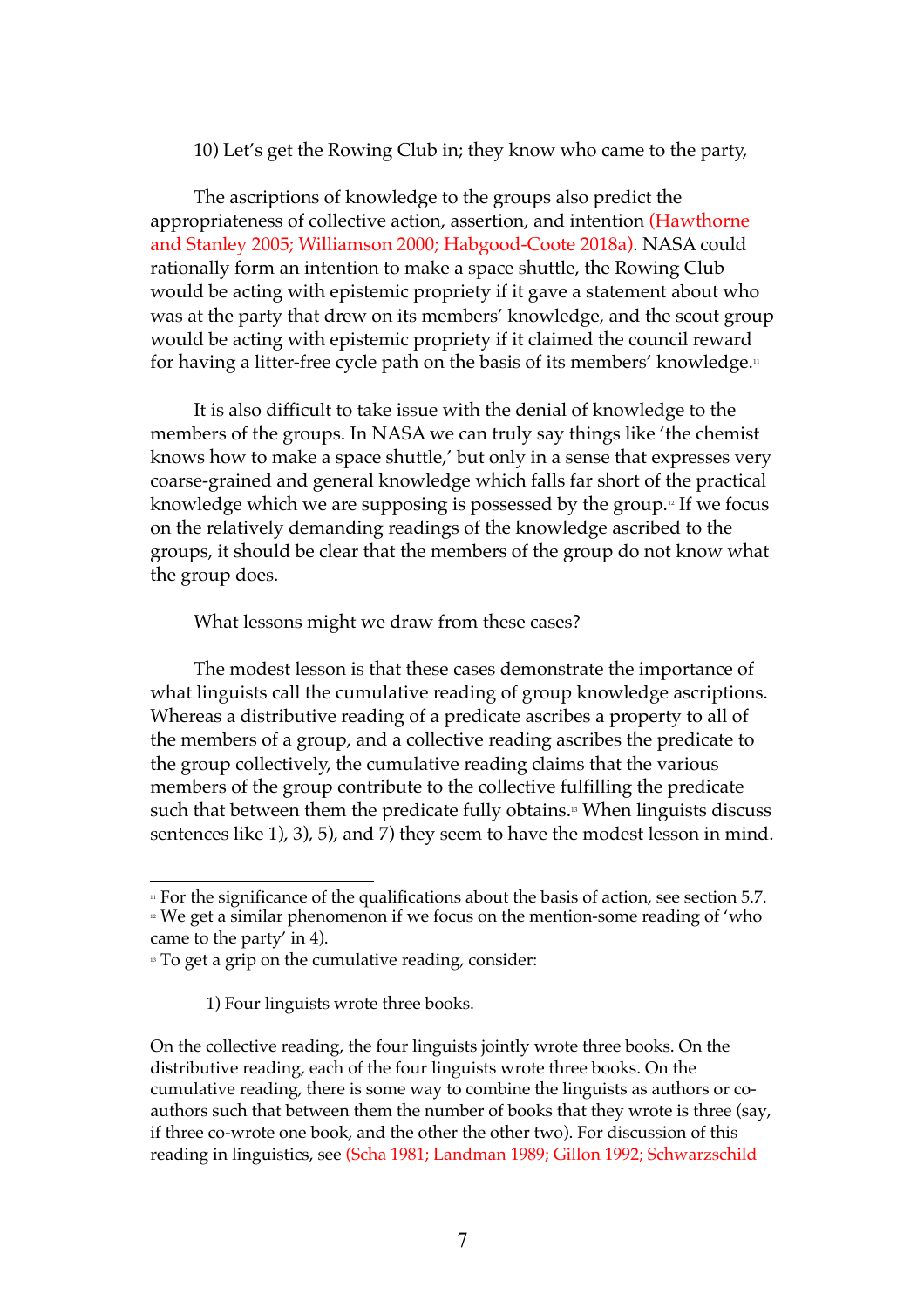The ambitious lesson is that these cases instantiate an important feature of collective knowledge: the division of epistemic labour. <sup>14</sup> An central feature of collective agents is their ability to deal with complex tasks by splitting them into simpler tasks that can be performed more efficiently by individuals with the appropriate skills. For example, NASA can deal with the task of making a space shuttle by splitting it up into simpler tasks like making the fuselage and concocting the fuel. We might think this division of labour carries across into the epistemic realm, and that the cumulative reading of knowledge ascriptions picks out the kind of knowledge which is its consequences. This point is easiest to see in the case of collective inquiry: a collective agent can perform the task of coming to know something by different members coming to know suitably related smaller things.

If we draw the modest lesson, what we want is an account of the kind of knowledge picked out by the cumulative reading of collective knowledge ascriptions, which we can treat as a linguistic curio. By contrast, if we draw the ambitious lesson, these cases demonstrate an important structural feature of collective knowledge which we will want to build in to our account of collective knowledge. I will draw the ambitious lesson, but if for some reason the general account of group knowledge turns out to be incorrect, then what I say below can be repurposed as an account of the cumulative reading of group knowledge ascriptions.

### **§2 Explaining the Division of Labour**

 $\overline{a}$ 

There are various accounts of group knowledge available in the literature. In this section I argue that none of them can offer a compelling explanation of cases like NASA, PARTY, and LITTER, or the division of labour that they exhibit.

<sup>1996;</sup> Lahiri 2002: 184-220), and for discussions in philosophy see (Dever 1991; Oliver and Smiley 2008; Linnebo and Nicholas 2008; Cotnoir 2013: 308-11; Ludwig 2016: C10 note 25).

<sup>&</sup>lt;sup>14</sup> To make things simpler, I have focused on cases where the division of labour is formalized by the group's organizational structure. Cases where a division of labour is implemented in a less formal way – think of the invisible hand of the market (Hayek 1945), competition in science (Strevens 2003), or the contingencies of social position (Collins 2000) – will be much more complicated. These cases will potentially run afoul of the accessibility to collective action condition presumably the invisible hand acts only in a metaphorical sense—but we can still use the machinery of questions and subquestions to think about the epistemic potential of these groups (see section 5.4).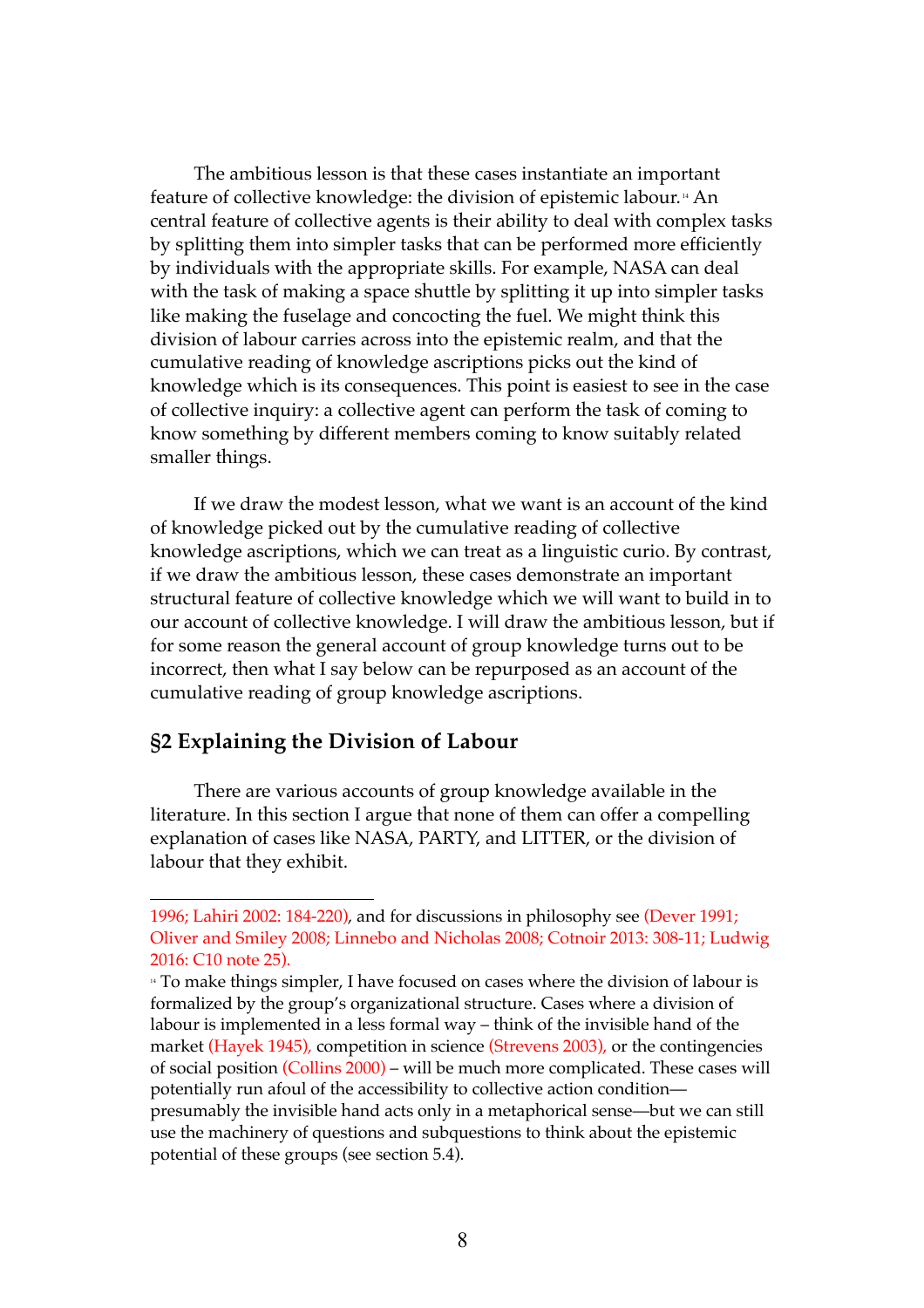A central question for accounts of group knowledge is whether they endorse the following principle:

 $SUM_{kNOW}:$  A group G knows that p only if at least one member of G knows that p

Following convention, we can call accounts that endorse  $SUM_{\tiny\text{Row}}$ Summativist, and accounts that deny it Non-Summativist*. 15*

Summativist accounts cannot explain the presence of group knowledge in NASA, PARTY, and LITTER. These are cases in which a group knows something which no member of the group knows. In fact, we could easily tweak NASA, PARTY, and LITTER so that no member of the group had any attitude toward the proposition known by the group. It wouldn't be particularly odd if the members of NASA had simply never considered how to make a space shuttle, having no view on the matter.

So, if we want to explain NASA, PARTY, and LITTER, we need to turn to non-Summativist accounts. We can divide up non-Summativist accounts by considering which part of the knowledge locate at the level of the collective. This gives us the following menu of views to consider:

i. Group knowledge involves collective belief (Wray 2007);

 $\overline{a}$ 

- ii. Group knowledge involves collective justification (De Ridder 2014; Lackey 2016);
- iii. Group knowledge involves group-level reliability (List 2005);
- iv. Group knowledge involves group-level realisation of functional properties (Bird 2010).

None of these accounts has a satisfying explanation of these cases.

 $15$  The question of whether SUM<sub>KNOW</sub> holds is often associated with whether group knowledge is reducible to individual knowledge. The reducibility of group knowledge is orthogonal to the truth of  $SUM_{\tiny KNOW}$ . One might endorse  $SUM_{\tiny KNOW}$  and deny the reduction of group to individual knowledge. For example, one might hold a mixed view that claims that both individual knowledge and some grouplevel phenomenon is necessary for collective knowledge (Lackey 2016). One might also deny  $SUM_{\text{now}}$  whilst endorsing the reduction. For example, one might claim that group knowledge reduces to some individual-level attitude other than knowledge that p. These points generalise to other group attitudes, meaning we should sharply distinguish between the truth of Summativist claims and the reducibility of group attitudes.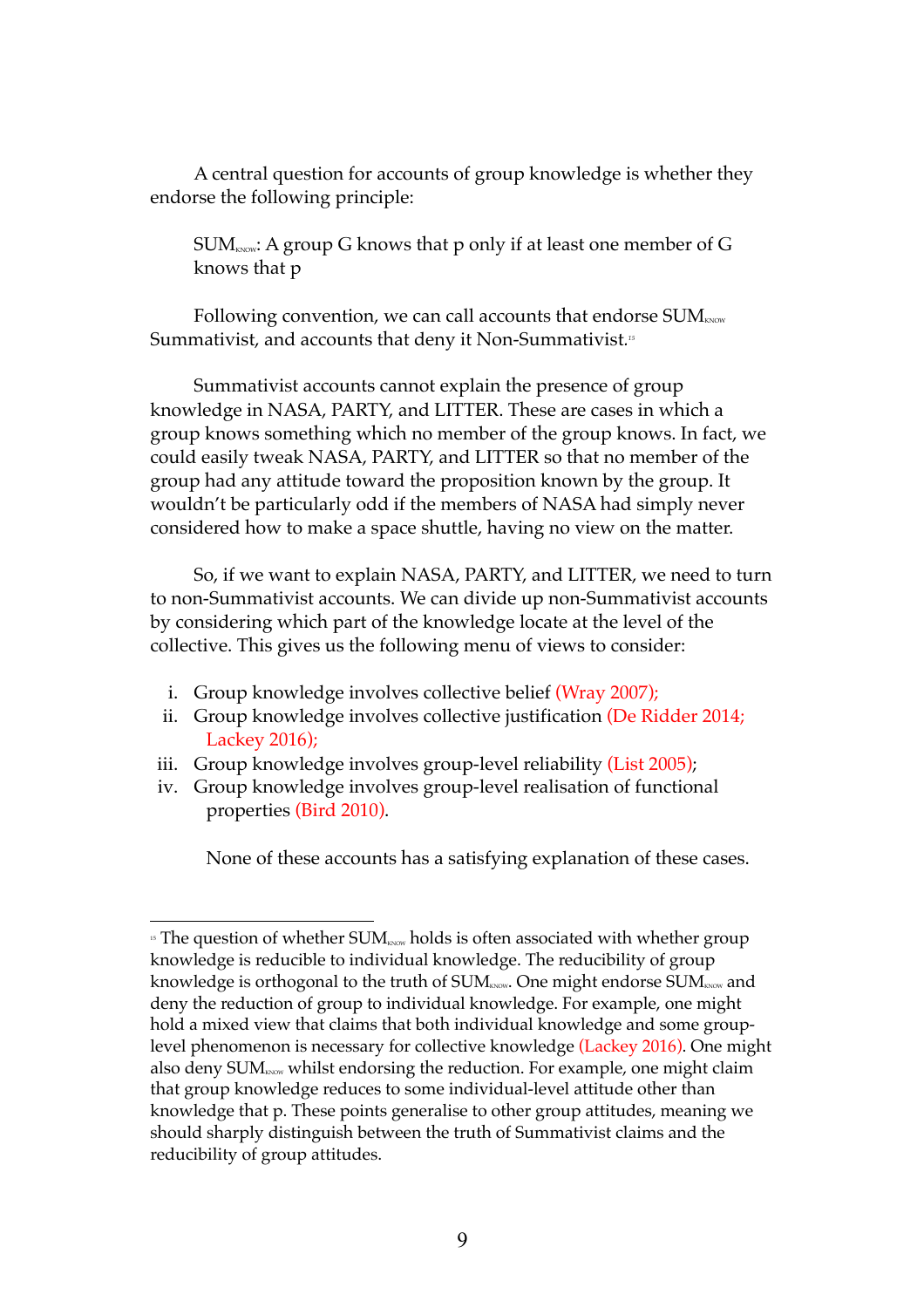Wray (Wray 2007) appeals to Margaret Gilbert's account of group belief (Gilbert 1987), suggesting that the collective element of group knowledge is a joint commitment to the proposition known (although he argues that we should think of joint commitments as acceptances, not beliefs (Wray 2001)). This account can't handle NASA, PARTY, and LITTER, because the members of the groups in need not be jointly committed to the propositions known by the group. As individuals, the members of NASA might not have any commitments about the best way to make a space shuttle. Although the rowing club and scouts might jointly commit to propositions after having shared their distributed information, these groups know the propositions in question before they pool their knowledge.

De Ridder (de Ridder 2014) argues that scientific knowledge is a collective property because scientific knowledge requires access to reasons for the reliability of belief-forming processes, and in contemporary science this understanding is often distributed between the specialists in a research team. Although this may be a plausible picture of what occurs in some cases of collective scientific knowledge, this diagnosis doesn't fit well with NASA, PARTY, and LITTER. These are cases in which the object of knowledge—rather than the reasons justifying it—is distributed between the members of the group.16

Lackey's (Lackey 2016) group epistemic agent account of justified belief claims that a group justifiedly believes some proposition when it is believed by a significant number of operative members of the group, the bases of individual beliefs in that proposition are coherent, and a rational process of deliberation would lead to a belief set which still supported that proposition. Although this is an account of justified belief, rather than knowledge, it is worth considering whether it can be put to work here. The problem lies in the first condition: in NASA, PARTY, and LITTER no member of the group has a justified belief about the proposition known by the group, meaning that Lackey's account predicts that none of these cases involve collective justified belief.

List (List 2005) develops a judgement aggregation approach to group knowledge. The core idea of this approach is that a group's institutional structure will determine an aggregation function that takes as inputs a profile of individual beliefs, and outputs a collective position for that group (see List and Pettit 2011). We can assess whether a group's collective

<sup>&</sup>lt;sup>16</sup> Note that the supporter of the Fragmented Knowledge account can treat de Ridder's cases as involving fragmented knowledge of the answer to the question *why is this process reliable?*.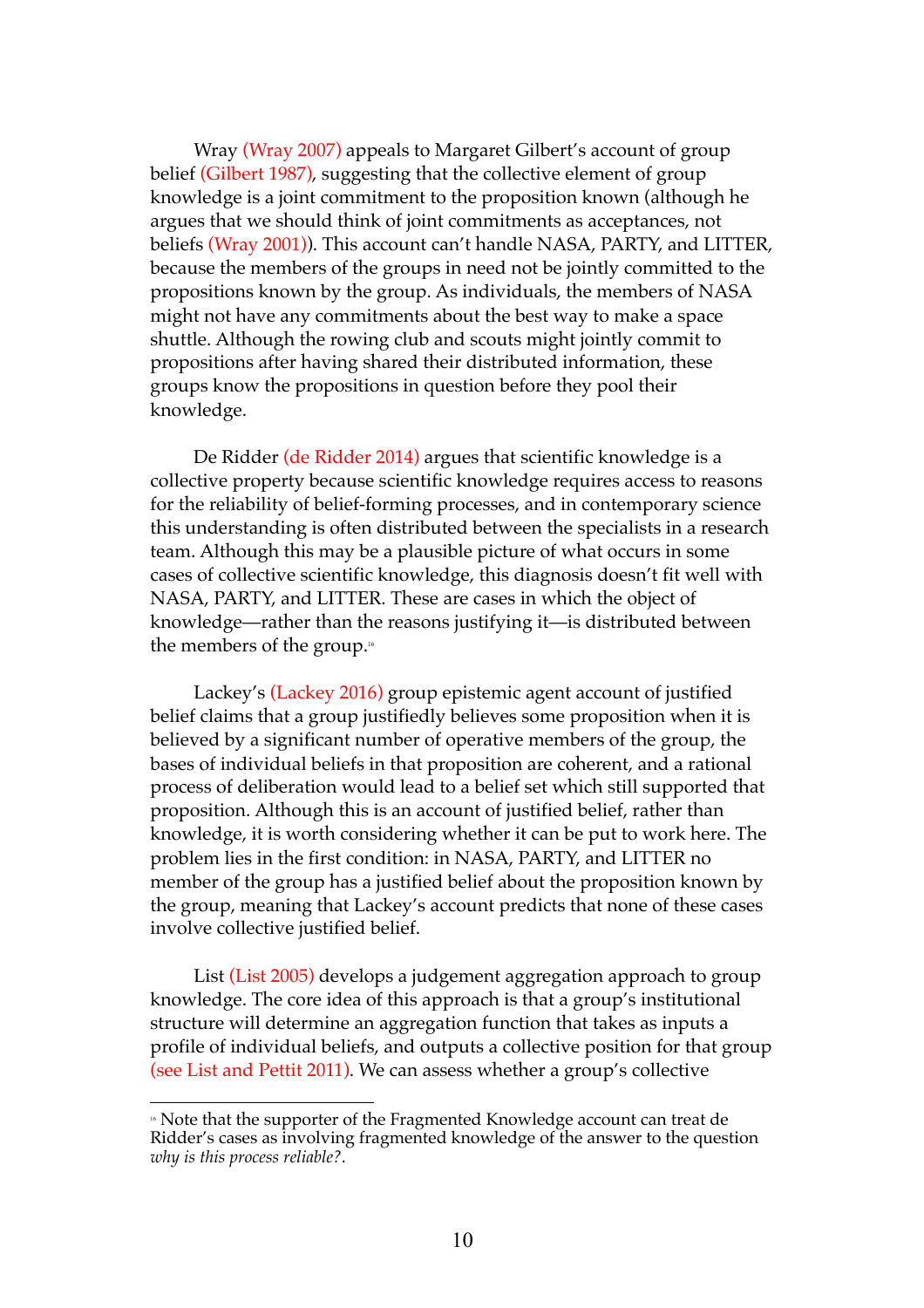position constitutes knowledge by considering how reliable the outputs of the aggregation function is, which will be a function of both individual reliability and the reliability of the aggregation function. Interestingly, List considers an aggregation function tailor-made for situations involving a division of labour: the distributed premise-based procedure (List 2005: 29)*.*  This function splits a group into sub-groups whose attitudes determine the group's attitude on premises which are then combined to yield a collective position on the conclusion (See also List and Pettit 2011: C4)*.* The problem with applying the judgement aggregation approach to understand distributed knowledge is that a group can possess distributed knowledge, even if its institutional structure fails to implement the right aggregation function to exploit this knowledge.

Goldman (Goldman 2004) cites an exchange from the 9/11 commission hearings which illustrates the way a group's aggregation function can diverge from its knowledge. Pressed about why the F.B.I did not internally share information about the 9/11 perpetrators' flight training, former national security advisor Samuel Berger made the following Rumsfeldian pronouncement:

We've learned since 9/11 that not only did we [the FBI] not know what we didn't know, but the F.B.I didn't know what it did know.<sup>17</sup>

The force of this remark is that although the F.B.I's aggregation function was faulty – meaning that it was not able reach the right position about whether the perpetrators were a threat – the distributed knowledge possessed by F.B.I members still qualifies the group as having collective knowledge about this question. 18

Bird (2010) pursues an analogical strategy, exploiting the idea that individual and collective knowledge will have the same kinds of functional properties. He argues that the characteristic properties of group knowledge is that it i) is produced by a social process which produces propositional

<sup>17</sup> Full transcript http://www.washingtonpost.com/wp-dyn/articles/A20349- 2004Mar24.html??noredirect=on

<sup>&</sup>lt;sup>18</sup> To muddy the waters, we can read 'the FBI didn't know what it did know' in two ways. The first reading is a denial of higher-order collective knowledge (i.e. the FBI was ignorant about the question of what it knew). The second reading is effectively a contradiction test exploiting the ambiguity of 'knows' (Zwicky and Sadock 1975:4). We can get fix this reading, by using the following focus pattern: 'the FBI didn't [know], what it did know' (i.e. the F.B.I knew, but it didn't really know). We are interested in the first reading, according to which the F.B.I.'s higher-order ignorance prevented it from acting on its knowledge.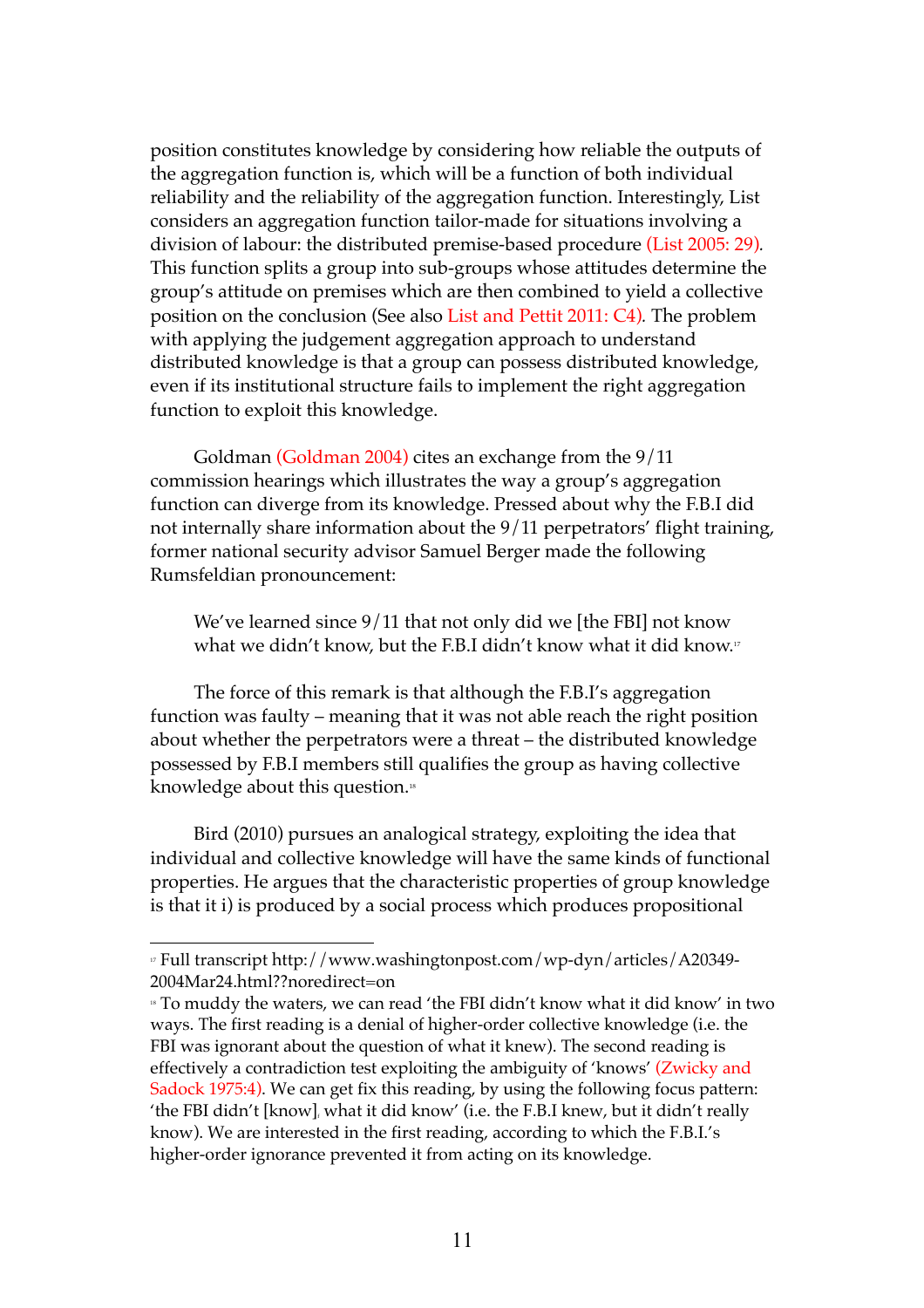outputs, ii) involves truth-filtering mechanisms, and iii) yields outputs which are available to social action and other social information-filtering processes. <sup>19</sup> On this account, group knowledge is a state which lies causally downstream of social information-filtering processes, and which can at least potentially feed into other social processes. Fagan (2012) helpfully distinguishes between three senses of collective knowledge: knowledge that is collectively produced, knowledge involving a collective agent, and knowledge involving a collective content. Bird's account is well-suited to explain cases of collective production of knowledge, but it fails to generalise to all cases of knowledge involving a collective agent.<sup>20</sup> In the cases under consideration the groups' knowledge need not be the output of a social information-filtering process. NASA might have assembled a group of autodidacts with the appropriate specialised knowledge, and it would still wind up knowing how to make a space shuttle.

Given the failure of extant accounts to make sense of NASA, PARTY, and LITTER, we will need to look elsewhere for an account of the division of epistemic labour. In the next section, I will gather the tools we need to think about these cases, before applying these tools in section 4.

### **§3 The Mereology of Questions**

Following (Lahiri 2002: 188), I think that the right way to understand the cumulative reading of sentences like 1), 3), 5), and 7) is to think of them as ascribing partial knowledge to members of the group that adds up to a resolving answer to the question.<sup>21</sup> To develop this idea, we will need some tools from the semantics of interrogatives. In particular, we need to understand: i) what questions are, and how they relate to answers ii) partial knowledge-wh, iii) what it is for one question to be part of another, and iv)

<sup>20</sup> Bird's central interest is in groups that manifest Durkheimian organic unity (see Bird 2014), suggesting that his account should be understood as an account of group knowledge for groups characterised by organic unity. Thus restricted, the worry for his account is that groups with a relevant organic unity—such as NASA—can come to know without undergoing a social process of learning. <sup>21</sup> For a similar idea, see (Hardwig 1985: 349). For the details of Lahiri's semantics for the cumulative reading, see (Lahiri 2002: C4), and for an alternative treatment which appeals to quantification over the parts of questions, see (Beck and Sharvitt 2002: 149-52). Note that following Schwarzschild, Lahiri connects the cumulative reading to sentences involving verbs connecting two grammatically plural terms. This means that his account does not neatly carry over to sentences like 1) and 3) which involve grammatically singular noun phrases denoting a group agent (i.e. 'NASA', and 'the Rowing Club').

 $\overline{a}$ <sup>19</sup> Although I am skeptical of conditions i) and ii) in Bird's account, the availability condition FK3 in FRAGMENTED KNOWLEDGE 2 is pretty close to iii).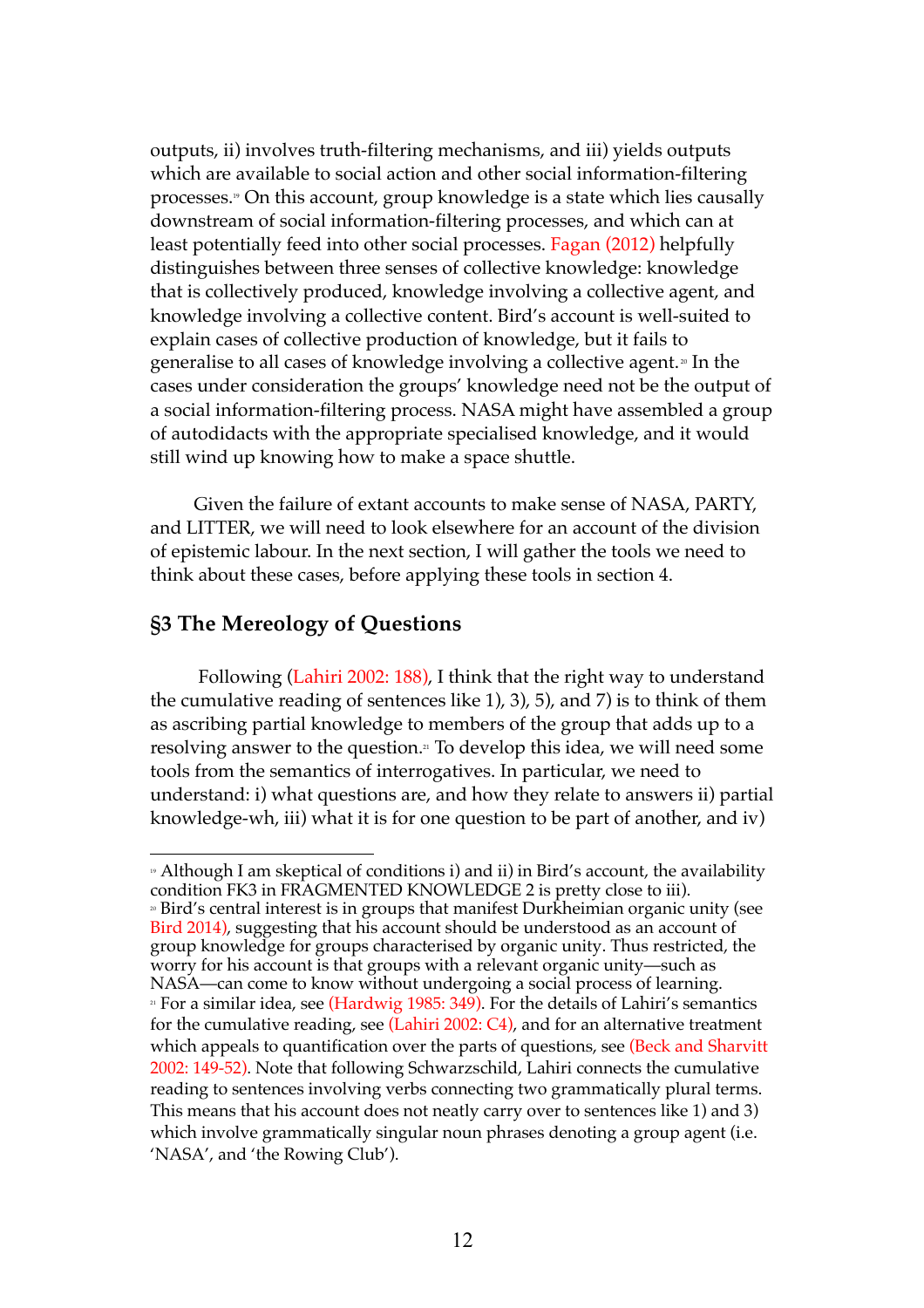the different ways in which the answers to several smaller questions can combine to resolve a bigger question. The subsections that follow address these questions in turn.

#### **§3.1. Questions**

 $\overline{a}$ 

As I will use the term, a **question** is an entity which is denoted by a sentence or clause in the interrogative mood. The interrogative sentence 'who came to the party?' denotes the question *who came to the party?,* just as the declarative sentence 'Tariq came to the party' denotes the proposition *Tariq came to the party* (throughout I will use italics for questions, propositions, and predicates, and quotes for sentences and clauses)*.* In the central case, an interrogative sentence or phrase is composed of a wh-word ('who', 'how', 'which' 'when', 'how', and so on) and a question-abstract (such as 'came to the party'). In these cases, the wh-word functions as a variable with a domain restriction (for example 'who' restricts to people), and the question-abstract expresses a predicate.<sup>22</sup>

Questions and propositions are closely related, in that propositions answer questions. In the simplest case they do so by assigning elements in the domain to the extension of the predicate. For example, *Tariq came to the party* answers the question *who came to the party?* by assigning Tariq to the extension of *came to the party.* 

One way to make sense of the relation between questions and propositions is to think that a question just is the set of propositions which are its potential answers (Hamblin 1958). There are various ways to build a question out of its answers (for an overview, see Roelofsen 2018). I will employ a possible worlds framework that understands a question as a partitions over a set of possible worlds (this account is based on the presentation in (Roberts 2012)). Although this is not the only possible approach, it allows us to draw the distinctions we need in a perspicuous way without introducing too much background theory."  $\,$ 

This partition approach takes Hamblin's idea that a question is a set of propositions (Hamblin 1958), and identifies these propositions with the

<sup>&</sup>lt;sup>22</sup> We will need to complicate the picture to deal with interrogatives with multiple wh-words, 'whether' interrogatives, and interrogatives with no question-words.

<sup>&</sup>lt;sup>2</sup> The distinctions we need would be rather difficult to draw in the alternative semantics proposed by (Hamblin 1973) or (Karttunen 1977). I think it would be possible to reconstruct them within an inquisitive semantics framework (Ciardelli, Groenendijk, and Roelofsen 2018), but this would considerably complicate the presentation.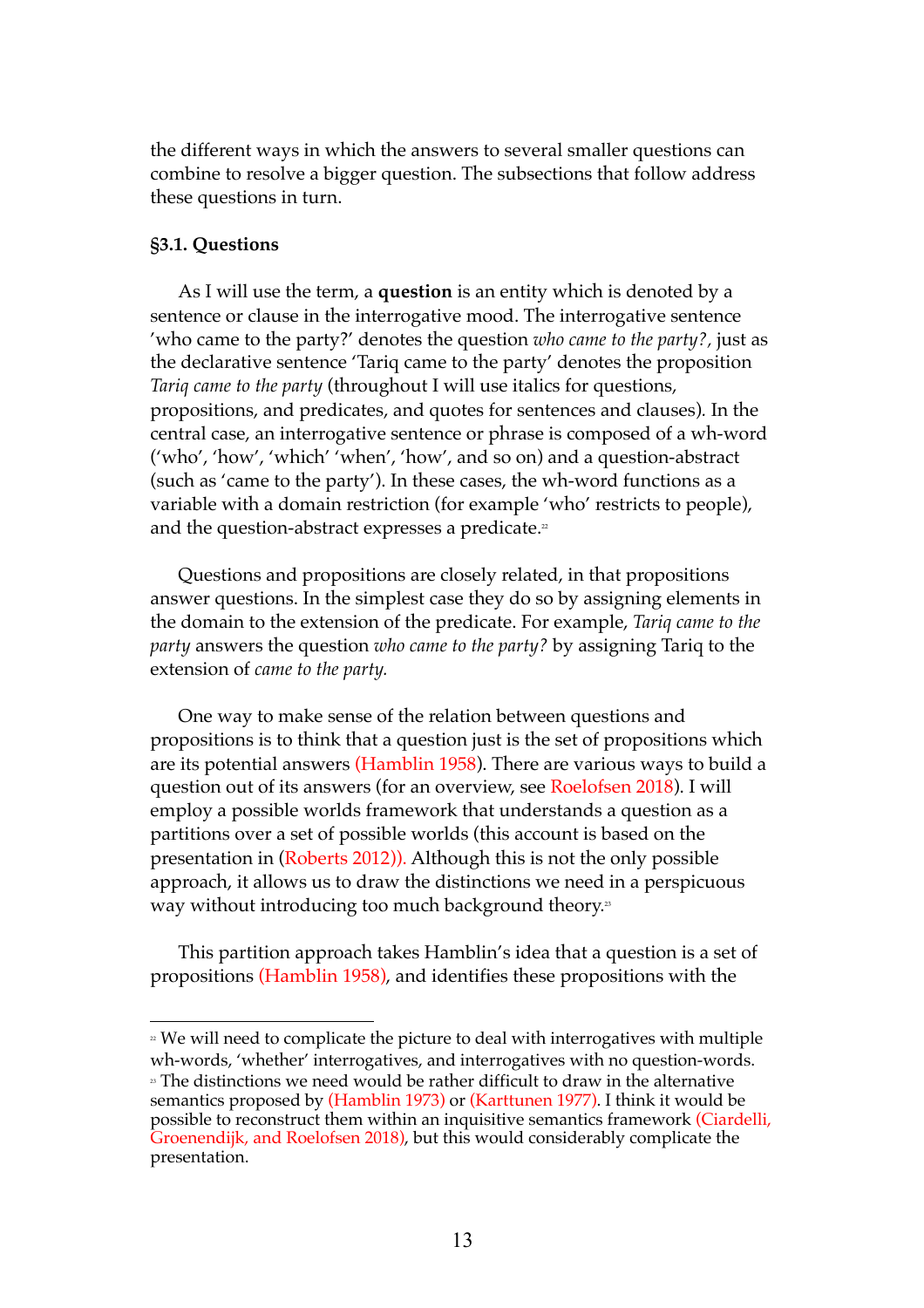exhaustive answers favoured by (Groenendijk and Stokhof 1982), meaning that a question is the set of its potential exhaustive answers (Higginbotham 1996; Roberts 2004, 2012). To get to an exhaustive answer, we take the domain suitably restricted by the wh word, and the question abstract, then build a possible assignment of all entities in the domain to either the extension or the anti-extension of the predicate expressed by the questionabstract. A question is the set of all of these exhaustive answers. Because each exhaustive answer is a maximal assignment of the entities to the predicate expressed by the question-abstract, each one is incompatible with all of the others.

If we think about answer sets in a possible worlds framework, each exhaustive answer will be a set of worlds corresponding to a maximal assignment of the entities to the predicate expressed by the questionabstract, and the question will be identical to the set of all of these sets of worlds. Because these exhaustive answers are incompatible, this set of sets will be a partition defined over the portion of logical space in which the presuppositions of the question are met.<sup>24</sup> Exactly one of these exhaustive answers will be a true proposition (assuming that the question has true presuppositions): the one corresponding to the cell containing the actual world.

This picture allows us to distinguish various different kinds of answer to a question. Borrowing terminology from (Szabo 2017), let's call a proposition that assigns an entity to the extension of the predicate expressed by the question-abstract a **positive minimal answer** (such as *Tariq came to the party)*, and a proposition that assigns an entity to the antiextension a **negative minimal answer** *(*for example *Paula didn't come to the party).* A conjunction of positive minimal answers is a **mention-some answer** (for example, *Tariq and Paula came to the party*), and any combination of minimal answers with logical connectives is a **partial answer** (for example, *if Tariq came, then Layla didn't come*). The conjunction of positive minimal answers is a **mention-all answer** (for example, *Tariq, Paula and Jerry came to the party*, if these are all of the party-goers). The best kind of answer is a complete set of positive and negative minimal answers to a question, which we will call a **complete answer** (for example, *Tariq, Paula, and Jerry came to the party, and no-one else did*). This kind of answer is often called an exhaustive or strongly exhaustive answer, since it involves both

<sup>24</sup> (Lahiri 2002: 10; Masto 2010).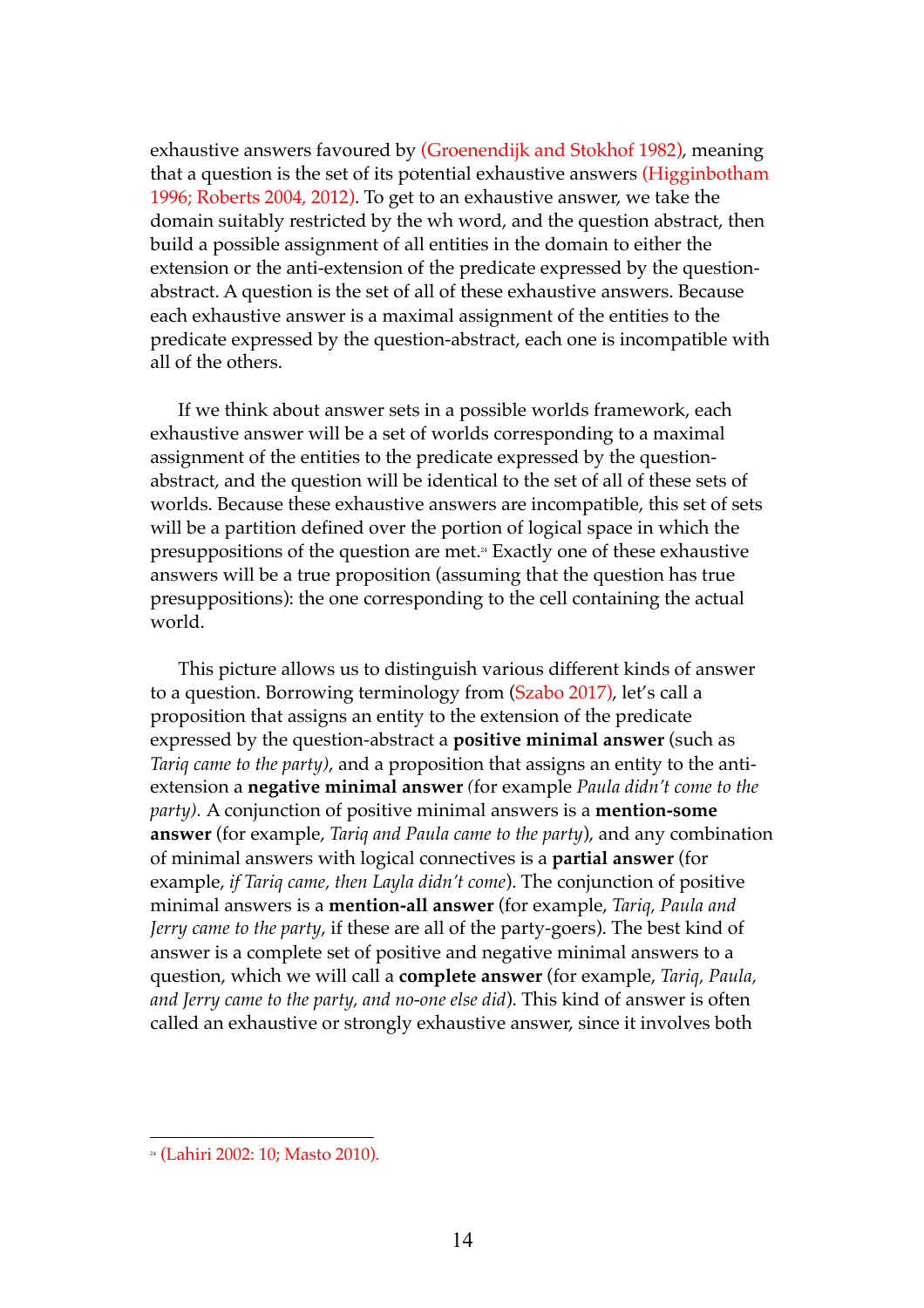the complete list of positive answers, and the information that that list is complete. 25

The partition framework allows us to think about these distinctions in terms of how many cells in the partition are ruled out by the different kinds answers. Every potential complete answer will correspond to exactly one cell in the partition, meaning that knowing a complete answer allows one to rule out all but one of the cells in the partition. A mention-some answer won't necessarily isolate just one cell, but will isolate a set of cells at which some conjunction of positive minimal answers holds. Minimal answers allow one to rule out sets of cells in which the minimal positive or negative propositions are false. Partial answers allow one to rule out a set of cells corresponding to the logical connective used: for example, *if A came, then B came* allows one to rule out the set of cells in which A came, but B did not come.

What kind of answer we are interested in will often depend on conversational context.<sup>8</sup> If we want to find someone to ask about whether the party was good, a minimal positive answer to *who came?* will do, but if we want to write an oral history of the party, then we'll need a complete answer. Let's introduce the notion of a **resolving answer***,* and say that in a conversational context an answer is resolving just in case it gives the interlocutors sufficient information to meet their informational needs with respect to that question. <sup>27</sup> In a context in which an interrogative phrase takes a mention-some reading, all that is required for a resolving answer is a mention-some answer, whereas in a case where an interrogative phrase takes a mention-all reading, only a complete answer to the question will count as resolving. The notion of a resolving answer is effectively a placeholder for a pragmatic theory of how a particular reading of the question is selected.

### **§3.2. Partial Knowledge**

<sup>&</sup>lt;sup>25</sup> A complete answer will also be a mention-some answer, a mention-some answer will also be a partial answer, and a mention-some answer will either be or entail a positive minimal answer. Often I will be implicitly adding a 'mere' before 'partial answer'.

<sup>&</sup>lt;sup>26</sup> On the context-sensitivity of the answerhood relation, see (Boër and Lycan 1986).

<sup>27</sup> It is somewhat of an idealisation to think that context always fixes which kind of answer is required. Does context always fix whether a mention-some or mentionall reading of an interrogative is intended, or fix a relevant domain of quantification? This means that some knowledge-wh ascriptions (including to groups) will have an indeterminate meaning.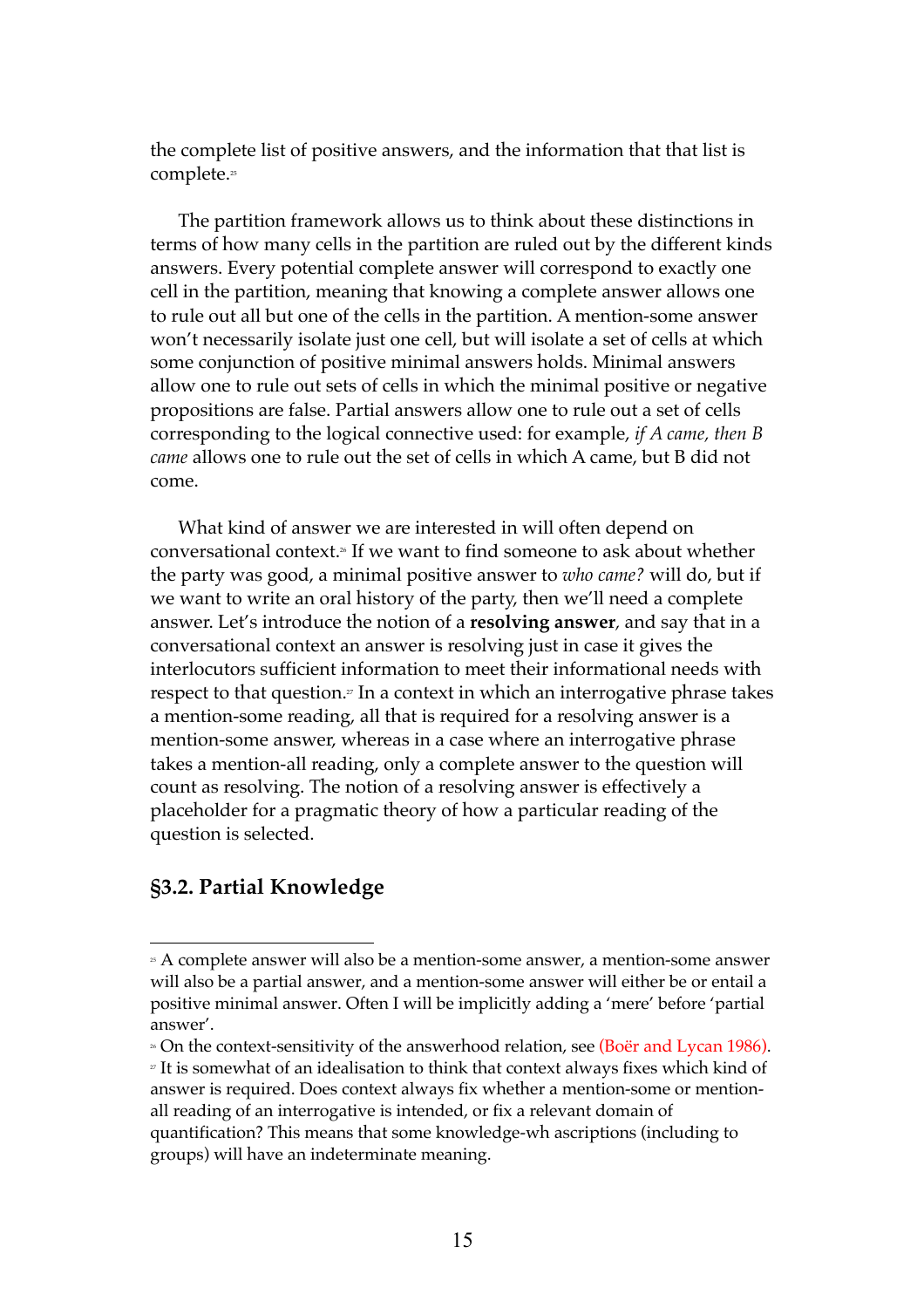The distinction between partial and resolving answers gives us a helpful tool for understanding the gradability of knowledge-wh ascriptions. A typical knowledge-wh ascription involves a verb with an unmodified interrogative complement. For example:

11) Maja knows which students are in detention.

This kind of sentence ascribes knowledge of a resolving answer to the question expressed by the complement, in this case a proposition specifying exactly which students are in detention. We also find knowledge-wh ascriptions involving adverbs of quantification modifying the interrogative. Consider the following example (with the adverbial phrase underlined): $\scriptstyle\rm s$ 

12) Maja knows in part which students are in detention.

If Paul, Jojo, and Trent are in detention, and Maja knows only that Paul and Jojo are in detention, then 12) is true. 12) says that Maja knows a partial answer to *which students are in detention*?, and not that Maja has a state short of knowledge relating to a resolving answer to the question. The adverb modifies the interrogative, not the knowledge relation.<sup>29</sup> Let's call

This kind of gradability has been discussed in linguistics under the heading of Quantificational Variability Effects. See (Berman 1991; Groenendijk and Stokhof 1993; Williams 2000; Lahiri 2002: Chapters 2 and 5; Beck and Sharvitt 2002). For a philosophically illuminating application of some of these ideas to the debates about the gradability of 'knows-how' ascriptions and the unity of knowledge, see (Pavese 2017), and (Pavese MS) respectively. Knowledge-wh ascriptions can also be modified by qualitative predicates, such as:

4) Raimo knows how to swim really well*.*

These predicates seem to modify the entities expressed by the wh-word. What is good is the way of swimming that Raimo knows how to perform (Pavese 2017). <sup>29</sup> Because this kind of gradability involves modification of the interrogative complement rather than the verb, it is compatible with the claim that 'knows' is not a gradable verb (Stanley 2005; Pavese 2017).

 $\overline{a}$ <sup>28</sup> Some examples with different verbs, adverbs, and question-words:

<sup>1)</sup> Dale has worked out in part how to make the wardrobe

<sup>2)</sup> Patricia learnt for the most part who was at the party.

<sup>3)</sup> John knows to some extent where the lost pages are.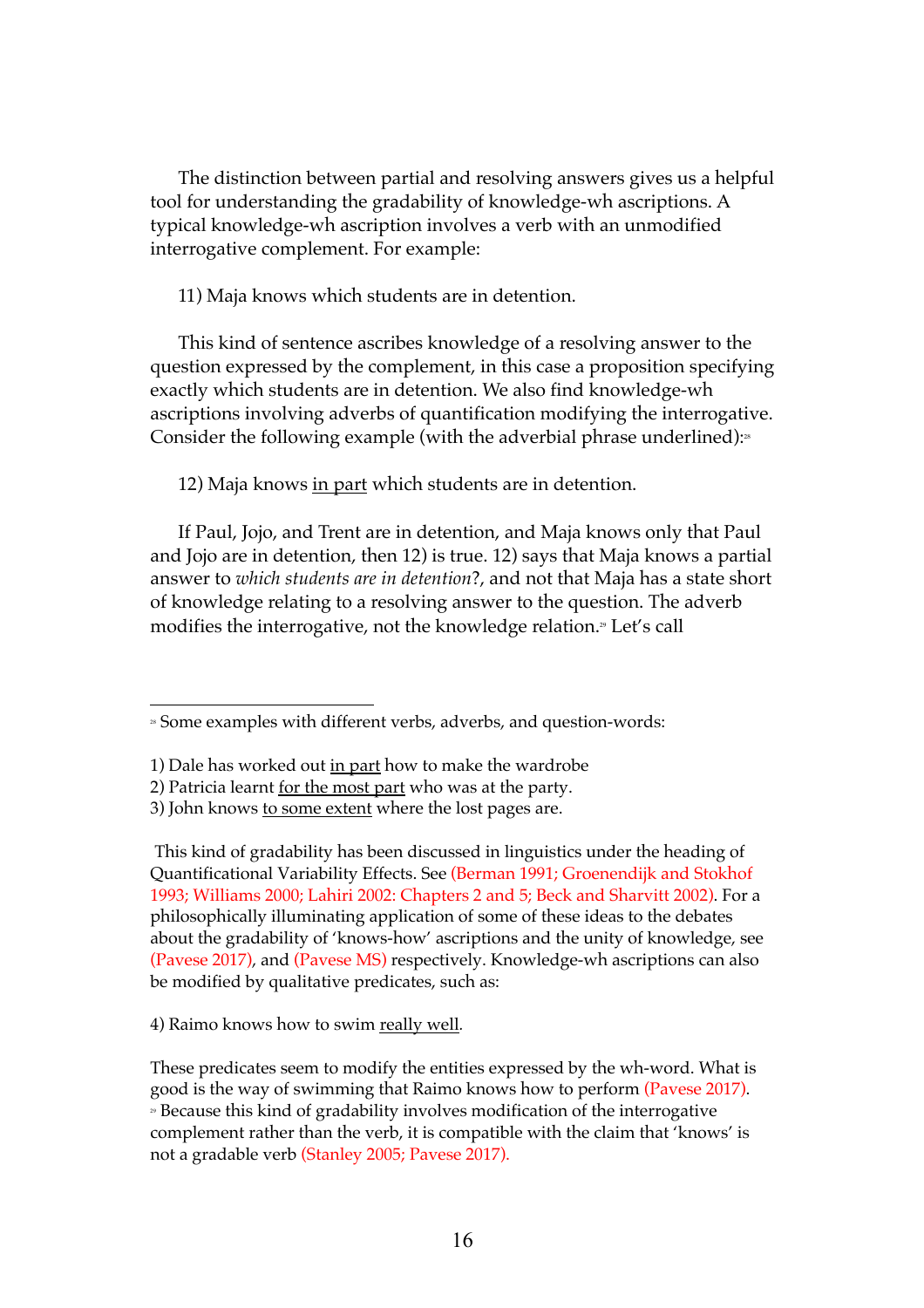knowledge-wh picked out by ascriptions involving quantificational adverbs **partial knowledge-wh**. 30

We can use the machinery of answers and partial answers to give accounts of both knowledge-wh and partial knowledge-wh. Here is a fairly standard propositional picture of knowledge-wh (along the lines of Higginbotham 1996):

KNOWS-WH) *S* knows *Wh-F?* iff *S* knows that *p*, and *p* is a resolving answer to the question *Wh-F?*

The kind of answer appealed to here is a resolving answer, and not a complete answer. In the right context, knowing a mention-some answer (or even something weaker) can be sufficient for a true knowledge-wh ascription. This means that KNOWS-WH commits us to a contextualist semantics for knowledge-wh ascriptions. This view is different to the familiar contextualist accounts of knowledge-that in the sense that it is contextualist about the object of knowledge, rather than about the knowledge relation.<sup>31</sup> It is what is known, rather than what knowledge is, that is determined by context.

This account can be straightforwardly extended to deal with partial knowledge-wh by replacing resolving answers with partial answers:

 $\overline{a}$ 

PARTIAL KNOWS-WH: S knows in part *Wh-F?* iff *S* knows that *p*, and  $p$  is a mere partial answer to the question  $Wh-F?222}$ 

<sup>»</sup> There is considerable discussion about how to understand QVE. Accounts have been proposed that appeal to quantification is over i) the objects which the whword ranges over (Berman 1991), ii) propositional answers to the question (Lahiri 2002), iii) subquestions of the superquestion (Beck and Sharvitt 2002), and iv) question-proposition pairs (Pavese 2017).

<sup>&</sup>lt;sup>31</sup> For defences of contextualism about knowledge-wh, see (Boër and Lycan 1986; DeRose 2009, C2 appendix; Masto 2010; Parent 2014). For a criticism appealing to warranted assertibility see (Braun 2006) (see also Hawley 2003). Strength of answer is just one of several kinds of context-dependence involved in knowledgewh ascriptions. The semantic content of interrogatives will probably also be affected by the domain of quantification (Stanley 2011:  $56-8$ , 118), modulation of the predicate expressed by the question abstract, and the salient method of identification (Aloni 2008). Infinitival interrogatives will also involve contextsensitive modals (Bhatt 2006; Stanley 2011: 126), contextual resolution of the reference of PRO (Stanley 2011: C3), and may involve unpronounced variables (Hawley 2003: 21-2).

<sup>&</sup>lt;sup>32</sup> This account is slightly oversimplified for presentational purposes: strictly speaking it should allow answers to causal subquestions which are not partial answers. See section 2.3..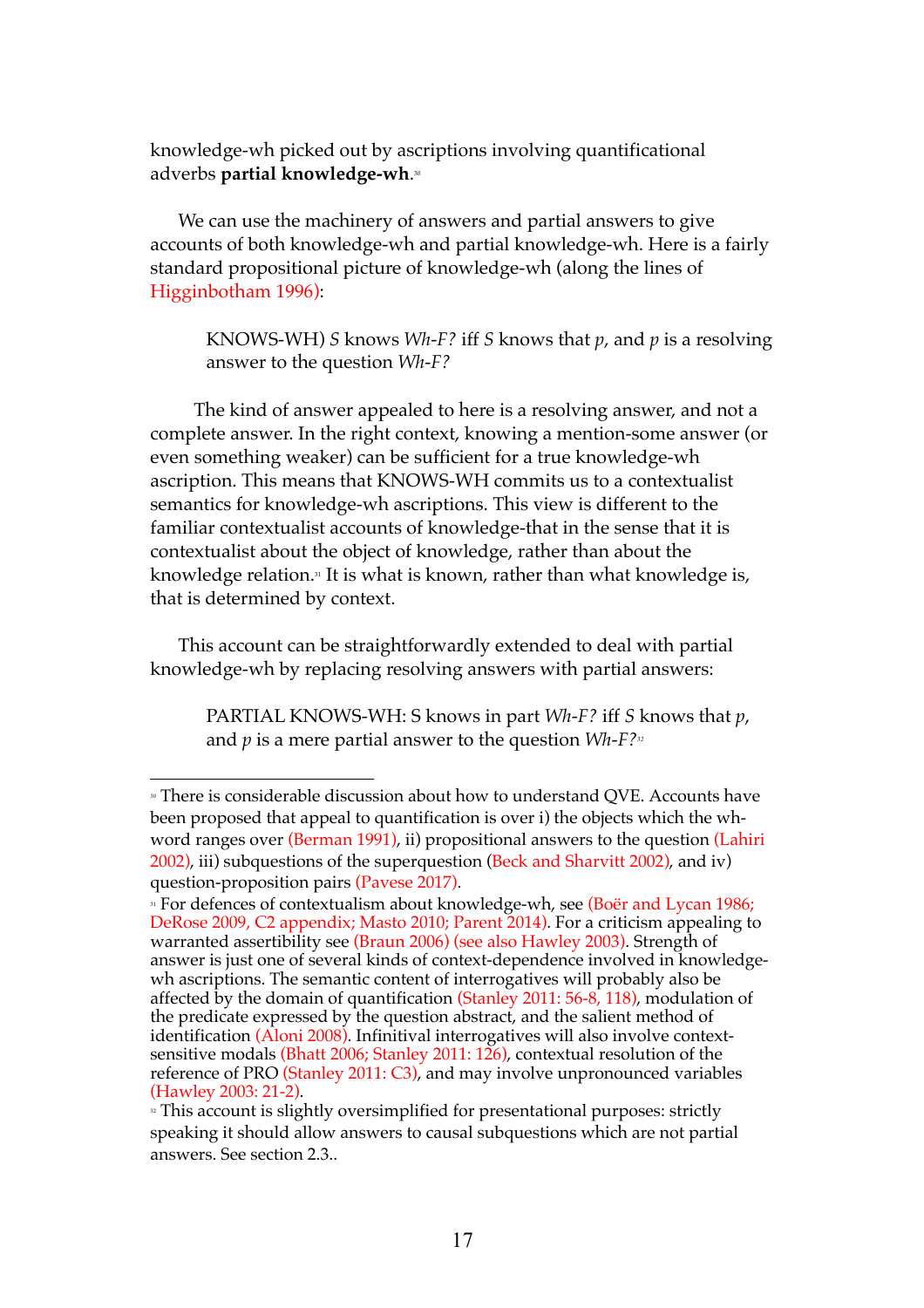This is a schematic account, and it would have to be complicated to deal with the full range of quantificational modification (see the examples in footnote 28) involving different amounts of knowledge about an answer.

### **§3.3. Subquestions**

Another payoff of the partition approach is that it gives us a clear account of what it is for one question to be part of another (see Roberts 2008, 2012).

We can make a first pass at understanding question-parthood by saying that one question is part of another when it divides up the same portion of logical space, but with a smaller number of more coarse-grained cells. Consider the question *who came to the party?* Assuming a domain of just A and B, this question gives us the following partition of four cells (where 'A**'** stands for *A came to the party,* and 'a**'** stands for *A didn't come to the party*):



Figure 1. *Who came to the party?*

Although this partition contains relatively few cells, it is easy to see that there are various more coarse-grained ways to partition up the space. For example, we could ask *did A come?* giving us the set {*A came; A didn't come*}. Or we could ask *did anyone come?* dividing up logical space into {*someone came; no-one came*}.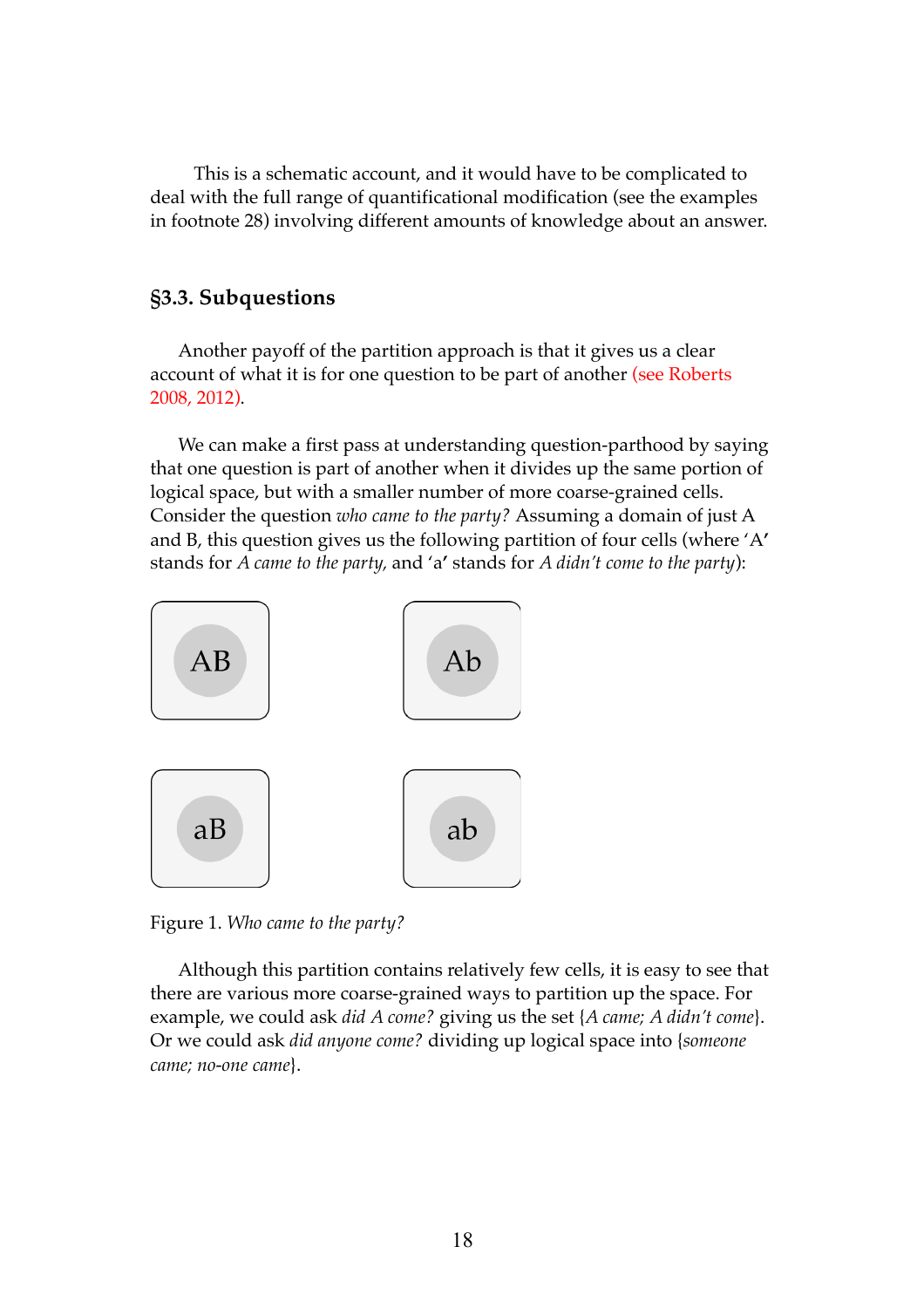

Figure 2. *Did A come to the party?*



Figure 3. *Did anyone come to the party?*

We can say that both these new questions are **subquestions** of the old question *who came to the party?* in the sense that they are part of the old question. Let's introduce the **strict subquestion** relation to pick out the parthood relation that involves only coarsening the partition. We can give a precise definition of this relation in terms of entailment relations between the answers to the question and its subquestions:

STRICT: Q1 is a strict subquestion of Q2 when a complete answer to Q1 entails a partial answer to  $Q2$ .<sup>33</sup>

 $\overline{a}$ <sup>33</sup> The strict subquestion relation is equivalent to Groenendijk and Stokhof's notion of question-entailment, where Q1 entails Q2 iff every proposition that completely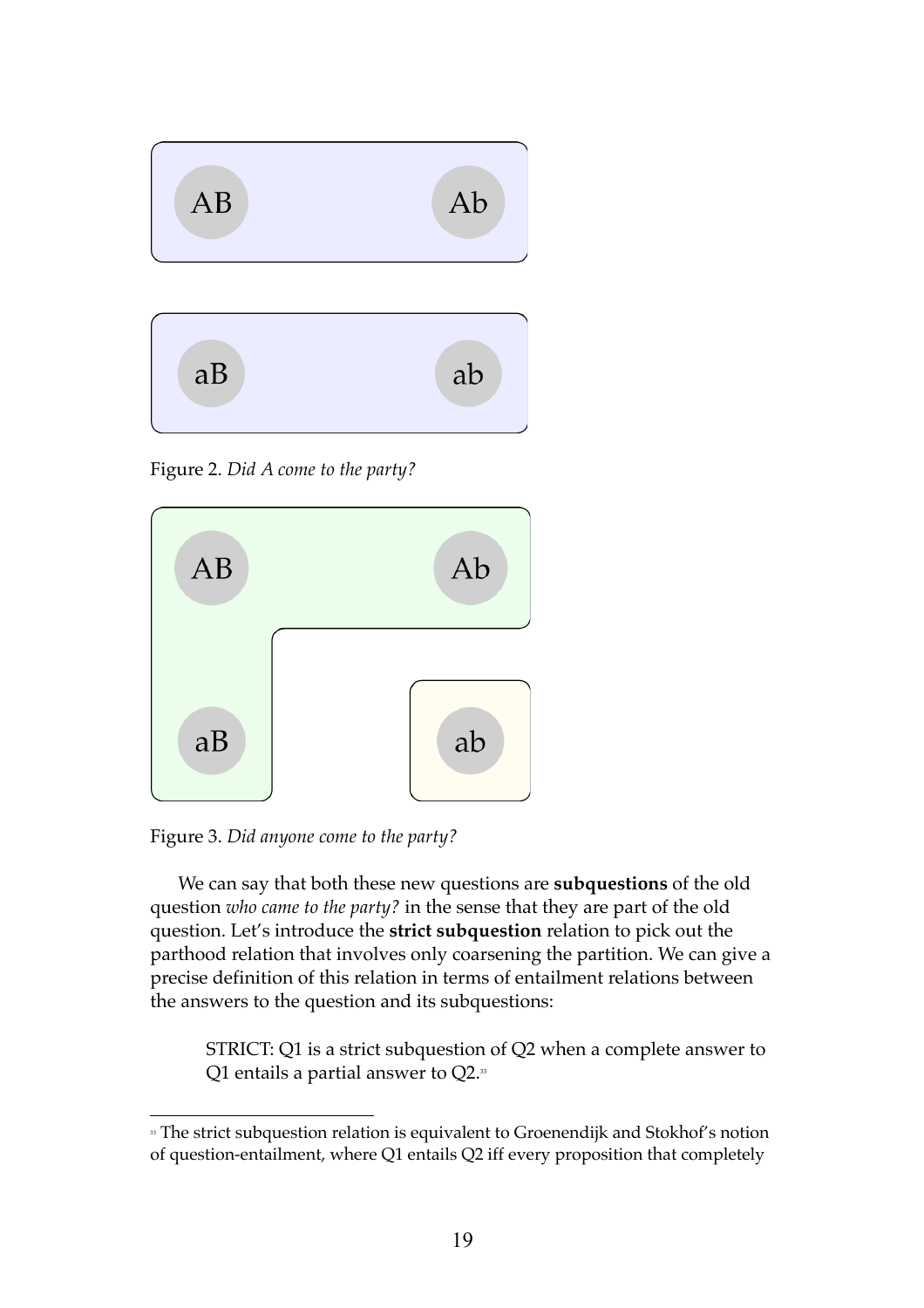The notion of parthood picked out by STRICT is useful, but does not cover all the interesting cases. The question *if there was beer at the party, did A come?* is not a strict subquestion of *who came to the party?.* Neither *there was beer at the party,* nor *there was not beer at the party* allow us to rule out any of the cells in the initial question. However, if we want to use the notion of a subquestion to pick out the kinds of questions we can use to build a resolving answer, this kind of question certainly seems to be of interest. One way to include questions like *if there was beer at the party, did A come?*  within the subquestion relation is to relax the notion of entailment in to allow entailment of answers against a background of accessible information. We can call this kind of subquestion a **casual subquestion:**

CASUAL: Q1 is a casual subquestion of Q2 iff a complete answer to Q1, together with accessible information, entails a partial answer to Q2.

*If there was beer at the party, did A come?* is a casual subquestion of *who came to the party?* because an answer to the former question, together with the accessible information that there was beer at the party provides a partial answer to the question of who came to the party.

This move closely parallels Robert's appeal to contextual entailments (Roberts 2004: 210; 2012: 6.11-2, 6.19-20). However, whereas she appeals to information that is already in the context, I am appealing to accessible information: information which agents either have, or could obtain given their epistemic situation and capacities. Exactly what counts as accessible is a complex matter, and the fact that information is accessible does not mean that it is easy to get hold of.

Unlike strict subquestions, casual subquestions can be more complex than the original question. In the right context, w*hat food was served at the party?* might be a subquestion of *who came to the party?*, but if the culinary possibilities in a context are richer than the potential guests, the subquestion will have more complete answers than the original question. Although questions with only two answers—such as whether question and polar questions—have no strict subquestions they can have casual questions. *Was there beer at the party?* and *what food was served at the party?*  might both be a casual subquestions of *whether A came to the party?*.

answers Q1 completely answers Q2 (Groenendijk & Stokhof 1984). A question Q2 is a strict subquestion of Q1 just in case Q1 entails Q2. (Roberts 2012: 6:7).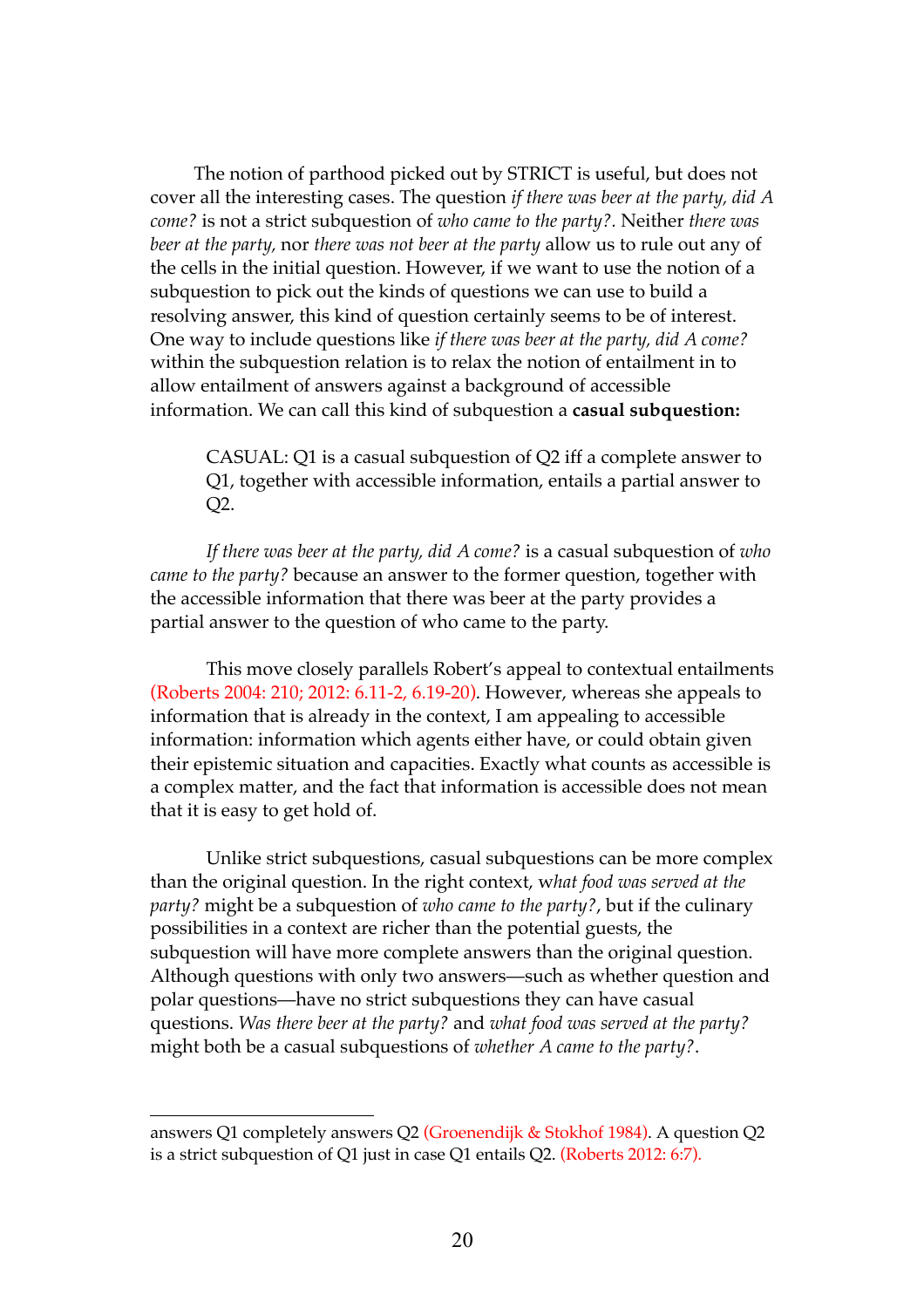When I talk about subquestions below, I will have in mind both the strict and the casual notion of a subquestion, and we will need both notions to explain the division of epistemic labour.

### **§3.4. Building a Resolving Answer from Partial Answers**

Finally, and most importantly for my purposes, the partition-based understanding of questions gives us a neat way of thinking about how various non-resolving answers can add up to a resolving answer. I will focus on four ways to combine non-resolving answers:

- i. Combining mention-some answers to reach a mention-all answer;
- ii. Combining partial answers to reach a mention-all answer;
- iii. Combining partial answers to reach a mention-some answer;
- iv. Combining answers to relevant sub-questions to reach a resolving answer.

The simplest way to build a resolving answer is by combining mention-some answers to provide a mention-all answer, adding up the elements on the list to reach the full list. Consider *who came to the party?*, on its mention-all reading. Mention-some answers to this question, such as *A came,* and *B came* can be conjoined to provide a mention-all answer, ruling out all of the cells except *that A&B came*. <sup>34</sup> We can add up more complex partial answers to reach the same result. For example, the partial answer *if A came, then B came* allows us to rule out cells in which A came, but B didn't come (the top right cell in figure 1), and if we combine this with *A came*, then we end up with *A&B came*.

When an interrogative has a mention-some reading, all that will be required for a resolving answer is a minimal positive answer. A mentionsome answer can also be constructed out of partial answers. For example, if we know the proposition *if A came, then B came,* (ruling out the top right cell), and learn *there was someone at the party,* (ruling out the bottom right cell), then we end up with the cells in which B came (the left column), giving us the required minimal positive answer. We can also employ a strategy of eliminating, reaching a mention-all answer by conjoining negative minimal answers, if we know what the contextually salient domain is. Although answering a mention-some answer involves ruling out some possible complete answers, it need not involve ruling out any true

 $\overline{a}$ <sup>34</sup> If the question takes an exhaustive reading, then we will also require the conjunction of negative minimal answers.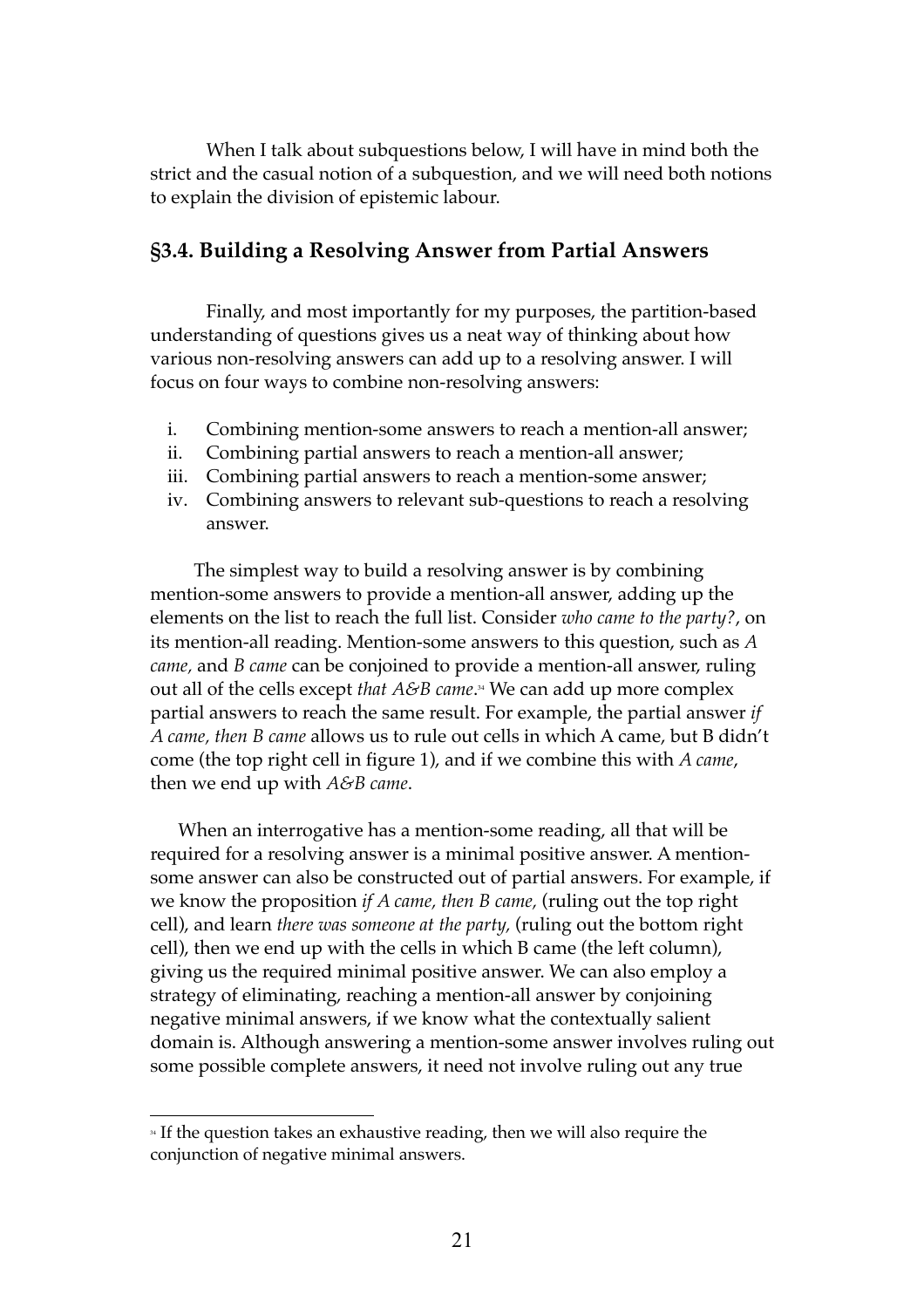minimal answers. When I give a mention-some answer to the question *how to skin a cat?* I rule out possible complete answers that include sets of ways that do not include that particular way to skin a cat, but I need not rule out of consideration other possible ways of skinning a cat.

Finally, we can build a resolving answer to a question from answers to its casual subquestions. For example, we can combine answers to the questions *if there was beer at the party, did A come?* and *was there beer at the party?* to determine whether A came to the party. This combination of answers to sub-questions will be especially important in the case of polar questions – like *whether p?* – which have no strict subquestions.

This section has taken us rather far away from the core concerns of social epistemology, so let's summarise the key claims of the framework:

i) A **question** is a set of potential exhaustive answers, or a partition of a portion of logical space;

ii) A **complete answer** to a question is a proposition which rules out all of the cells in the partition except one;

iii) A **partial answer** to a question is a proposition that rules out some of the cells in the partition;

iv) A **resolving answer** to a question is a proposition which in a conversational context rules out enough cells in the partition to satisfy the epistemic needs of conversational participants; v) An agent has **knowledge-wh-F**, when they know a proposition that is a resolving answer to the embedded question *Wh-F?*; vii) An agent has **partial knowledge-wh-F**, when they know a nonresolving partial answer to the embedded question *Wh-F?*; viii) The **subquestions** of a question are those where a complete answer to those questions entails a non-resolving answer to the initial question, either by themselves (**strict subquestions**), or with the addition of accessible information (**casual subquestions**); vii) Non-resolving partial answers and answers to strict and casual subquestions can add up to a resolving answer to a question.

### **§4 Subquestions and the Division of Epistemic Labour**

With these tools from the semantics of interrogatives in hand, we can explain how the groups in NASA, PARTY, and LITTER can have collective knowledge in virtue of the knowledge distributed between their members.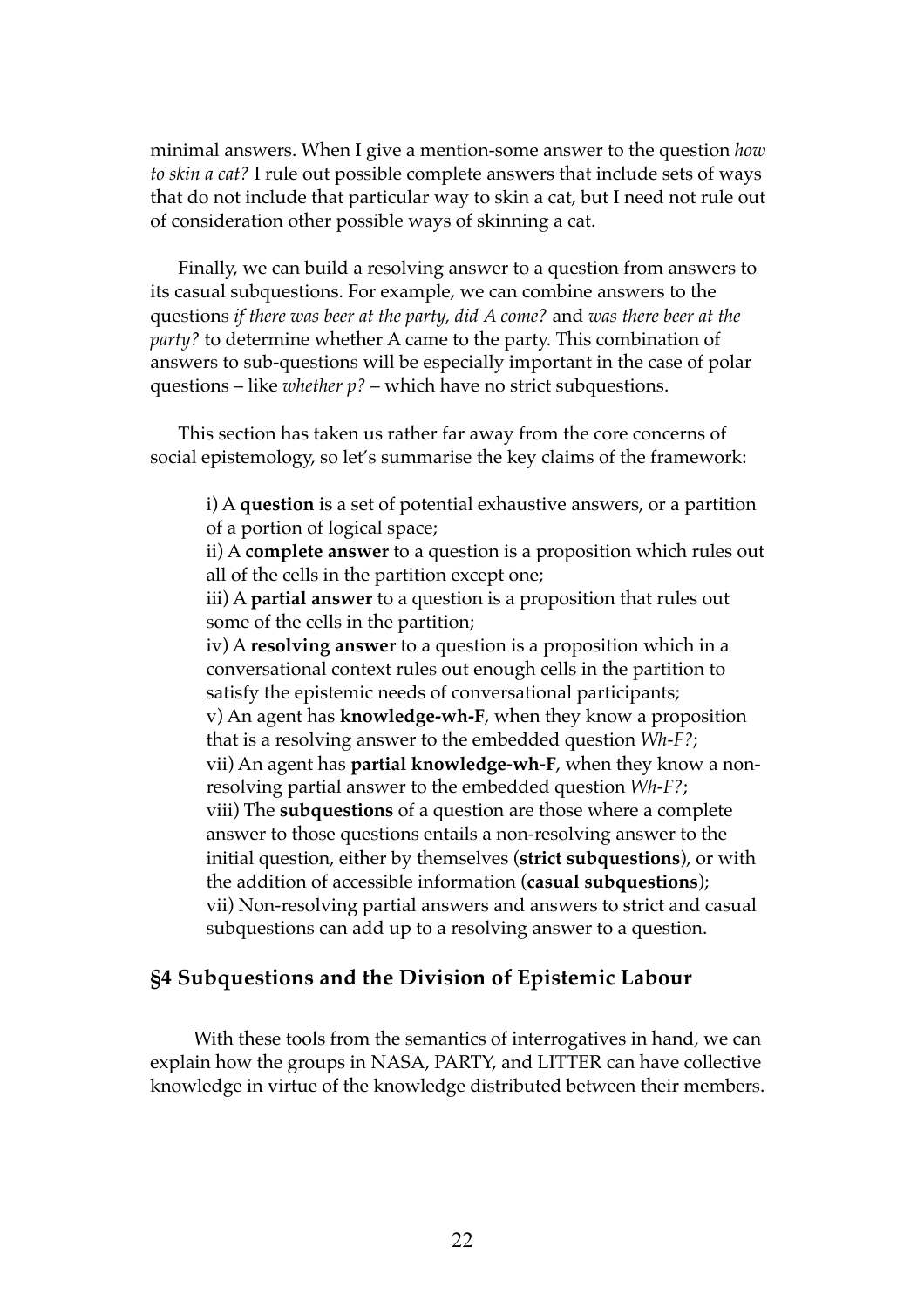Let's start with PARTY, since mention-all readings involve the most straightforward way of partial answers adding up to a resolving answer. We are aiming to explain the truth of the following sentence:

3) The Rowing Club knows who came to the party.

In this case the interrogative *who came to the Party?* takes a mentionall reading, meaning that a resolving answer is a complete list of exactly who came to the party. None of the members of the Rowing Club are in possession of such an answer. Each member of the club only knows a partial list corresponding to a partial answer, meaning that they each have partial knowledge-wh. Crucially, putting these partial lists together yields a complete list of who came. To put this point in terms of partial answers: putting their mention-some answers together would yield a resolving complete answer which ruled out all of the possible combinations of people that might have come, except the combination which in fact obtained.

A slight wrinkle emerges when we notice that *who came to the party?*  might take the strongly exhaustive reading associated with complete answers, requiring not just the complete set of people that came, but also the information that no-one else came. Until they put their heads together, none of the members of the Rowing Club knows that any list of party-goers is the complete answer (although they might know that the combined list would be a resolving answer). We might worry that if the interrogative takes an exhaustive reading, the members of the Rowing Club do not have a resolving answer between them. There are two options here. We might take 3) to express a non-exhaustive mention-all reading, meaning that a resolving answer requires only the complete set of positive minimal answers. Alternatively, we could say that the Rowing Club really does collectively know the answer to the question with a strongly exhaustive reading, because although the exhaustivity information is not known by any individual, it would become available after pooling. I think that the first line is more plausible, allowing us to say both that the group knows who came to the party (on the mention-all reading), and that it stands to gain something by collating its members' knowledge.

In NASA, we are interested in the following sentence:

1) NASA knows how to make a space shuttle

In this case we want to combine individual pieces of knowledge to yield a mention-some answer to the question *how to make a space shuttle?.* A complete answer to a how-to question will be an exhaustive set of complete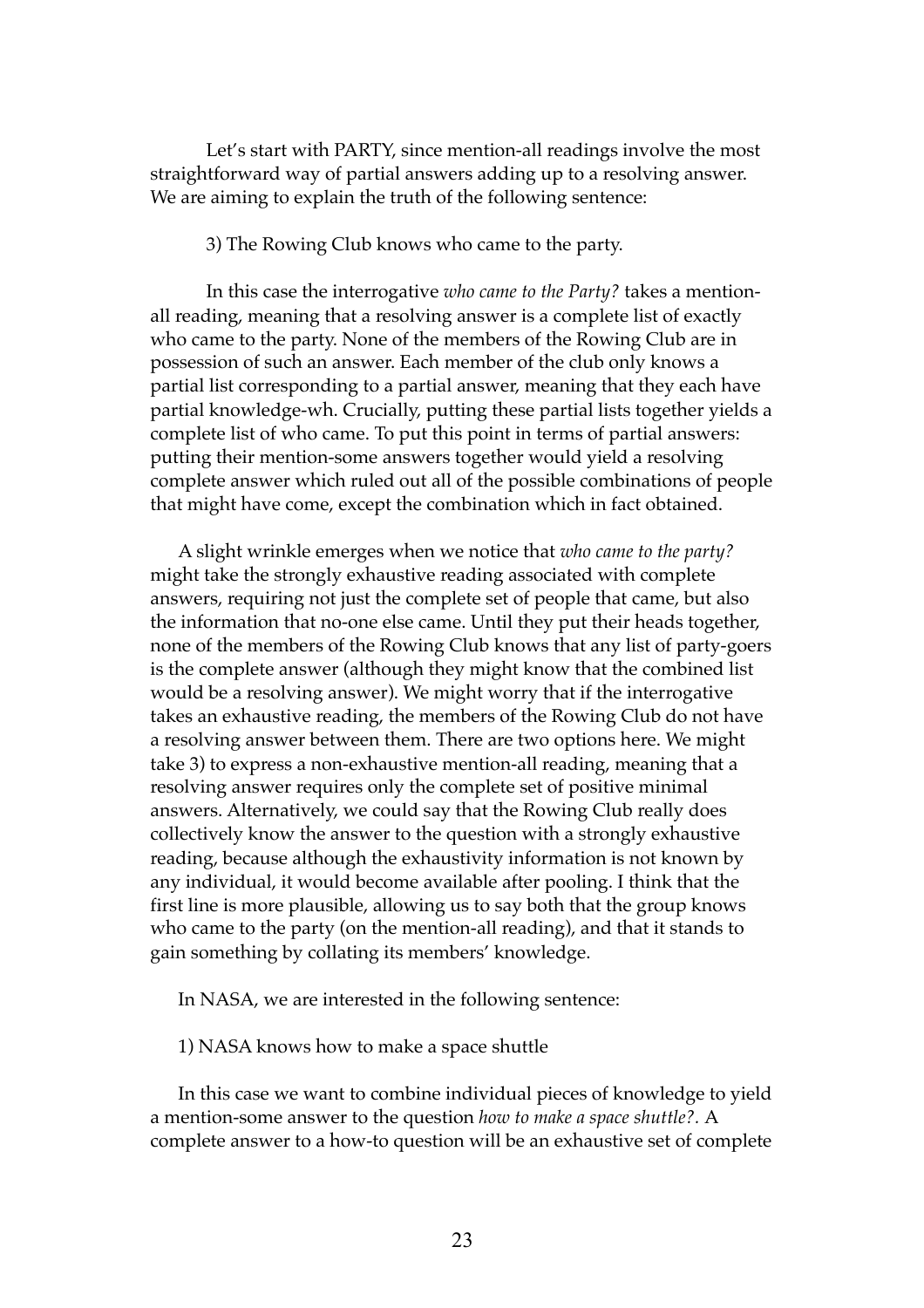methods (i.e. a complete negative and positive assignment of *is a way to make a space shuttle* to all ways in the domain). This kind of answer is extremely demanding, and for most purposes a resolving answer will be one that provides one complete method for the task at hand. With *how to V?* questions, the relevant kind of partial answers will usually be ones that specify a method for a sub-task of the activity of V-ing: in this case methods for the various sub-tasks involved in making a space shuttle. A sub-task specifying partial answer provides us with a method for performing that sub-task. This allows us to rule out the all the possible complete answers to the question which do not contain a complete method involving the relevant method for performing the sub-task. A set of sub-task partial answers can combine to yield a resolving to the question, when the methods for performing the various subtasks combine to provide a complete method for performing the overall task. This is exactly the structure which we find in the NASA case. Each of the specialists knows how to perform one sub-task, meaning that they each possess a partial answer to *how to make a space shuttle?*. <sup>35</sup> Putting these partial answers together yields a complete method for building a space shuttle, meaning that the individual-level partial knowledge combines to give group-level knowledge-how.

Finally, let's consider LITTER. We need to explain the truth of two sentences:

5) The scouts know whether the whole path is litter-free.

7) The scouts know that the path is litter-free.

 $\overline{a}$ 

Start with 5). Whether-questions are simple {*p*; *not-p*} partitions, meaning that there are no partial answers to this kind of question. We cannot add partial modifiers to knowledge-whether, meaning that the following sentence is anomalous:

13) #Arabella knows in part whether Jane came to the party.

<sup>&</sup>lt;sup>35</sup> One might worry that a group could have members who know how to perform relevant subtasks, but do not know how to co-ordinate them. The structure of how-to questions rules out this possibility. Both in the individual case and the collective case, merely knowing how to perform subtasks without knowing how to string them together appropriately is insufficient for knowing a resolving answer to the question *how to V?*. When a task is order-sensitive, merely knowing that the task V-ing involves A-ing, B-ing, and C-ing does not suffice for isolating a resolving answer, say the proposition *A-ing, then B-ing, then C-ing is a way to V*. One of the subquestions to a how-to question will be the question *how should we put the other sub-tasks together?*.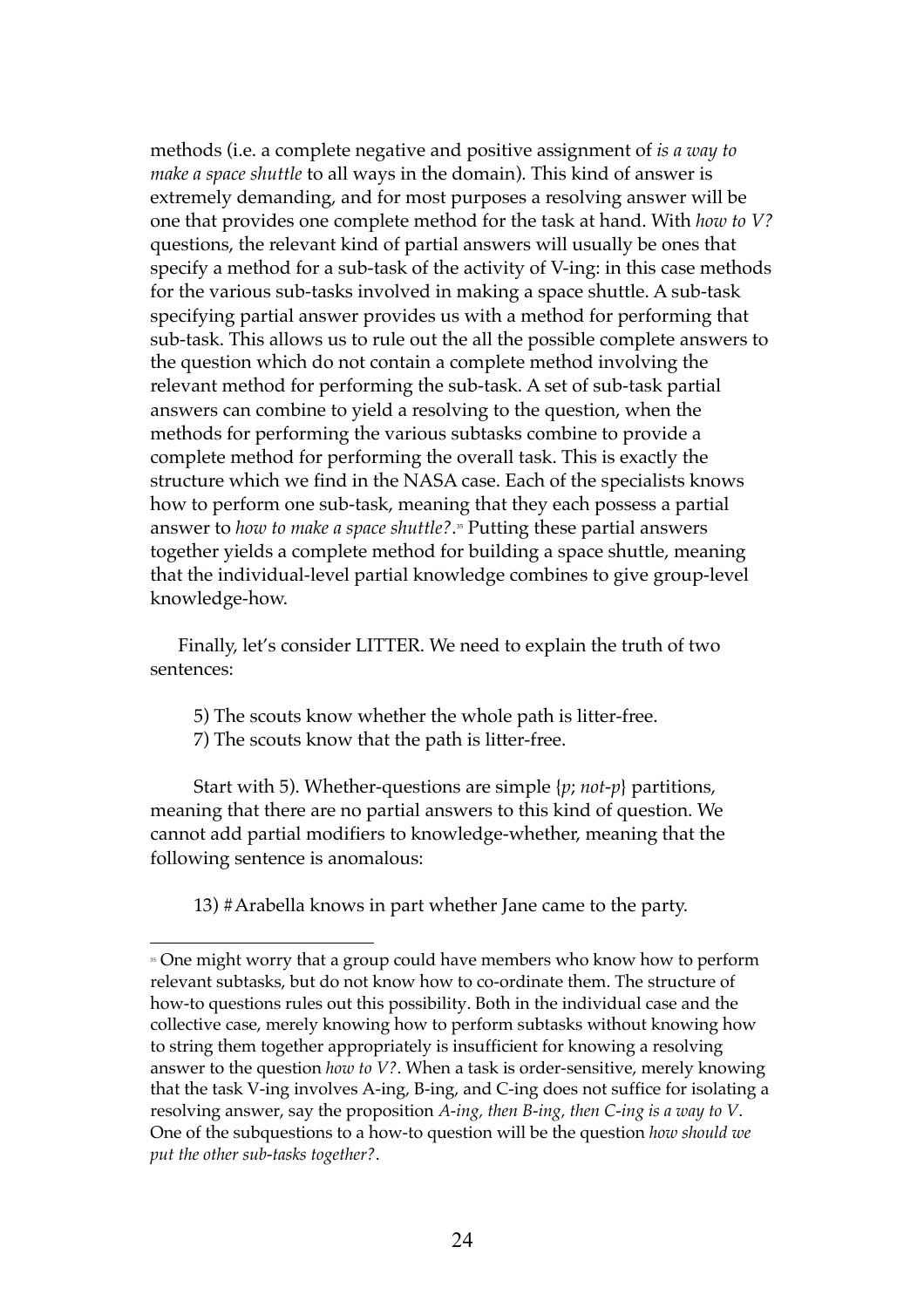To make sense of sentence 5) we will need to build up a resolving answer to the question from the answers to its casual subquestions. In LITTER, each of the individual scouts searched a portion of the road for litter, meaning that by the end of each of their searches they knew whether there was any litter on their assigned part of the road. The question *whether stretch A is litter-free?* is a causal subquestion of *whether the whole path is litter-free?* because an answer to the former question, when combined with a body of accessible information — in particular, information about whether all of the other stretches of the road are litter free — will entail an answer to the latter question. So, in this case, all of the scouts know answers to causal subquestions of *whether the whole path is litter-free?,* which are such that then the answers to these questions are combined together, they entail a complete answer to the question of whether the path is litter free.

This leaves us with the collective knowledge-that ascription in 7). A knowledge-that ascription does not semantically express *any* question, but we can take a parallel approach to this kind of case by considering this proposition against the background of a question supplied by context. A fairly natural move here is to appeal to the question under discussion in the attributor's conversational context (Roberts 2012), and take the that-clause to express an answer relative to that question (Schaffer 2007; 2008). For example, when we utter sentence 7) thinking about the scenario described in LITTER we are presumably interested in the question *whether the path was litter-free?* meaning that we are thinking of the proposition *that the path was litter-free* as an answer to that question. <sup>36</sup> With this contextually supplied question in place, we can repeat the story about how the answer *the path is litter-free* was constructed from answers to causal subquestions like *whether stretch A is litter-free?*. 37

### **§5 Fragmented Knowledge**

<sup>\*</sup> The appeal to questions under discussion is another place where the contextualist bent of the Fragmented Knowledge account shows up. For noncontextualist theories, background questions are a potential source of error. These errors might either be due to pragmatic (Brown 2006; Rysiew 2007; Pritchard 2010), or psychological effects (Nagel 2010; Gerken 2017; Dinges 2018).

<sup>&</sup>lt;sup>31</sup> The information possessed by group members need not add up to a resolving answer to the question under discussion. If the question under discussion was *what interesting objects are on the path?* and the scouts have only looked for litter, they could still know *there is not litter on the path?* relative to *what interesting objects are on the path?*.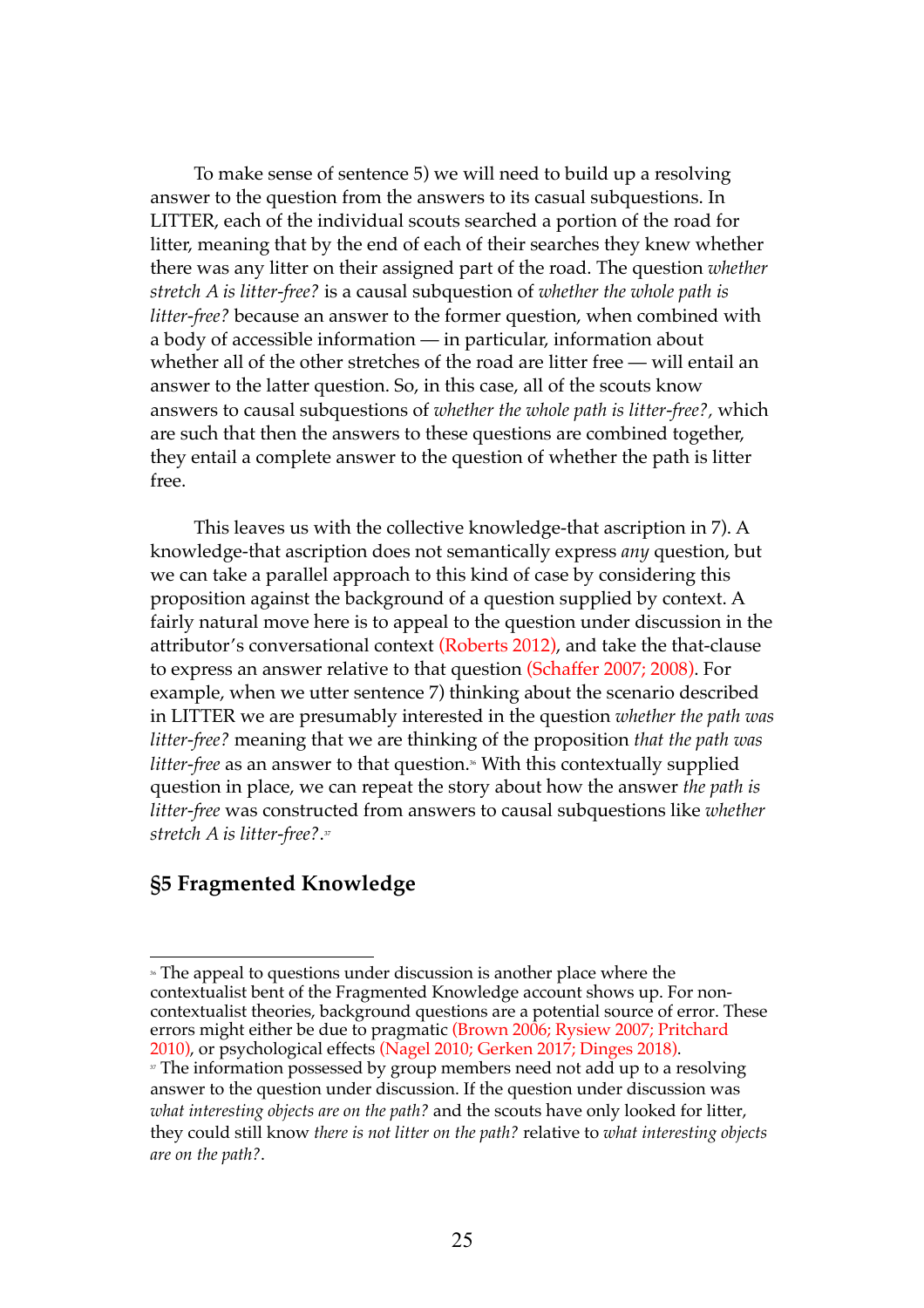As we formulated it in the introduction, the Fragmented Knowledge account involves two kinds of conditions: individual-level conditions concerning the knowledge of group members, and group-level conditions concerning what propositions the group is disposed to act on. Let's start off by considering an account which takes the first kind of condition to be sufficient for collective knowledge in order to motivate the need for the second condition (5.1). I will then formulate the second condition and present the full account (5.2), before considering some upshots of the account. We will consider the Fragmented Knowledge view's commitment to contextualism about collective knowledge ascriptions (5.3), an analogy with the JTB theory of knowledge (5.4), how the account might be adjusted to account for non-propositional accounts of knowledge-wh (5.5), how the account fits into the debate between Summativists and non-Summativists (5.6), and how it handles knowledge-action connections, and group defeat (5.7).

#### **§5.1. Fragmented Knowledge 1**

 $\overline{a}$ 

If we follow the core intuition that individual-level partial knowledge can add up to group level resolving knowledge, we get the following account of group knowledge:

#### **Fragmented Knowledge 1**

A group *G* knows *p* relative to the question *Wh-F* if:

FK1. Some of the members of G know a set of propositions {p1, p2, .. pn}, where all of those propositions are either a partial answer to the question *Wh-F?,* or an answer to a subquestion of *Wh-F?*

FK2. Combining the propositions {p1, p2 … pn} relative to the question *Wh-F?* yields *p* as an answer to the question *Wh-F?*. 38

<sup>&</sup>lt;sup>38</sup> This account (and those below) might also be extended to deal with knowledge of subject matters. Knowledge of subject-matters can involve the division of labour: If each member of the history department knows one of the periods of history for 3,000 BCE to 500 CE, then collectively, the history department knows the period 3,000 BCE to 500 CE. These cases can also be modelled in a partitionbased framework. Following Lewis (Lewis 1988a; Lewis 1988b), and Yablo (Yablo 2014; Yablo 2016) we might take subject matters to be partitions (with each cell being a way the relevant portion of the world might be), and take knowledge of a subject-matter to relate an agent to a partition (Yablo MS) which allows us to model collective knowledge of a subject matter in terms of individuals ruling out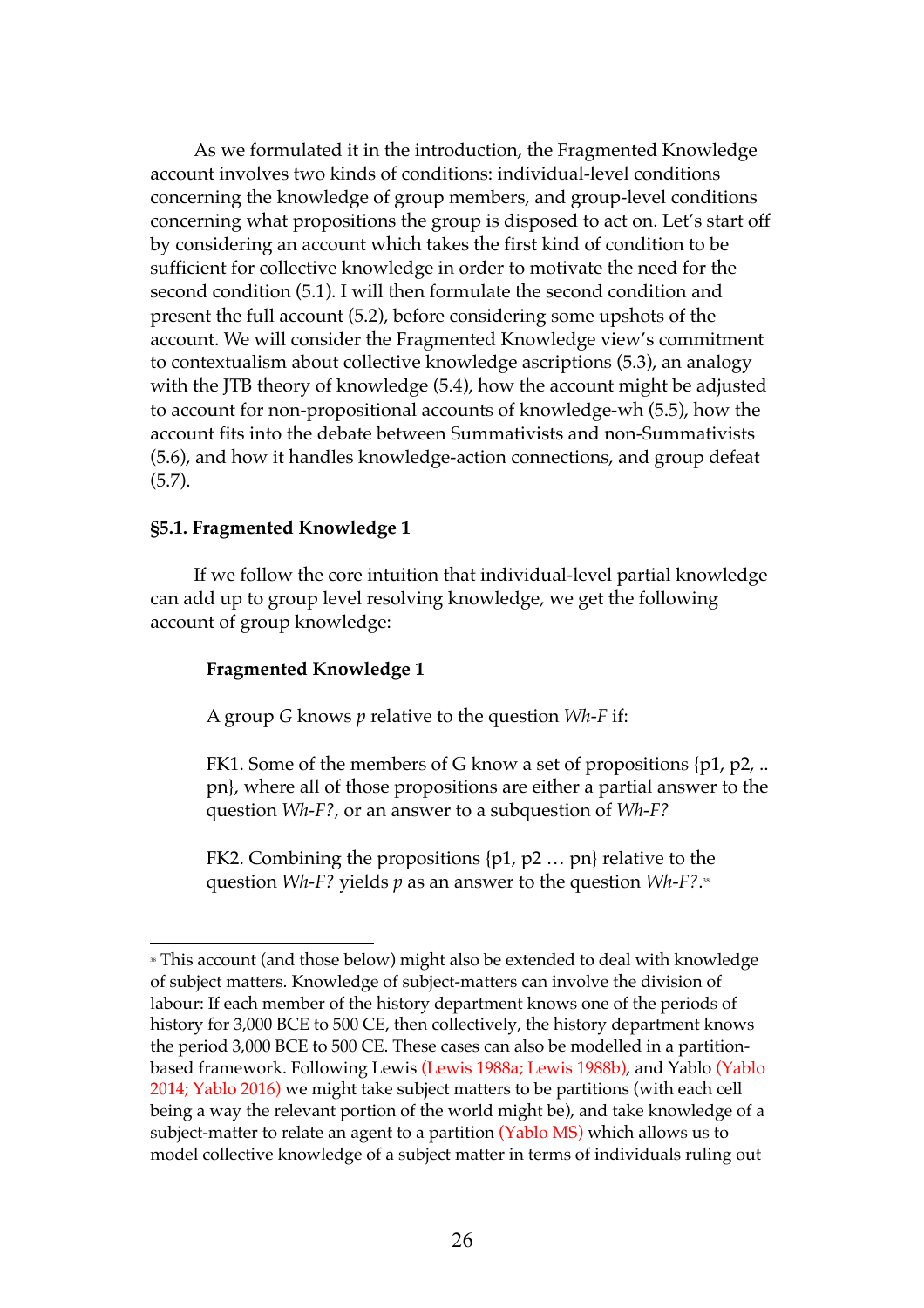This account will be able to explain cases of division of labour in the way set out in the last section.» However, the account runs into two problems: it is insufficiently restrictive, and it fails to predict important connections between collective knowledge and action.

FRAGMENTED KNOWLEDGE 1 predicts that individual knowledge is sufficient for group knowledge. If  $p$  is a partial answer to the question *Wh-F?,* and a member of the group knows it, the group will contain members whose knowledge rules out all *not-p* possibilities, meaning that the group also knows that *p*. If Allie is a member of NASA, and she knows where she left her keys (in the fridge), according to this account, NASA also knows that Allie left her keys in the fridge.<sup>40</sup> This account grossly inflates the amount of knowledge had by group agents, and ascribes knowledge which is unhelpful for predicting or explaining group behaviour.

FRAGMENTED KNOWLEDGE 1 also gets into trouble with the following kind of case:

QUARTET: The members of a string quartet are learning to play Mozart's Quartet no14 by memory for an upcoming concert. The viola player and cellist have learnt their parts, and the first violinist has learnt both her part and the second violin part in order to understand how their parts fit together. However, the second violinist has not learnt their part. The first and second violin parts are too complicated to play both at the same time by double stopping.

The members of the quartet between them know a set of answers to a set of subquestions of *how to play quartet no 14?,* (FK1.1.), and these answers add up to a complete way to play the piece, including information about how the parts fit together, (FK1.2.). This means that according to FRAGMENTED KNOWLEDGE 1*,* the string Quartet knows how to play Mozart's Quartet no14. However, the group does not collectively know how to play Mozart's Quartet no14.

different cells in that partition. On the relation between subject-matters and questions, see (Szabo 2017).

<sup>39</sup> One might worry that this account just reinvents the notion of distributed knowledge familiar from epistemic logic (Meyer and van der Hoek 1995; Fagin et al 2003). For a discussion of the relation between distributed knowledge and question-sensitive pooling, see (Baltag, Boddy and Smets 2018).

<sup>40</sup> This worry is closely related to the 'irrelevant beliefs' criticism of Summativism about group belief (Gilbert 1989; Schmitt 1994).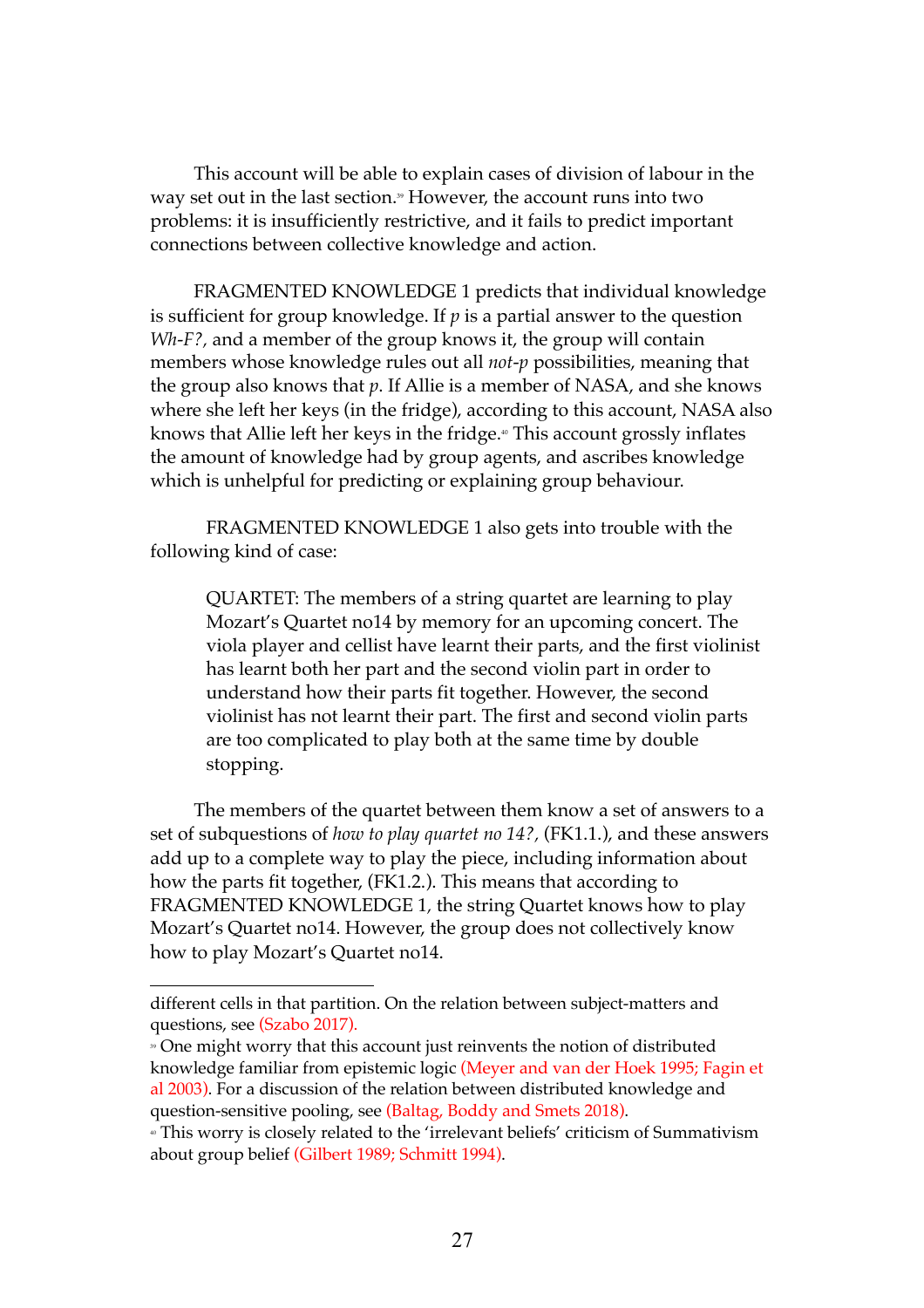QUARTET nicely brings out the intuition that collective knowledge requires the possibility of collective action. Both in the individual and collective cases, knowledge is the kind of thing that agents are able to act on (a point stressed by (Bird 2010: 41-6)). There are various ways a group can act on its knowledge, including by using the proposition known as an input to practical reasoning, by asserting the proposition known, or by performing the action which one knows how to do. In cases where the relevant actions involve a division of labour, this connection between knowledge and the possibility of acting on knowledge means that the division of epistemic labour required for group knowledge will mirror the division of practical labour required for successful group action (Harris MS). In QUARTET, the members of the group have all the knowledge they need, but it is distributed across the players in the wrong way to yield collective knowledge-how because it does not correspond to the natural division of practical labour involved in playing the piece.

#### **§5.2. Fragmented Knowledge 2**

 $\overline{a}$ 

In order to reflect the connection between knowledge and action highlighted by QUARTET, we need to add an extra condition on collective knowledge: that the proposition known be available for collective action. I understand availability in the following way:

AVAILABILITY: A proposition  $p$  is available to collective action for some group *G* iff *G* is disposed to act on the basis of *p* in a relevant set of group-appropriate tasks, where this disposition is indexed to situations which are both environmentally normal, and involve the group functioning in accordance with its constitution. <sup>41</sup>

This condition relativises availability to two context-sensitive indexes: relevant tasks, and situations. The context-sensitivity of group ability ascriptions ought to be unsurprising given the context-sensitivity of ability ascriptions in general (Kratzer 1977). Let's unpack these two dimensions of context-sensitivity in turn.

In general, when we're thinking about whether a group knows that *p*, one thing we should consider is whether the group is disposed to assert *p*, use *p* as a premise in practical reasoning, and act as if *p* were true. However, when we are thinking about some kinds of groups, our interest can be focused on a more specific set of tasks. For example, what Schmitt calls

<sup>&</sup>lt;sup>41</sup> The task-sensitivity in this condition takes inspiration from (Hawley 2003).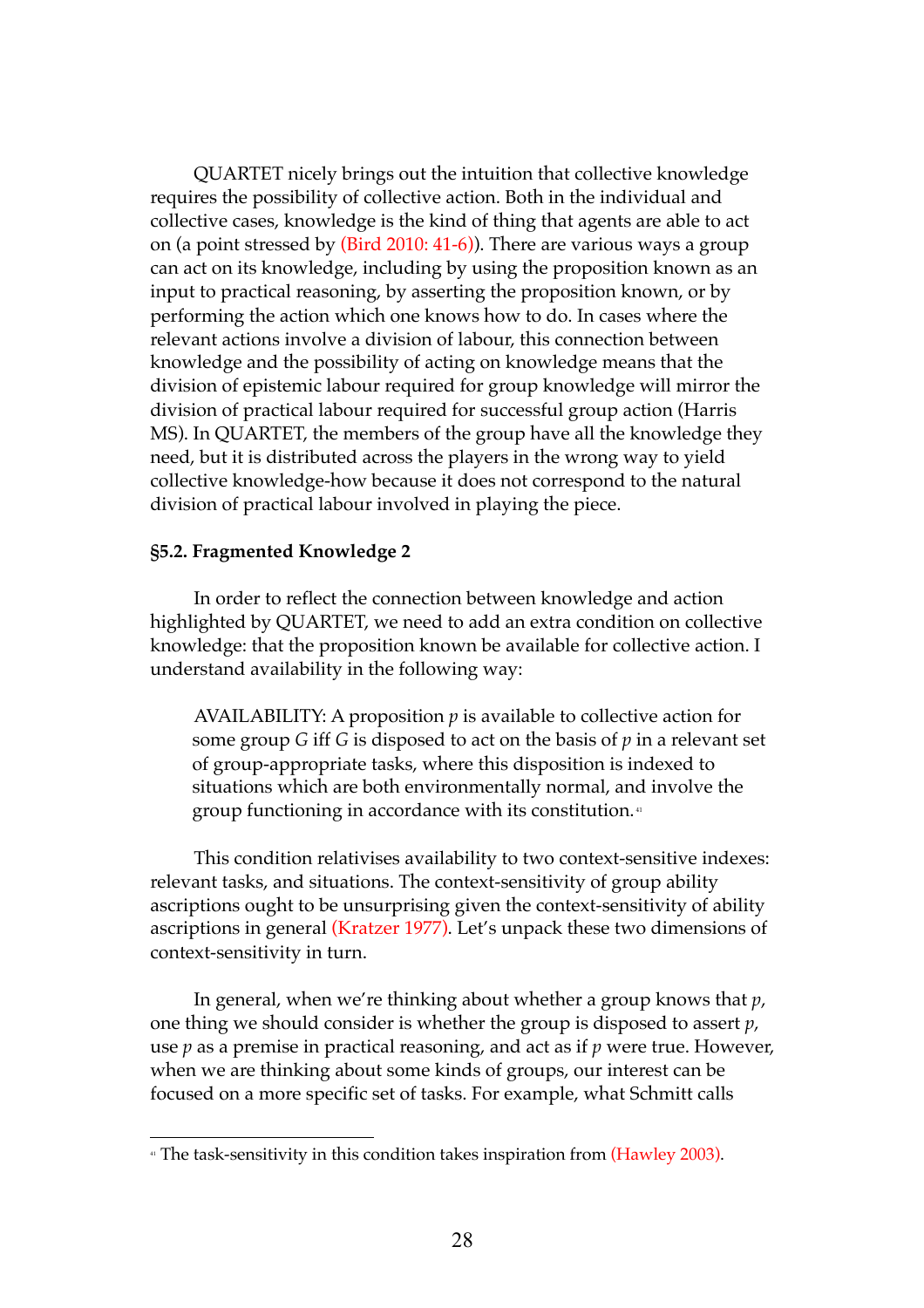chartered groups are set up to perform specific kinds of actions (Schmitt 1994: 172-3), and when we are considering these groups, the relevant tasks will plausibly be those specified by the group's constitution. The shuttlebuilding department in NASA might be set up so that it can only make space shuttles. If this is so, the shuttle-building department will not know where Allie's keys are, because (in normal situations) this proposition is not suitable for employment in the task of building a shuttle.

The set of actions under consideration can also be restricted by contextual salience. In my description of QUARTET I snuck in a salient task—playing the piece live from memory—in order to elicit the intuition that the Quartet did not know how to play the piece. If I had made a different task salient, our intuitions would have differed. If recording the piece was a salient we might have judged that the group did know how to play the piece, because the group could have exercised their distributed knowledge to record the piece successfully by having the first violinist lay down both the first and second violin parts.<sup>42</sup>

In addition to the tasks variable, AVAILABLITY is also sensitive to salient situations. When evaluating the availability of some proposition, I suggest that we look to situations which are both environmentally normal, and involve the group working in accordance with its constitution. We need to look to normal environments to avoid group knowledge being undermined by a hostile environment. NASA still knows how to make a space shuttle during a government shutdown, it's just that they can't act on that knowledge. We need to look at situations in which the group is working in accordance with its constitution to reflect how a group's constitution affects its knowledge. For example, a jury might be forbidden by its constitution from employing hearsay evidence in its deliberations, meaning that although all the members of a group might know that the accused is guilty, the group collectively does not know that fact because it is not appropriately actionable. <sup>43</sup> A group's constitution can restrict the kind of evidence it employs (as in the jury case), and it can also restrict the types of proposition a group can know, or require specific procedures for knowledge (see Lackey 2016: 272-3). 44

 $\overline{a}$ <sup>42</sup> See (Birch 2018) for a narrower conception of group knowledge-how that excludes such cases of prepackaged co-operation.<br>
<sup>4</sup> This case is adapted from (Schmitt 1994).

<sup>44</sup> A special case is the requirement for consensus. If a group's constitution requires that its members agree on a question before it can act, then the possibility of consensus is a requirement for collective knowledge. If the group's constitution makes no such requirement, then it is possible for the group to know although they are not in a position to reach consensus.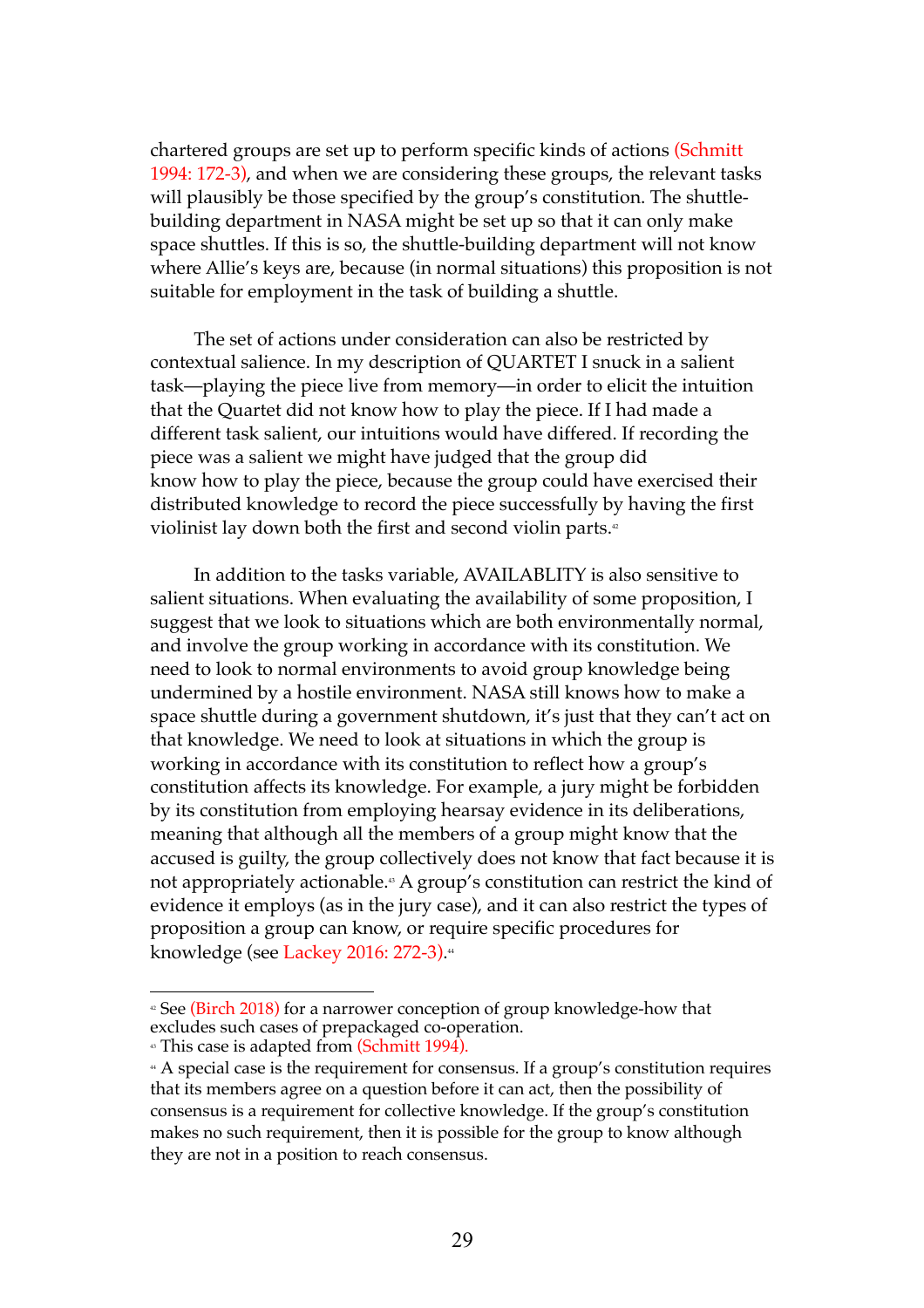Adding the availability of a proposition to FRAGMENTED KNOWLEDGE 1 won't quite fix things, since a proposition might be available to collective action for some reason which has nothing to do with individual knowledge. We need to add both AVAILABILITY, and the requirement that a proposition is available to collective action because it is known by members of the group. This gives us the following account:

#### **FRAGMENTED KNOWLEDGE 2**

A group *G* knows that *p* relative to the question *Wh-F?* only if:

FK1. Some of the members of G know a set of propositions {*p1*, *p2*, .. *pn*}, where all of those propositions are either a partial answer to the question *Wh-F?,* or an answer to a subquestion of *Wh-F?*

FK2. Combining the propositions {*p1*, *p2*, .. *pn*} relative to *Wh-F?* yields *p* as an answer to *Wh-F?.*

FK3. The proposition *p* is available to *G* for collective action;

FK4. Condition iii. obtains because of conditions FK1 and FK2.

In the remainder of this section, I will unpack some features of the account, and deal with some worries.

#### **§ 5.3. Contextualism**

At a number of points above I have noted ways in which knowledgewh ascriptions are context-sensitive. These mechanisms of contextsensitivity are a little complex, so it is worth unpacking how they affect the Fragmented Knowledge account. Strictly speaking, FRAGMENTED KNOWLEDGE 2 is an account of the knowledge-wh relation. To formulate an account of collective knowledge ascriptions, we can employ semantic ascent. Starting with collective knowledge-wh ascriptions, we get:

### **SEMANTICS FOR FRAGMENTED KNOWLEDGE 2**

A sentence of the form 'G knows Wh-F' is true in a context C iff

SFK1. Some of the members of *G* know a set of propositions {*p1*, *p2*, .. *pn*}, where all of those propositions are either a partial answer to the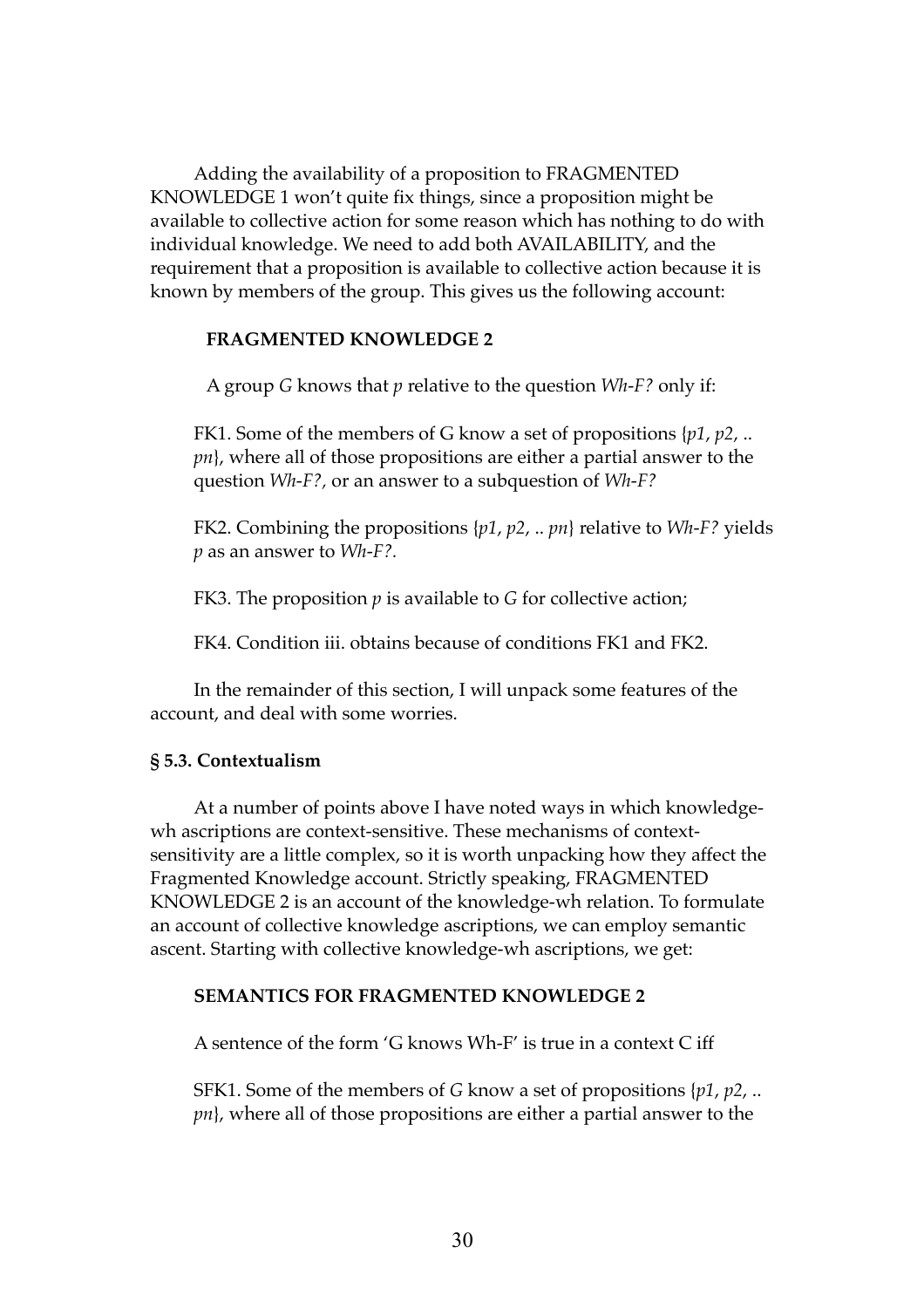question *Wh-F? –* which is the question expressed by 'Wh-F?' in C *–* or an answer to a subquestion of *Wh-F?;*

SFK2. Combining the propositions {*p1*, *p2* … *pn*} relative to *Wh-F?* yields *p* as an answer to *Wh-F?,* and given the discussants' epistemic needs and purposes in *C, p* counts as a resolving answer to *Wh-F?;*

SFK3. Given the situations and tasks that are salient in *C*, the proposition *p* counts as available to *G* for collective action;

SFK4. Condition SK3. obtains because of conditions SFK1 and SFK2.

For a collective knowledge-that ascription, we replace SFK1 with SFK1\*, and include SFK2, SFK3, and SFK4 as above:

SFK1\*. Some of the members of *G* know a set of propositions {*p1*, *p2*, .. *pn*}, where all of those propositions are either a partial answer to the question *Wh-F? –* which is the salient question in *C –* or an answer to a subquestion of *Wh-F?*

This semantics relies on a number of bits of contextualist machinery. First, the semantics for knowledge-that ascriptions in SFK1\*) appeals to a salient question to provide a background for the ascription. Secondly, the meaning of the interrogative will be sensitive to a number of features of context, even if expressed by an interrogative (see footnote 31). Thirdly, the availability relation in condition SFK3 of the account is sensitive to salient tasks and situation, which will be a function of context, and often the kind of group in question. These commitments mean that the account will be vulnerable to criticisms of contextualism, but I hope to have made the case along the way that contextualism is necessary to make sense of the shiftiness of both knowledge-wh and collective ability ascriptions.

#### **§ 5.4. Analogy to Justified True Belief theory of Knowledge**

The conditions in FRAGEMENTED KNOWLEDGE 2 play rather similar roles to justification and belief in the Justified True Belief account of individual knowledge, which suggests that the individual conditions might be used to develop accounts of collective justification, and collective belief.

We can think of the individual knowledge that goes into the base of collective knowledge in conditions FK1 and FK2 in FRAGMENTED KNOWLEDGE 2 as providing something like the group's epistemic potential (see Baltag, Boddy, and Smets 2018), or its propositional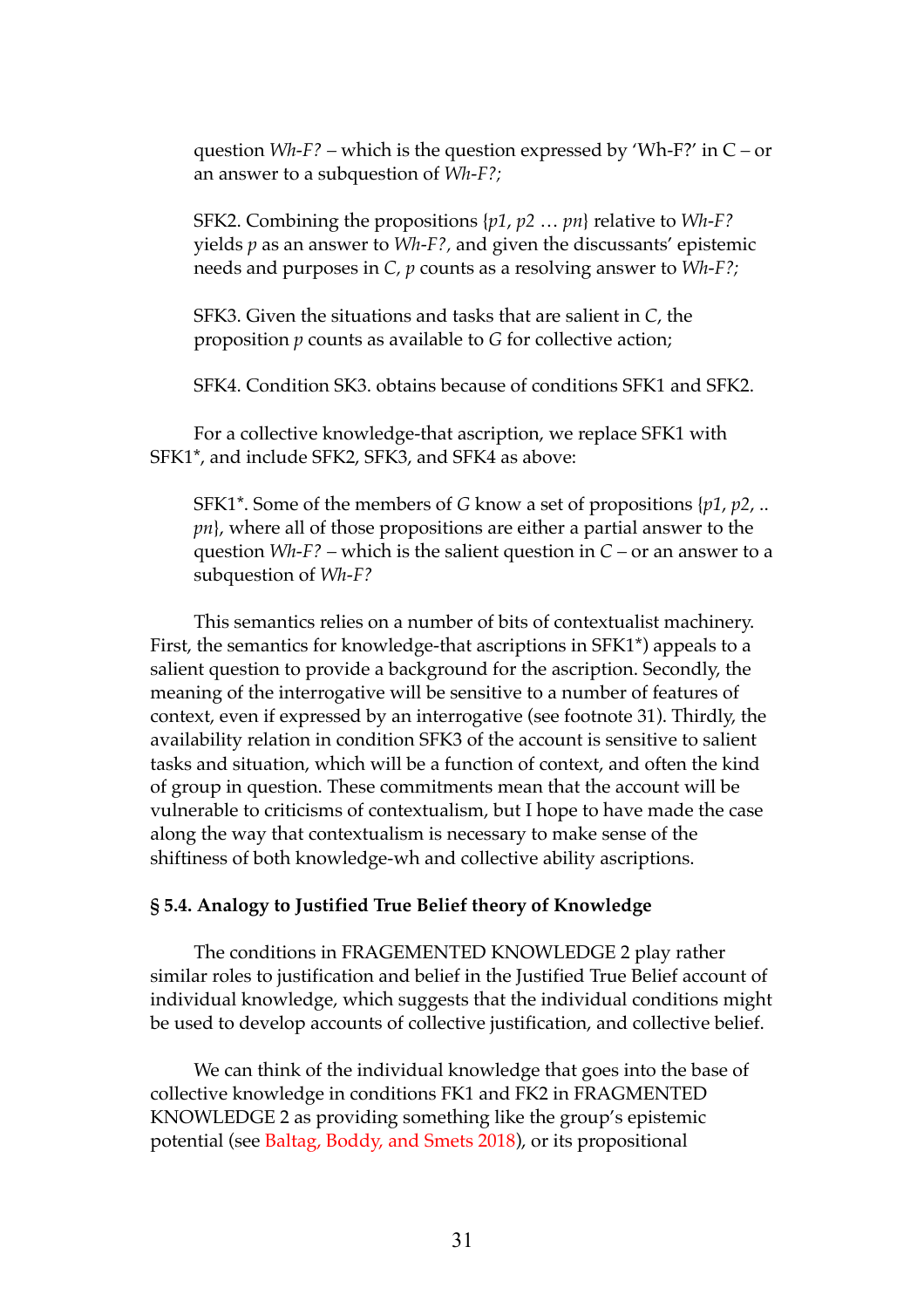justification. We can think of SFK3 as functioning something like a belief condition, given the close connections between believing some proposition and acting as if it were true. FK4 functions much like a basing relation in the individual case.

This analogy suggests that we might extract the conditions in FRAGMENTED KNOWLEDGE 2 to give accounts of group belief, group justification, and also of collective ignorance. There isn't space to defend these accounts here, so we will just note their existence.

Extant accounts of collective belief either work in a judgement aggregation framework (List and Pettit 2011) or appeal to joint commitment (Gilbert 1987; Gilbert 1989). Following the lead of dispositionalists about belief in the individual case (Ryle 1949; Marcus 1990; Schwitzgebel 2002), we might ask whether we might analyse collective belief in terms of dispositions to collective action. As it stands, AVAILABILITY gives us a decent first pass at a dispositionalist account of group belief:

#### **BELIEF**

A group *G* believes *p*, only if:

FB1. The proposition *p* is available to *G* for collective action.

FK1 and FK2 can be thought of as providing the kind of justification required for collective knowledge. Knowledge requires truth, and a rather stringent level of justification, so to get a general account of justified belief, we need to switch the individual-level ingredients from individual knowledge of true propositions to individual justified belief in any old proposition. This gives us the following account of collective (propositional) justification:

### **FRAGMENTED JUSTIFICATION**

A group *G* is justified to believe that *p* relative to the question *Wh-F?*  only if:

FJ1. Some of the members of G have justified beliefs in a set of propositions {*p1*, *p2*, .. *pn*}, where all of those propositions are either a partial answer to the question *Wh-F?,* or an answer to a subquestion of *Wh-F?*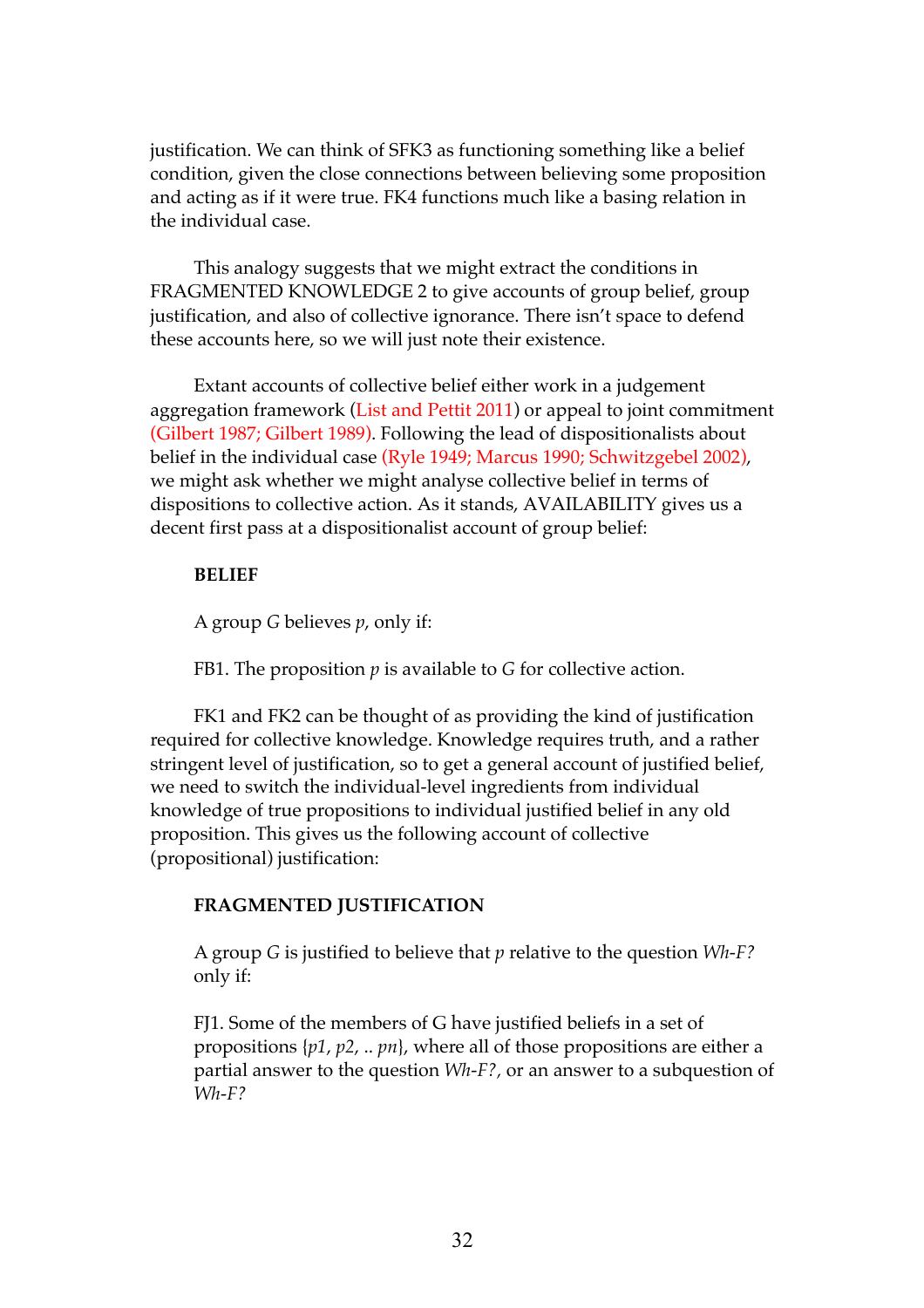FJ2. Combining the propositions {*p1*, *p2* … *pn*} relative to the question *Wh-F?* yields *p* as an answer to the question *Wh-F?.*

Combining FRAGMENTED JUSTIFICATION with BELIEF and the basing claim in FK4., would give us an account of group doxastic justification.

This account of collective justification helps us to understand the epistemic situation of groups that are not capable of collective action. This helps us to respond to a potential worry. It is natural to ascribe knowledge to widely dispersed social groups that do not have the institutional structures required for collective action. For example, we might say that the victims of austerity know the human cost of austerity politics, although this group cannot perform social actions in the same way that a corporation or political party might. <sup>45</sup> Taking this account of collective justification we can say that this group has collective propositional justification for a host of claims about the human cost of austerity politics, although the group does not collectively know these claims because it is not disposed to act on their basis. This group is in a position to know the human cost of austerity politics, but doesn't strictly speaking have knowledge (Lackey 2014: 294-5).

Assuming that ignorance is the absence of knowledge (Le Morvan and Peels 2016), we can also use FRAGMENTED KNOWLEDGE 2 to give us an account of collective ignorance. The four conditions in the account of collective knowledge suggests that there are four basic ways for a group to be ignorant that *p* relative to some question *Wh-F*?:

- i. If the members of the group do not know answers to subquestions of *Wh-F*;
- ii. If combining partial answers to *Wh-F?* known by members of the group does not yield *p*;
- iii. If  $p$  is not available to collective action;
- iv. If *p* is available to collective action, but not because of relevant knowledge had by group members.

Although we haven't had space to defend these accounts of collective justification, belief and ignorance, the mere existence of these accounts is evidence that thinking about group epistemology in a question-based framework is productive.

#### **§ 5.5. Summativism and Non-Summativism**

<sup>45</sup> Plausibly, anti-austerity campaigns advocate for, and don't act on behalf of the victims of austerity.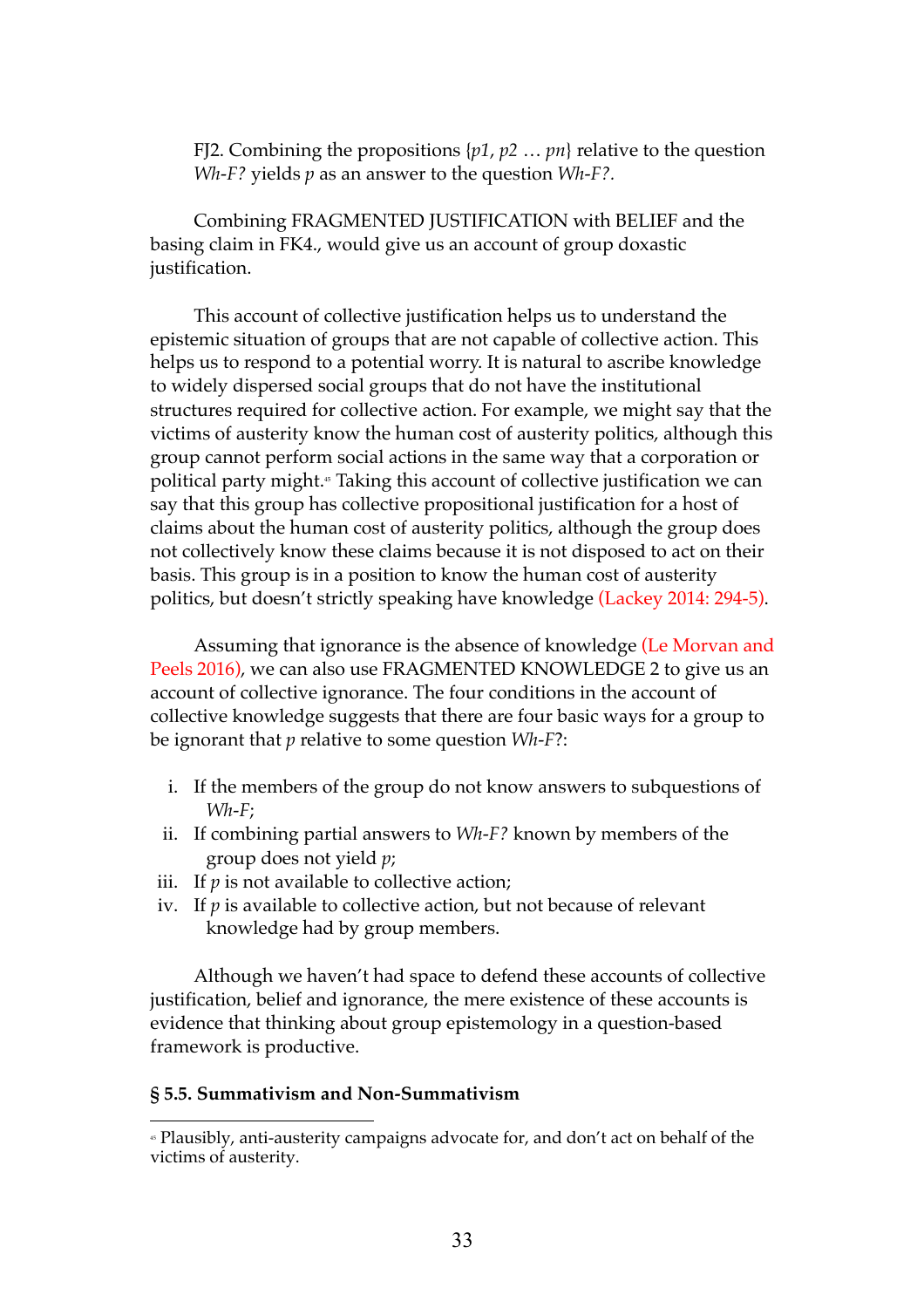FRAGMENTED KNOWLEDGE 2 is a non-Summative account of group knowledge, because it denies  $SUM_{\tiny\text{K30W}}$ . This account allows that the object of collective knowledge might be distributed between the members of a group, meaning that no individual knows what the group does. Although it is non-Summativist, this account is still reductivist: collective knowledge reduces to individual-level partial knowledge (FK1, FK2), and dispositions regarding collective action (FK3). According to this account, to tell a story about a group's knowledge, all we need is a story about its members' knowledge and the role of this knowledge in the life of the group.

Unlike Bird's account, which allows that group knowledge can float completely free of individual knowledge (Bird 2010: 33-5) FRAGMENTED KNOWLEDGE 2 claims that collective knowledge relies on individual knowledge. If the members of a group that have relevant partial knowledge were to lose it (or were to leave the group) the group would thereby lose its knowledge. <sup>46</sup> Interestingly, because of the availability condition, this account also predicts that a group might also lose or gain knowledge by changing whose knowledge it acts on. If a group were to suddenly include its female members on decision-making committees, then its collective knowledge would thereby increase because the group would be disposed to act on more of its members' knowledge.

#### **§ 5.6 Non-propositional Approaches to Knowledge-wh**

 $\overline{a}$ 

I have taken on the assumption that knowledge-wh and -how are propositional to simplify the presentation, which also helpfully makes clear the generality of the Fragmented Knowledge account. However, it would be possible to reformulate a version of this account that allows for nonpropositional knowledge. The idea at the centre of this account is that group knowledge of some object can involve individuals knowing different parts of that object. We have focused on a way to elaborate this claim using questions and sub-questions, but there are different possible pictures corresponding to different pictures of the part-whole structure of the objects of knowledge.

<sup>46</sup> The literature on uninvention provides a diverse set of examples of this phenomenon. On the uninvention of nuclear weapons (Mackenzie and Spinardi 1995), and on the uninvention of mathematical proofs see (Steingart 2012). Both of these examples involve the loss of knowledge due to the death of relevant individuals. For an example involving uninvention due to deliberate exclusion, see Marie Hicks's account of the role of women in early electronic computing in the UK (Hicks 2017).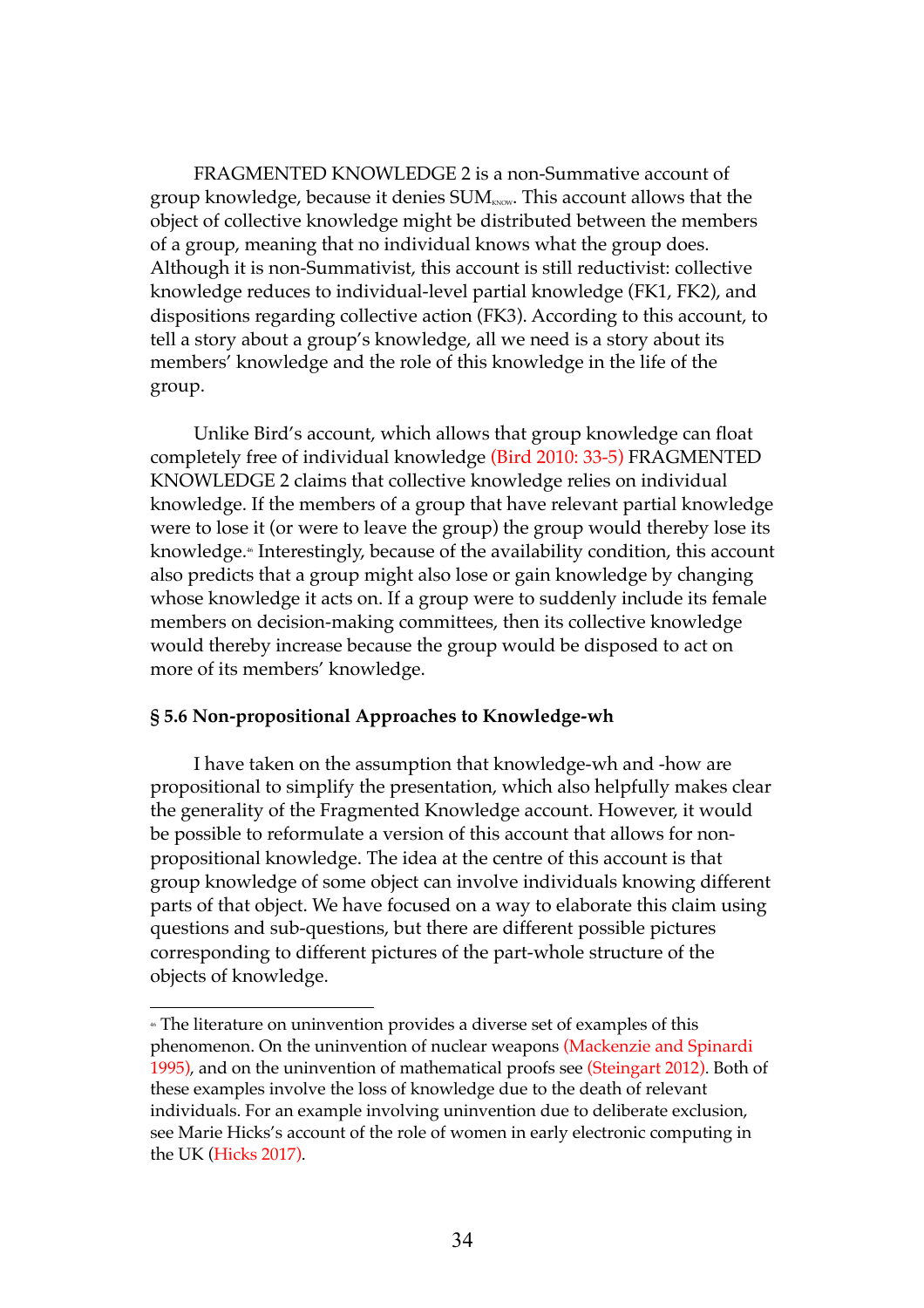As a proof of concept consider someone who thought that knowledge how to do something was identical with the ability to do it. Someone who was committed to this kind of theory might claim that a group knows how to do some activity when the members of the group are able to perform a suitable set of sub-activities, and the group is able to co-ordinate those activities in collective action (see Birch 2018 on co-ordination enablement). Instead of fragmenting the answers to a question, this theory would fragmented an activity into subactivities. The point to stress is that it isn't just questions that can be fragmented: pretty much any possible object of knowledge-wh and how can be.<sup>47</sup>

That said, it's worth stressing that the assumption that knowledge-wh is a relation to a proposition need not lead to a commitment to a strong form of intellectualism (Stanley and Williamson 2001). One can think that the object of knowledge-wh and -how is a proposition or question, whilst thinking that this relation is radically different to the one involved in knowledge-that (Glick 2011). For example, one might think that knowledge-how involves an ability-type relation to a question (Habgood-Coote 2019), and still employ the machinery of questions and subquestions in the way I have done above.

#### **§ 5.7 Knowledge Norms and Group Defeat**

 $\overline{a}$ 

Lackey (2014) argues that the existence of social knowledge—that is group knowledge that is not accompanied by individual knowledge—is incompatible with the epistemic norms governing action, and the possibility of psychological defeaters for social knowledge. The Fragmented Knowledge account is well-placed to respond to these concerns. Let's take them in turn.

Lackey's first worry appeals to the sufficiency direction of the knowledge norm of action:

KA: If one knows that  $p$ , then it is epistemically permissible to act as if *p*.

Lackey points out that in some cases in which (Bird 2010) countenances collective knowledge, none of the members of the group

<sup>47</sup> One caveat: some views about the object of knowledge-how – such as objectualism (Bengson and Moffett 2011b) – aren't well placed to explain partial knowledge-wh ascriptions (Pavese 2017), meaning they will struggle to explain the cumulative reading of group knowledge ascriptions.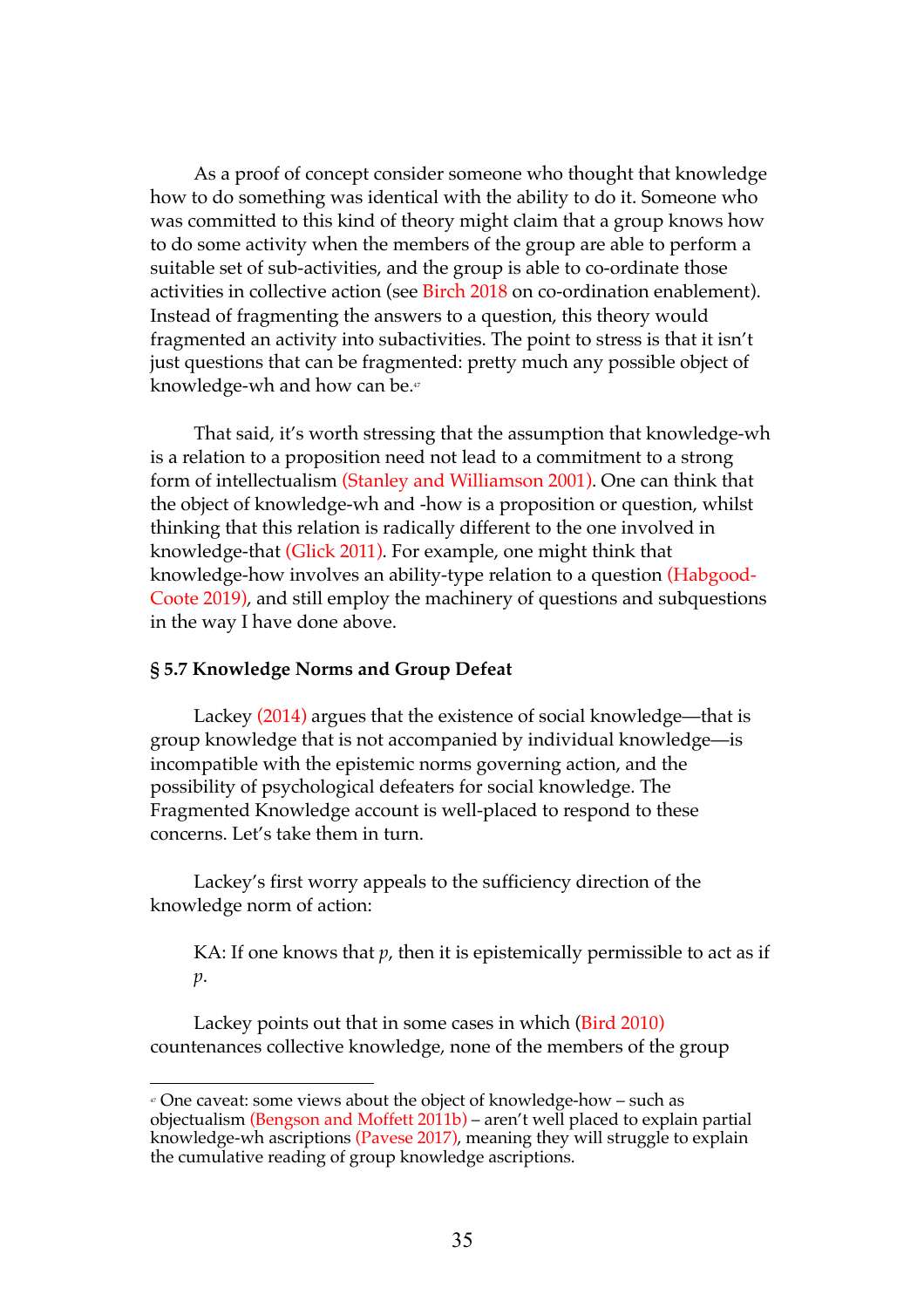would be epistemically well-positioned to act as if *p* (Lackey 2014: 285-91). Since a group can only act through its members, KA together with the absences of appropriate individual action suggests that the groups in these cases do not possess knowledge.<sup>48</sup>

The Fragmented Knowledge account closes the gap between collective knowledge and epistemically permissible action. The availability condition (FK3) bakes a knowledge-action connection into FRAGMENTED KNOWLEDGE 2, so the question is whether the presence of distributed knowledge renders these actions epistemically appropriate. It isn't hard to think of cases in which a group knows, but a member's action is nonetheless inappropriate. If one member of the Rowing Club were to correctly guess who came to the party, and then made a statement on behalf of the group, this assertion would be epistemically improper. However, I submit that what goes wrong in this case is not that the group does not know, but that the member's assertion fails to express the collective's knowledge. We can find parallel cases in the individual case: if you ask me whether I'm free for dinner and I guess and say yes, my assertion is inappropriate, even if I do in fact know that I'm available. In both cases what seems to go wrong is that the assertions do not express the agents' knowledge. Turri (2011) proposes to tweak the norm of assertion to one requiring that an assertion expresses knowledge, and we can make a similar tweak to the sufficiency direction of the knowledge norm of action. This gives us the following norm:

KA\*: if one's action expresses knowledge that *p*, then it is epistemically permissible to act as if *p*.

Putting KA\* together with FRAGMENTED KNOWLEDGE 2, a group's actions are epistemically appropriate when the members acting on behalf of the group are accessing the knowledge distributed amongst the members of the group. It is difficult to find counterexamples to this picture: this would require finding a case in which a group member's action on behalf of the group accesses the distributed knowledge of the group, but that action is not epistemically appropriate.

Lackey's second worry centres around the possibility of group knowledge being defeated (see also Carter 2015). We would expect that like

 $\overline{a}$ <sup>48</sup> Lackey's objection targets both cases of the division of epistemic labour and Bird's publication cases (Bird 2010: 30-6). This response can be used to defend the presence of collective knowledge in both cases, but it's worth stressing that FRAGMENTED KNOWLEDGE 2 does not predict that the scientific community knows in the publication cases (see section 5.5).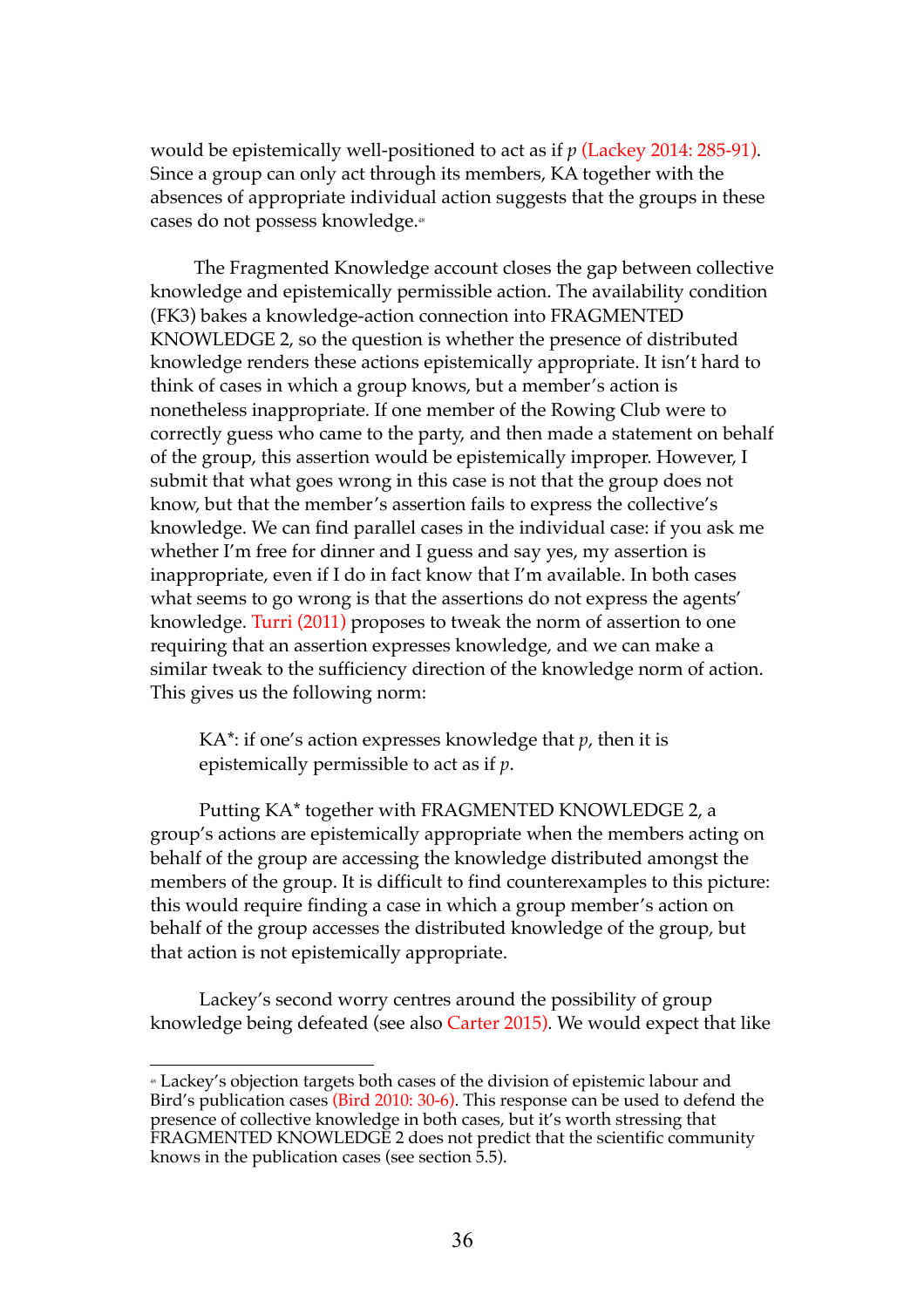individual knowledge, group knowledge can be defeated by various psychological and normative facts. Lackey points out that Bird's (2010) account predicts that a group can know that *p* whilst every member of that group believes *not-p*. Since most accounts of collective belief predict that the group in this case would collectively belief that *not-p*,<sub>"</sub> this suggests that Bird's account is incompatible with psychological defeat for group knowledge.

The Fragmented Knowledge account faces a related worry. Because this account only looks to members' knowledge and collective dispositions to determine the presence of collective knowledge, it allows distributed knowledge that radically diverges from individual beliefs For example, the members of NASA might each know how to do their task whilst having a false belief about the number of tasks involved in making a space shuttle, and the members of the Rowing club might know partial lists of who came while all having false beliefs about how many people came. In both cases, the group might know some proposition composed of partial answers, although all members of the group believe that that proposition is false.<sup>50</sup>

Although FRAGMENTED KNOWLEDGE 2 allows for collective knowledge in the face of individual disbelief, it leaves space for a couple of mechanisms of defeat.

One way collective knowledge can be defeated is via defeat of individual-level partial knowledge. If the Rowing club's putative collective knowledge depends on Ann knowing that A and B came to the party, but all other members of the club falsely believe that A didn't come to the party, then – even if Ann is not aware of her fellows' beliefs – her belief may be subject to normative defeat on the grounds that she should have known what the other members of the group believe. This mechanism doesn't require universal false belief: even a moderate level of disagreement at the individual level might knock out the individual knowledge required for collective knowledge. Note that whether individual knowledge is defeated depends on the false proposition believed: the false belief that only four people came to the party will not defeat knowledge that A came.

<sup>&</sup>lt;sup>4</sup> I will set to one side the question of whether the group has collective belief in these cases. If group belief is merely a matter of group-level dispositions (see section 5.4.) FRAGMENTED KNOWLEDGE 2 can save the connection between group knowledge and group belief.

<sup>&</sup>lt;sup>®</sup> This may be particularly common with collective knowledge-how: in the individual case there are many cases in which knowledge-how is accompanied by false belief. See, (Wallis 2008: 139-40; Cath 2011; Glick 2011: 409; Michaelson and Brownstein 2016).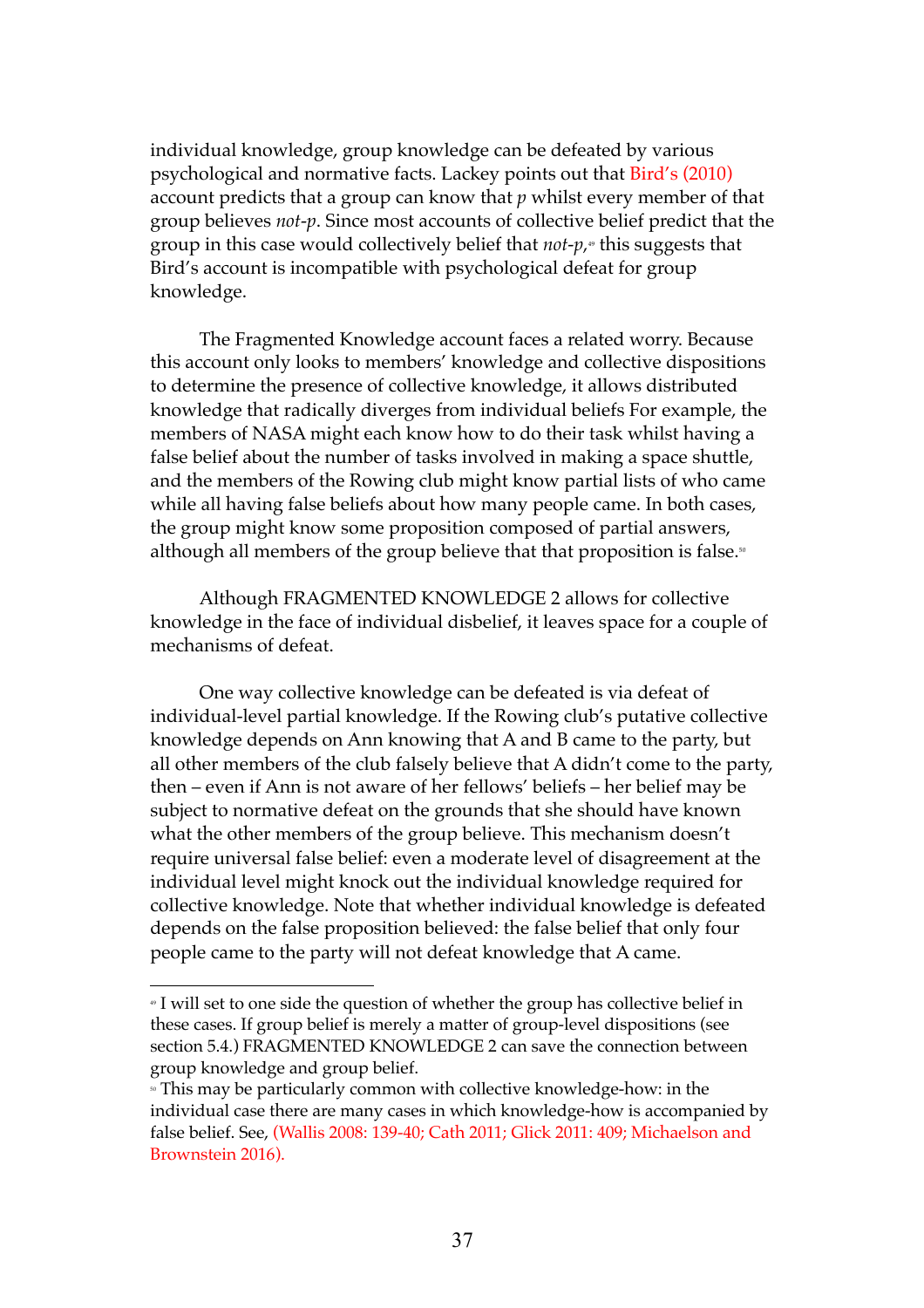Another mechanism for defeat exploits AVAILABILITY. Even if individual-level partial knowledge remains undefeated, individual false beliefs about the answer to a question may modify the group's dispositional states. If all the members of the Rowing Club falsely believe that exactly four people came to the party, they may block the group from publishing a report that claims (correctly) that only three people came. If individuals stop the group from acting on distributed knowledge, then according to FRAGMENTED KNOWLEDGE 2, the group will no longer know who came to the party because it will not have appropriate dispositions.

### **§6 Conclusion**

Philosophical discussions about group knowledge have proceeded on the assumption that if there is an interesting relation between individual and group knowledge, it must be at the level of individual propositions. In this paper I have tried to shake this assumption, considering cases of the division of epistemic labour in which a group knows some body of information when the members of the group know various different parts of that body of information. I have argued that cases of the division of labour can be understood by appealing to the mereological structure of questions, and have proposed the Fragmented Knowledge account to explain the kind of knowledge present in these cases. Although I have stopped short of proposing that FRAGMENTED KNOWLEDGE 2 is the only way to think about collective knowledge, I think that it explains a swathe of central cases, and sheds light on some important features of group knowledge.

To close, I want to note some ways in which the framework developed in this paper can be extended. First, the approach of using questions and subquestions to think about the epistemic state of a group could be extended to develop accounts of collective justification, belief, and ignorance as we saw in section 5.4. Generalising further, we might use a question-focused account to make sense of group inquiry and the collective production of knowledge. Secondly, the Fragmented knowledge account might be used to help us to think about epistemic principles of group design. If group knowledge is a matter of individual knowledge being available to collective action, then maximising collective knowledge involves combining mechanisms that access individual knowledge with those that facilitate collective action. Thirdly, the account might be scaled up to think about larger groups. This might be useful as part of a project of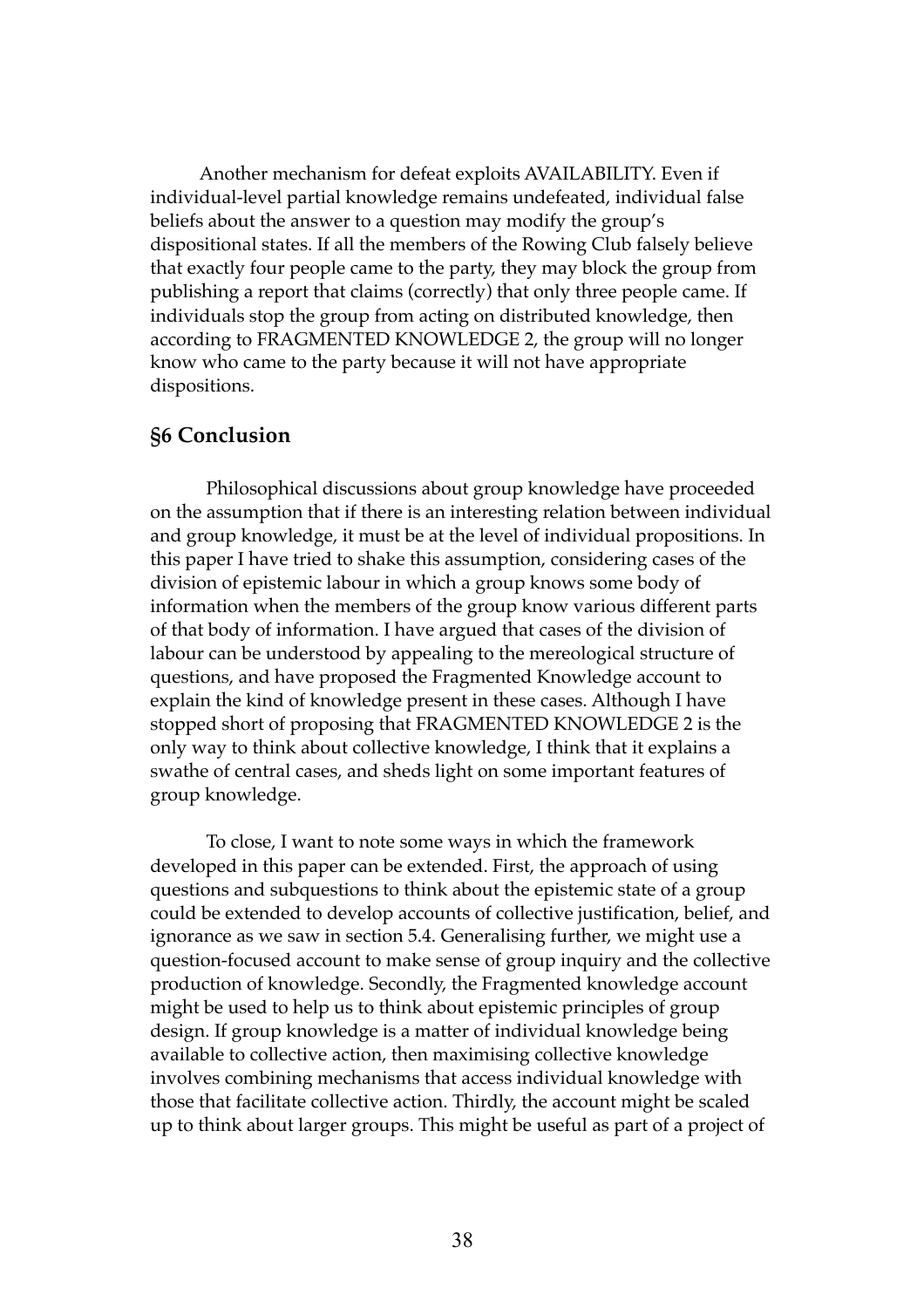demystifying political and scientific knowledge by revealing them as involving massively distributed knowledge.

### **Acknowledgements**

Thanks to two reviewers and an editor at this journal, Alexander Bird, Jessica Brown, Josh Dever, Jeroen de Ridder, Miguel Egler, Keith Harris, Katherine Hawley, Megan Hyska, Bruno Jacinto, Matthew McGrath, Richard Pettigrew, Brian Weatherson, Fenner Tanswell, Caroline Touborg and an audience in St Andrews. Special thanks to James Andow for help with the statistical tests in footnote 8, and to Jessica Brown for suggesting QUARTET.

## **Bibliography**

Aloni, Maria (2008). Concealed questions under cover. *Grazer Philosophische Studien* 77 (1):191-216.

Baltag Alexandru, Boddy, Rachel and Smets, Sonja (2018) Group Knowledge in Interrogative Epistemology, in In Hans van Ditmarsch, & Gabriel Sandu (Eds.) *Jaakko Hintikka on knowledge and game theoretical semantics,* Springer pp. 131-164

Beck, Sigrid and Sharvitt, Yael (2002) Pluralities of Questions *Journal of Semantics* 19: 105–157

Bengson, John & Moffett, Marc (2011a). Two Conceptions of Mind and Action: Knowledge How and the Philosophical Theory of Intelligence. In John Bengson & Marc Moffett (eds.), *Knowing How: Essays on Knowledge, Mind, and Action*. Oxford University Press. pp. 3-55.

Bengson, John. & Moffett, Marc (2011b). Non-Propositional Intellectualism. In John Bengson & Marc Moffett (eds.), *Knowing How: Essays on Knowledge, Mind, and Action*. Oxford University Press. pp. 161-95

Berman, Stephen (1991) '*On the Semantics and Logical Form of Wh-Clauses*', PhD dissertation, University of Massachusetts at Amherst.

Bhatt, Rajesh (2008) *Covert Modality in Non-finite Contexts*, De Gruyter Mouton.

Birch, Jonathan (2018). Joint know-how. *Philosophical Studies*:1-24. Bird Alexander (2010). Social knowing: The social sense of 'scientific knowledge'. *Philosophical Perspectives* 24 (1):23-56.

Bird, Alexander (2014), 'When is There a Group that Knows? Scientific Knowledge as Social Knowledge'. in: Jennifer Lackey (eds.) *Essays in Collective Epistemology*. Oxford University Press pp. 42-63

Boddy, Rachel (2014) Epistemic Issues and Group Knowledge, MSc

dissertation, University of Amsterdam (Available at

http://www.illc.uva.nl/Research/Publications/Reports/MoL-2014- 03.text.pdf)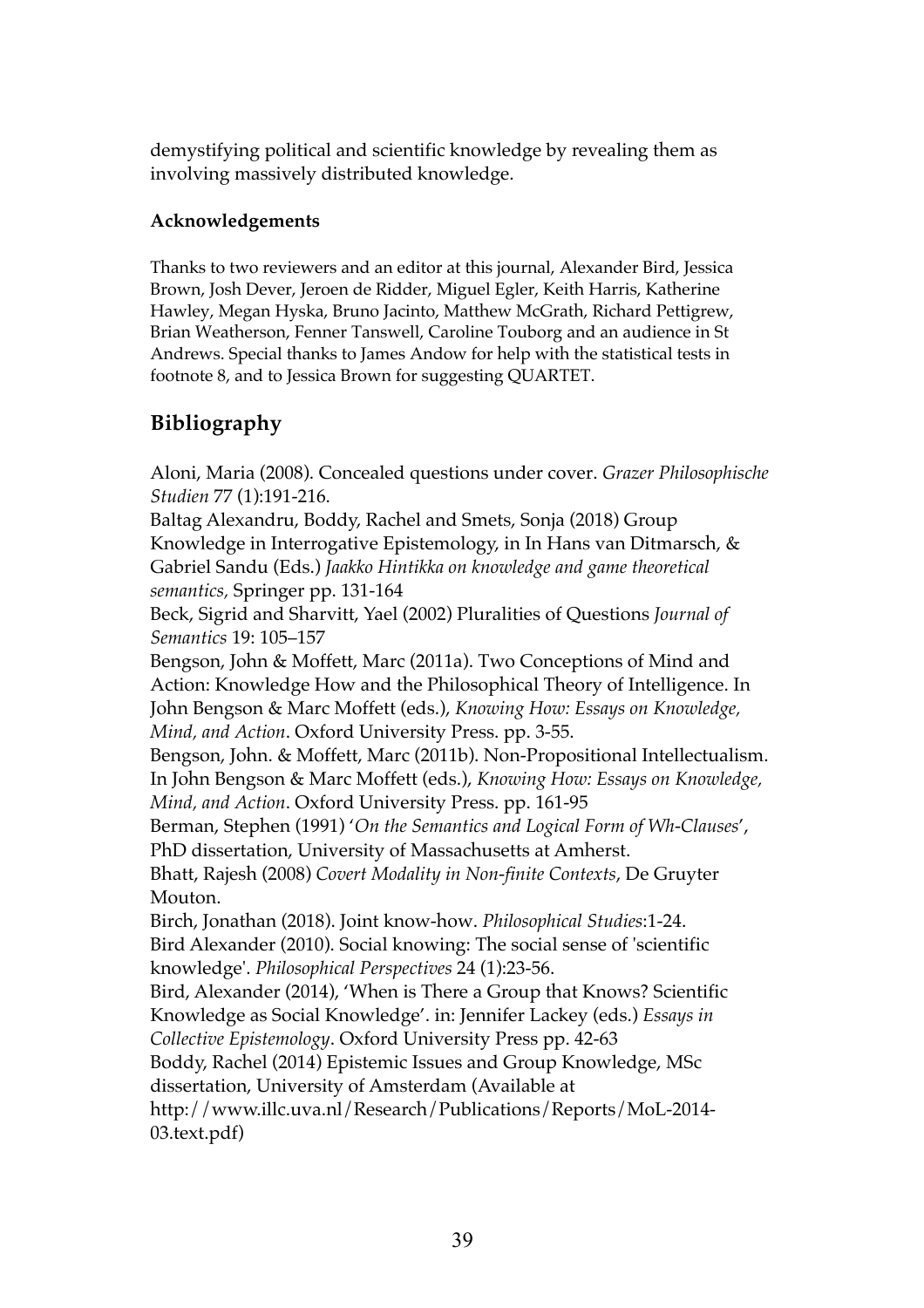Boër, Steven & Lycan, William (1986). *Knowing Who*. MIT Press.

Braun, David (2006). Now you know who Hong oak yun is. *Philosophical Issues* 16 (1):24-42.

Brown, Jessica (2006). Contextualism and warranted assertibility manoeuvres. *Philosophical Studies* 130 (3):407 - 435.

Brownstein, Michael & Michaelson, Eliot (2016). Doing without believing: Intellectualism, knowledge-how, and belief-attribution. *Synthese* 193 (9):2815–2836.

Carter, J. Adam (2015). Group Knowledge and Epistemic Defeat. *Ergo: An Open Access Journal of Philosophy* 2.

Cath, Yuri (2011). Knowing How Without Knowing That. In John Bengson & Mark Moffett (eds.), *Knowing How: Essays on Knowledge, Mind, and Action*. Oxford University Press. pp. 113.

Cath, Yuri (2019). Knowing How. *Analysis*:1-17.

Ciardelli, Ivano; Groenendijk, Jeroen and Roelofsen, Floris (2015). On the semantics and logic of declaratives and interrogatives. *Synthese* 192 (6): 1689-1728.

Collins, Patricia Hill, (200o) *Black Feminist Thought Knowledge: Consciousness and the Politics of Empowerment,* Routledge.

Cotnoir, A. J. (2013). Composition as General Identity. In Karen Bennett & Dean W. Zimmerman (eds.), *Oxford Studies in Metaphysics Volume 8*. Oxford University Press 294-322.

Craig, Edward (1990). *Knowledge and the State of Nature: An Essay in Conceptual Synthesis*. Oxford University Press.

de Ridder, Jeroen (2014). Epistemic dependence and collective scientific knowledge. *Synthese* 191 (1):1-17.

De Ridder, Jeroen (2019) How Many Scientists Does It Take to Have Knowledge?', in: Kevin McCain and Kostas Kampourakis (eds.), *What is Scientific Knowledge? An Introduction to Contemporary Epistemology of Science*, Routledge 3–17.

DeRose, Keith (2009). *The Case for Contextualism: Knowledge, Skepticism, and Context, Vol. 1*. Oxford University Press.

Dever, Joshua (1991) Variables, Doctoral Thesis, University of California Berkeley (Available at

http://exordio.qfb.umich.mx/archivos%20pdf%20de%20trabajo%20umsn h/aphilosofia/Variables.pdf)

Devitt, Michael (2011). Methodology and the nature of knowing how. *Journal of Philosophy* 108 (4):205-218.

Durkheim, Emile (1893/2014) *The Division of Labour in Society* Steven Lukes (ed) Free Press

Elga, Adam & Rayo, Agustin, Fragmentation and information access. Fagan, Melinda (2012). Collective Scientific Knowledge. *Philosophy Compass* 7 (12):821-831.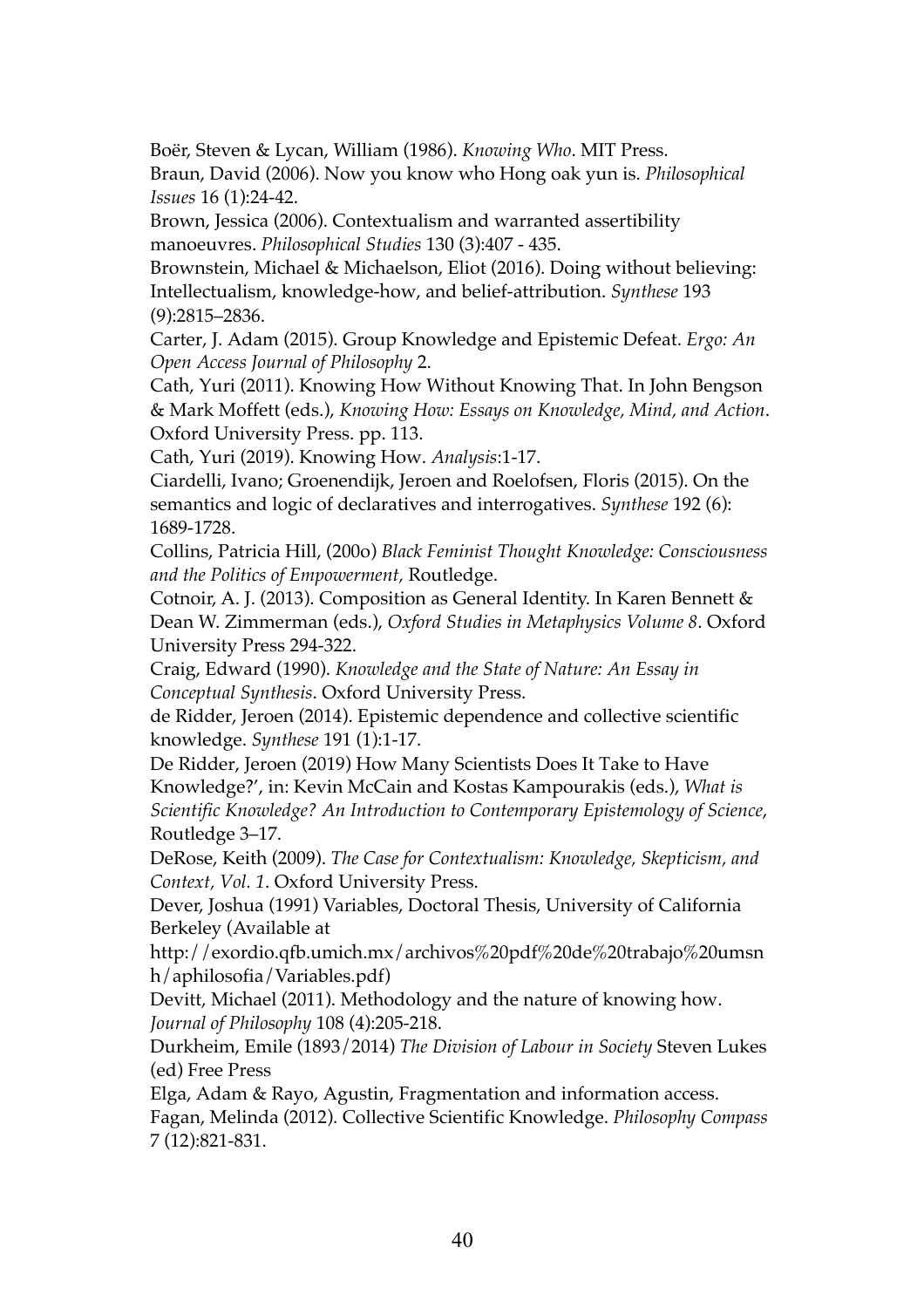Fagan, Melinda Bonnie (2011). Is there collective scientific knowledge? Arguments from explanation. *Philosophical Quarterly* 61 (243):247-269. Fagan, Melinda Bonnie (2012). Collective Scientific Knowledge. *Philosophy Compass* 7 (12):821-831.

Fagan, Melinda Bonnie (2014) Do Groups Have Scientific Knowledge? In *From Individual to Collective Intentionality: New Essays,* Sara Chant, Frank Hindriks, and Gerhard Preyer (eds) Oxford University Press 164-185.

Fagin, Ronald, Halpern, Joseph Y., Moses, Yoram and Vardi, Moshe (1995). *Reasoning About Knowledge*. MIT Press.

Fantl, Jeremy (2008). Knowing-how and knowing-that. *Philosophy Compass* 3 (3):451–470.

Fantl, Jeremy & McGrath, Matthew (2009). *Knowledge in an Uncertain World*. Oxford University Press.

Fricker, Miranda (2007). *Epistemic Injustice: Power and the Ethics of Knowing*. Oxford University Press.

Gilbert, Margaret (1987). Modelling collective belief. *Synthese* 73 (1):185-204. Gilbert, Margaret (1989). *On Social Facts*, Routledge.

Gilbert, Margaret (2004). Collective epistemology. *Episteme* 1 (2):95--107.

Gillon, B. (1992) Towards a common semantics for English count and mass nouns. *Linguistics and Philosophy* **15**:597–639.

Glick, Ephraim (2011). Two Methodologies for Evaluating

Intellectualism. *Philosophy and Phenomenological Research* 83 (2):398-434.

Glick, Ephraim (2011). Two Methodologies for Evaluating Intellectualism. *Philosophy and Phenomenological Research* 83 (2):398-434.

Goldberg, Sandy (2011). The Division of Epistemic Labor. *Episteme* 8 (1): 112-125.

Goldman, Alvin I. (2004). Group Knowledge Versus Group Rationality: Two Approaches to Social Epistemology. *Episteme* 1 (1): 11-22.

Groenendijk, Jeroen & Martin Stokhof. (1984). *Studies on the semantics of* 

*questions and the pragmatics of answers*. Amsterdam, The Netherlands:

Institute for Logic, Language & Computation (ILLC), University of

Amsterdam PhD thesis. http://dare.uva.nl/record/123669.

Groenendijk, Jeroen. and Stokhof, Martin. (1982) "Semantic Analysis of WH-Complements", *Linguistics and Philosophy* 5: 175–233.

Groenendijk, Jeroen. and Stokhof, Martin. (1993) Interrogatives and

Adverbs of Quantification, In K. Bimbo and A. Mate (ends.) *Proceedings of* 

*the 4th Symposium on Logic and Language,* Aron Publishers 1-19.

Habgood-Coote, Joshua (2018a). Knowledge-how is the norm of intention. *Philosophical Studies*: 175 (7): 1703-1727.

Habgood-Coote, Joshua (2018b). The generality problem for

intellectualism. *Mind and Language* 33 (3):242-262.

Habgood-Coote, Joshua (2019). Knowledge-How, Abilities, and Questions. *Australasian Journal of Philosophy* 97 (1):86-104.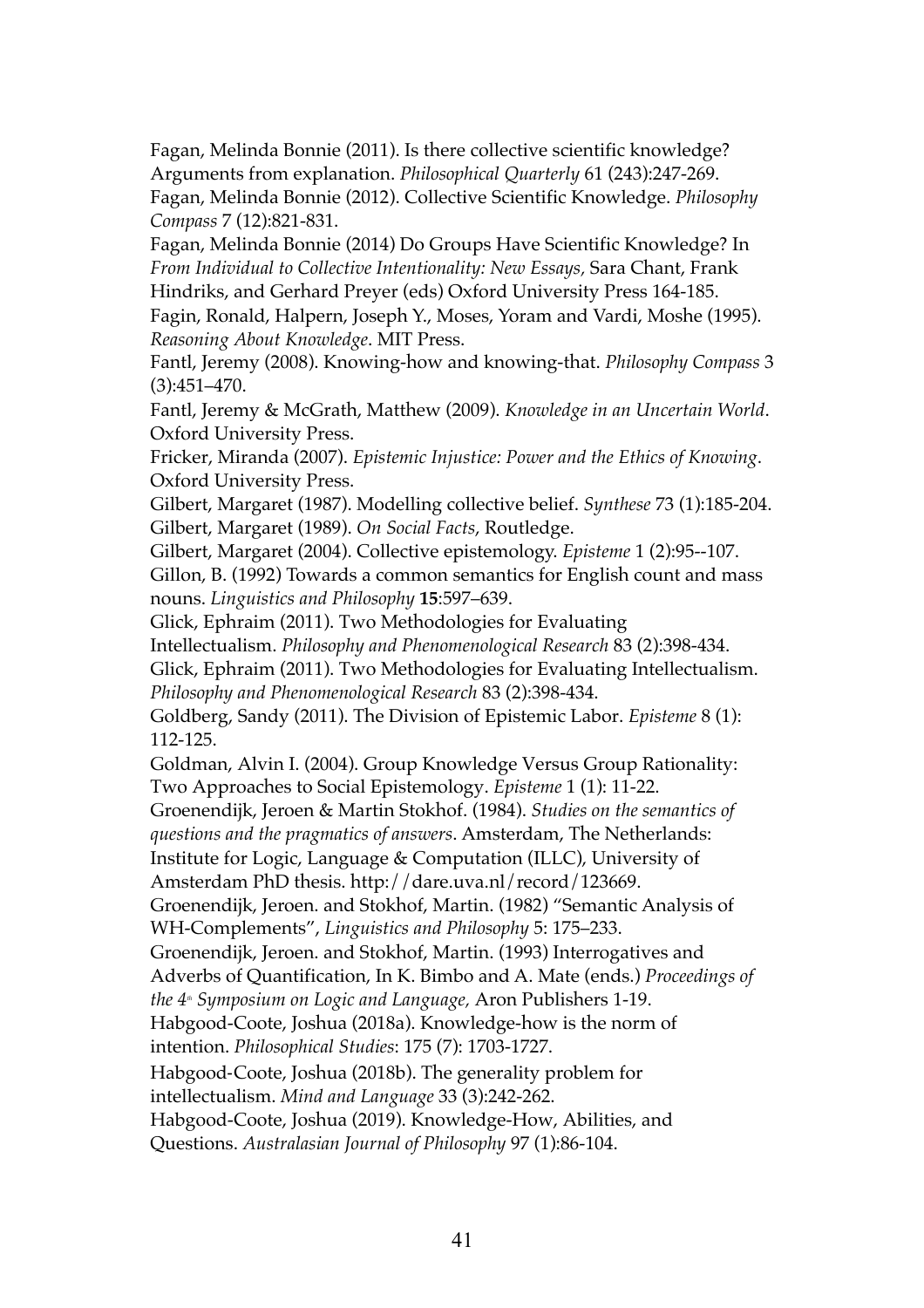Hamblin, Charles. L. (1958). Questions. *Australasian Journal of Philosophy*, 36(3):159– 168.

Hardwig, John (1985). Epistemic dependence. *Journal of Philosophy* 82 (7):335-349.

Harris, Keith (MS) Group Knowledge and Epistemically Rational Action Hawley, Katherine (2003). Success and Knowledge-How. *American Philosophical Quarterly* 40 (1):19 - 31.

Hawthorne, John & Stanley, Jason (2008). Knowledge and Action. *Journal of Philosophy* 105 (10):571-590.

Hayek, Friedrich, August (1945) The Use of Knowledge in Society, *The American Economic Review,* 35(4): 519-530

Hicks, Marie, (2017) Programmed Inequality: How Britain Discarded Women Technologists and Lost its Edge in Computing, The MIT Press. Higginbotham, James (1996). The semantics of questions. In Shalom Lappin (ed.), *Handbook of Contemporary Semantic Theory*. Blackwell

Huebner, Bryce, Kukla, Rebecca, and Winsberg, Eric (2017) Making an Author in Radically Collaborative Research in *Scientific Collaboration and Collective Knowledge: New Essays,* Thomas Boyer-Kassem, Conor Mayo-Wilson, and Michael Weisberg (eds) Oxford University Press 95-116. Hutchins, Edwin (1995). *Cognition in the Wild*. MIT Press.

Jenkins, Anna, Dodell-Feder, David, Saxe, Rebecca & Knobe, Joshua (2014). The Neural Bases of Directed and Spontaneous Mental State Attributions to Group Agents. *PLoS ONE* 9.

Karttunen, Lauri. (1977). "Syntax and Semantics of Questions" *Linguistics and Philosophy,* 1: 3–44

Kitcher, Philip (1990). The division of cognitive labor. *Journal of Philosophy* 87 (1):5-22.

Kitcher, Philip (1991). Socializing Knowledge. *Journal of Philosophy* 88 (11):675-676.

Klausen, Søren (2015). Group knowledge: a real-world approach. *Synthese* 192 (3):813-839.

Knorr Cetina, Karin (1999) *Epistemic Cultures: How the Sciences Make Knowledge*, Harvard University Press

Kratzer, Angelika (1977). What 'must' and 'can' must and can mean. *Linguistics and Philosophy* 1 (3):337--355.

Kukla, Rebecca (2012). "Author TBD": Radical Collaboration in Contemporary Biomedical Research. *Philosophy of Science* 79 (5):845-858.

Lackey, Jennifer (2012) Group Knowledge Attributions In Brown, J, and

Gerken, Mikkel (eds) *Knowledge Ascriptions*, Oxford University Press 243-67. Lackey, Jennifer (2014). Socially extended knowledge. *Philosophical Issues* 24 (1):282-298.

Lackey, Jennifer (2016). What Is Justified Group Belief? *Philosophical Review* 125 (3):341-396.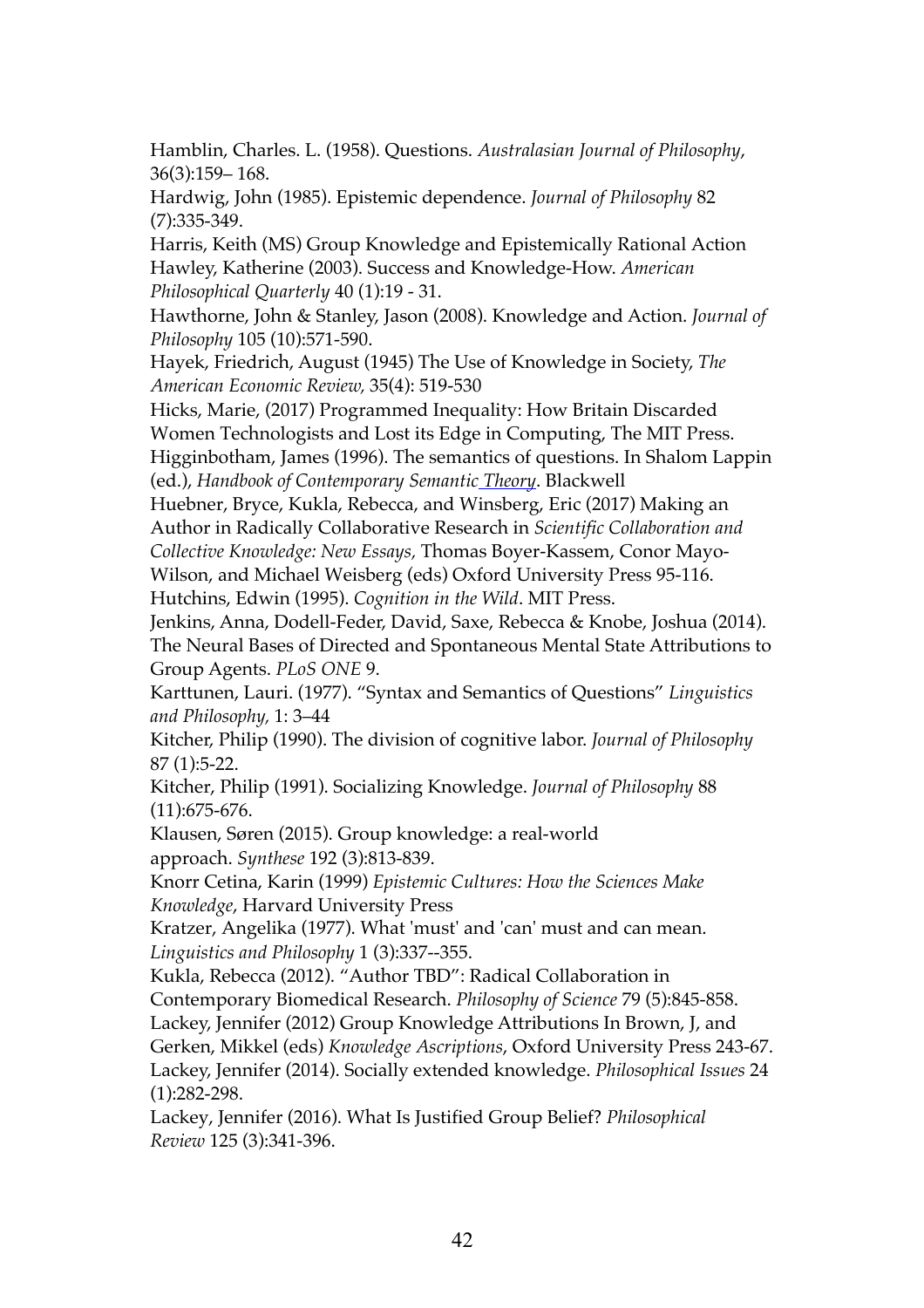Lahiri, Utpal (2002). *Questions and Answers in Embedded Contexts*. Oxford University Press.

Landman, Fred (1989) Groups I. *Linguistics and Philosophy* 12, 5 559–605. Le Morvan, Pierre, and Peels, Rik (2016) The Nature of Ignorance: Two Views, in *The Epistemic Dimensions of Ignorance,* Peels, Rik, and Blaauw Martijn (eds), Cambridge University Press.

Lewis, David (1988a). Statements partly about observation. *Philosophical Papers* 17 (1):1-31.

Lewis, David (1988b). Relevant implication. *Theoria* 54 (3):161-174. Linnebo, Øystein & Nicolas, David (2008). Superplurals in English. *Analysis* 68 (299):186–197.

List, Christian (2005). Group Knowledge and Group Rationality: A Judgment Aggregation Perspective. *Episteme* 2 (1):25-38.

List, Christian and Pettit, Phillip (2011). *Group Agency: The Possibility, Design, and Status of Corporate Agents*, Oxford University Press.

MacKenzie Donald and Spinardi Graham (1995) Tacit Knowledge,

Weapons Design, and the Uninvention of Nuclear Weapons, *American Journal of Sociology* 101:1, 44-99

Marcus, Ruth Barcan (1990). Some Revisionary Proposals about Belief and Believing. *Philosophy and Phenomenological Research* 50:133 - 153. Masto, Meghan (2010). Questions, answers, and knowledgewh. *Philosophical Studies* 147 (3):395 - 413.

Mathiesen, Kay (2011) Can Groups Be Epistemic Agents?" In *Collective Epistemology*, ed. Hans Bernhard Schmid, Daniel Sirtes, and Marcel Weber, Transaction Books 23–45.

Meyer, John-Jules Ch and van der Hoek, Weibe. (1995). *Epistemic Logic for Ai and Computer Science*. Cambridge University Press

Miller, Boaz (2015). Why knowledge is the property of a community and possibly none of its members. *Philosophical Quarterly* 65 (260):417-441. Muldoon, Ryan (2017) Diversity, Rationality, and the Division of Cognitive Labour, in *Scientific Collaboration and Collective Knowledge: New Essays,*  Thomas Boyer-Kassem, Conor Mayo-Wilson, and Michael Weisberg (eds)

New York: Oxford University Press pp. 78-94 Noë, Alva (2005). Against intellectualism. *Analysis* 65 (4):278-290.

Oliver, Alex & Smiley, Timothy (2008). Is plural denotation collective? *Analysis* 68 (297):22–34.

Parent, Ted (2014) Knowing-*Wh* and Embedded Questions, *Philosophy Compas*s 9/2 (2014): 81–95,

Pavese, Carlotta (2017). Know-How and Gradability. *Philosophical Review* 126 (3):345-383.

Pavese, Carlotta (MS) Questions and the Structure of Answers Quinton, Anthony (1976). Social objects. *Proceedings of the Aristotelian Society* 76:1-27.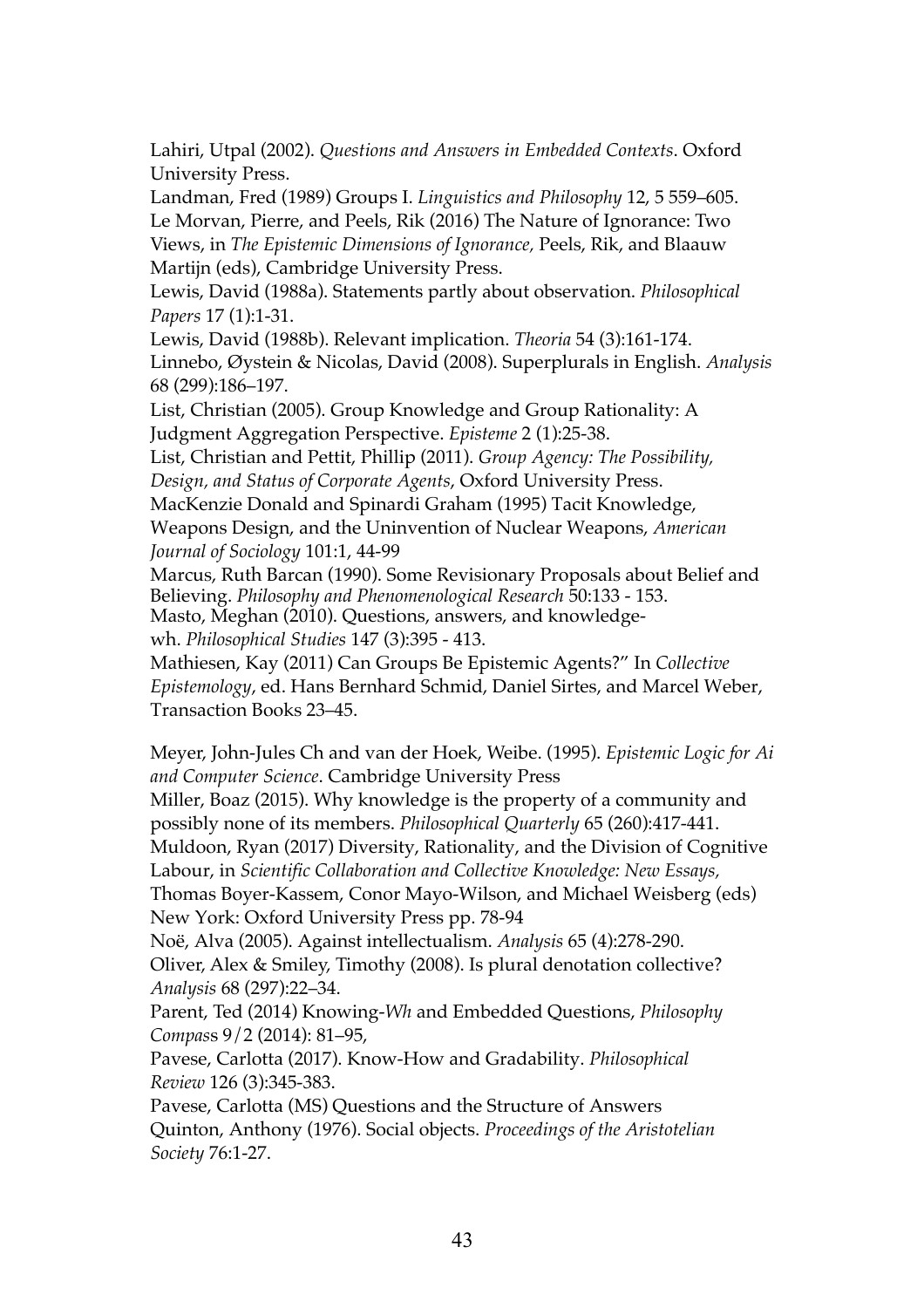Ritchie, Katherine (2016). Can Semantics Guide Ontology? *Australasian Journal of Philosophy* 94 (1):24-41.

Ritchie, Katherine (forthcoming). What we can do. *Philosophical Studies*:1-18. Roberts, Craige (2004) Context in Dynamic Interpretation, In *The Handbook* 

*of Pragmatics,* Laurence Horn and Gregory Wood (eds), Blackwell, 197-220

Roberts, Craige (2012) Information Structure in Discourse: Towards an Integrated Formal Theory of Pragmatics. *Semantics and Pragmatics*, 5: 1–69 Originally published in Yoon, Jae-Hak and Kathol, Andreas (eds.) *OSU Working Papers in Linguistics*, 1998, vol. 49.

Roberts, Craige (2018) Speech acts in discourse context i*n* Daniel Fogal, Daniel Harris & Matt Moss (eds.) *New Work on Speech Acts*. Oxford University Press.

Rolin, Kristina (2007) Science as Collective Knowledge, *Cognitive Systems Research* 9 115-124

Ryle, Gilbert (1949). *The Concept of Mind*. Hutchinson & Co.

Rysiew, Patrick (2007). Speaking of knowing. *Noûs* 41 (4):627–662. Pritchard, Duncan (2010). Contextualism, Skepticism and Warranted Assertibility Manoeuvres. In Joseph Keim Campbell, Michael O'Rourke & Harry Silverstein (eds.), *Knowledge and Skepticism*. Mit Press. pp. 85-104. Nagel, Jennifer (2010). Knowledge ascriptions and the psychological consequences of thinking about error. *Philosophical Quarterly* 60 (239):286- 306.

Gerken, Mikkel (2017). *On Folk Epistemology. How we think and talk about knowledge,* Oxford University Press.

Dinges, Alexander (2018). Anti-intellectualism, egocentrism and bank case intuitions. Philosophical Studies 175 (11):2841-2857.

Scha, Remko, (1981) Distributive, Collective, and Cumulative

Quantification, In *Formal Methods in the Study of Language* J Groenendijk, T Jansen, and M Stokhof (eds.) Amsterdam: Mathematical centre Tracts, Nos. 135-6 pp. 483-512

Schaffer, Jonathan (2007). Knowing the Answer. *Philosophy and Phenomenological Research* 75 (2):383-403.

Schaffer, Jonathan (2008). Knowledge in the image of assertion. *Philosophical Issues* 18 (1):1-19.

Schmitt, Frederick, F. (1994) The Justification of Group Beliefs, *in* Frederick F. Schmitt (ed) *Socializing Epistemology: The Social Dimensions of Knowledge,*  Rowman and Littlefield, 257-287

Schwarzschild, Roger (1996) *Pluralities*. Kluwer.

Schwitzgebel, Eric (2002). A Phenomenal, Dispositional Account of Belief. *Noûs* 36 (2):249-275.

Smith, Adam (1776/1982) *The Wealth of Nations* Andrew Skinner (ed) Penguin.

Stanley, Jason (2005). *Knowledge and Practical Interests*. Oxford University Press.

Stanley, Jason (2011). *Know How*. Oxford University Press.